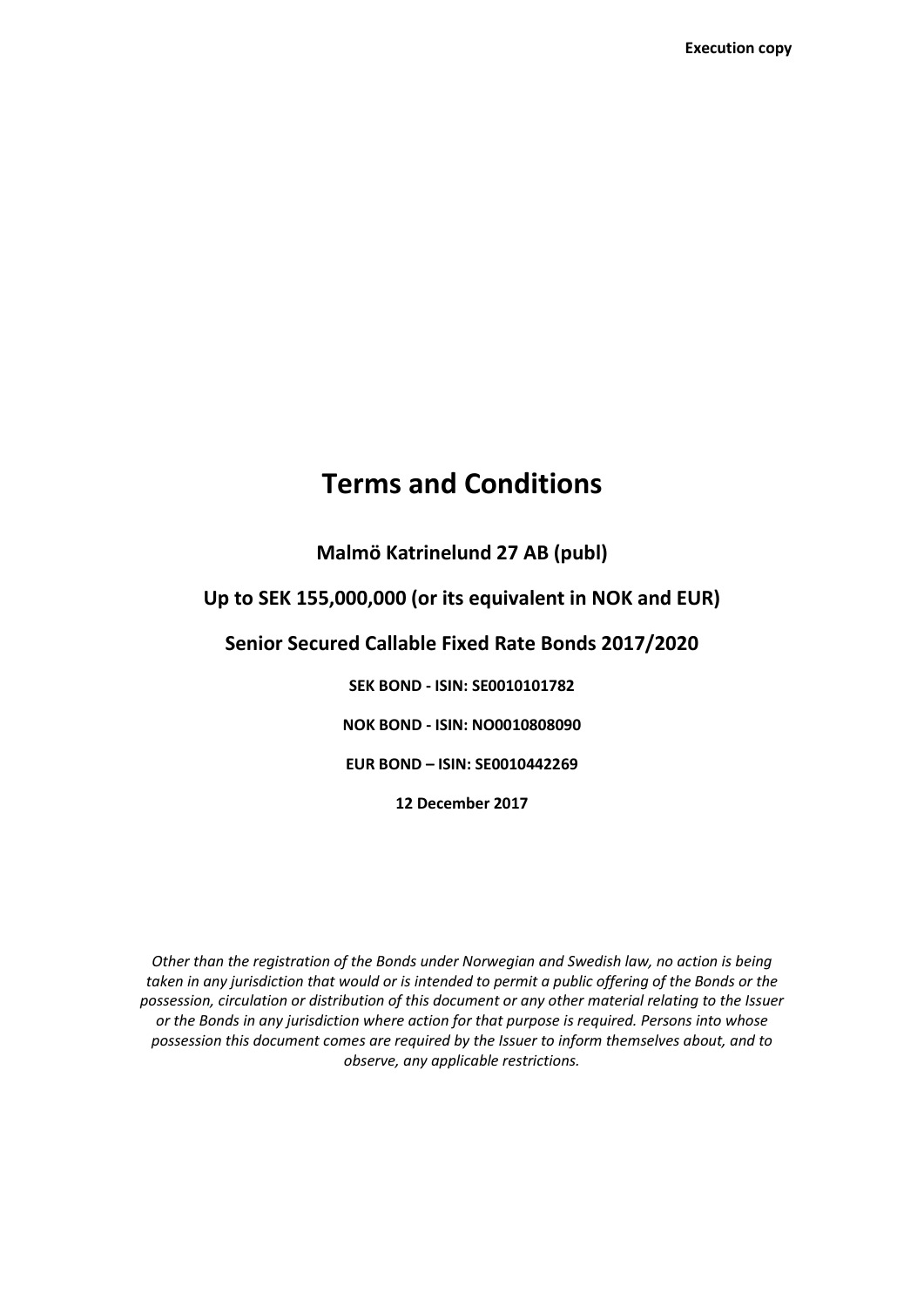# **Table of Contents**

| 1.  |  |
|-----|--|
| 2.  |  |
| З.  |  |
| 4.  |  |
| 5.  |  |
| 6.  |  |
| 7.  |  |
| 8.  |  |
| 9.  |  |
| 10. |  |
| 11. |  |
| 12. |  |
| 13. |  |
| 14. |  |
| 15. |  |
| 16. |  |
| 17. |  |
| 18. |  |
| 19. |  |
| 20. |  |
| 21. |  |
| 22. |  |
| 23. |  |
| 24. |  |
| 25. |  |
| 26. |  |
| 27. |  |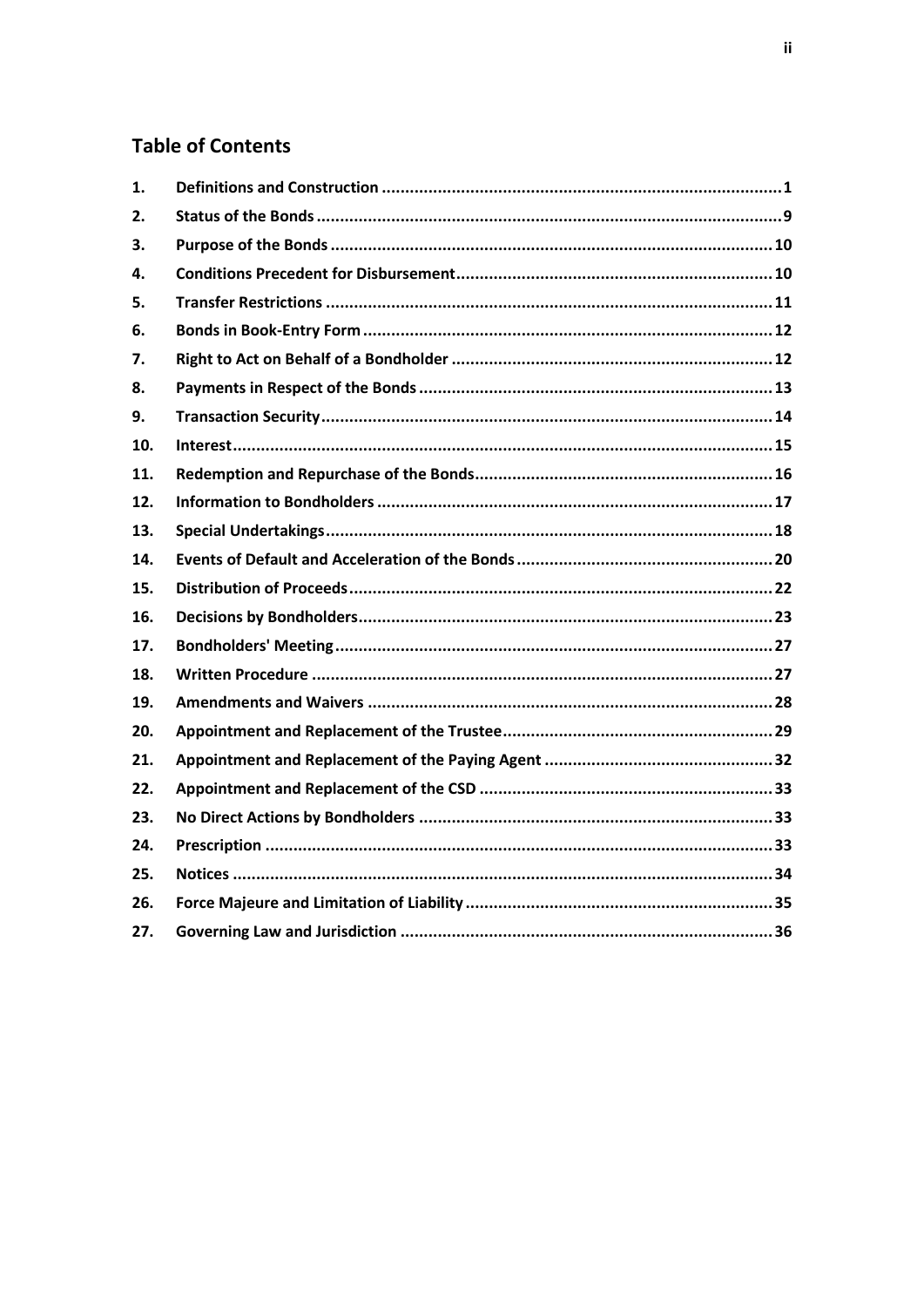### <span id="page-2-0"></span>**1. Definitions and Construction**

#### <span id="page-2-1"></span>**1.1 Definitions**

In these terms and conditions (the "**Terms and Conditions**"):

"**3D Land Parceling**" has the meaning set forth in Clause [9.3](#page-16-1) (*[3D Land Parceling](#page-16-1)*).

"**Account Operator**" means (i) in relation to the SEK Bonds and EUR Bonds a bank or other party duly authorised to operate as an account operator pursuant to the Swedish Financial Instruments Accounts Act and (ii) in relation to the NOK a bank or other party registered as account operator (No. *Kontofører*) with VPS, through which a Bondholder has opened a Securities Account in respect of its Bonds.

"**Adjusted Nominal Amount**" means the Total Nominal Amount less the Nominal Amount of all Bonds owned by a Group Company or an Affiliate, irrespective of whether such person is directly registered as owner of such Bonds.

"**Advance Purchase Agreements**" means (a) an advance or deferred purchase agreement if the agreement is in respect of the supply of assets or services and payment is due not more than 90 days after the date of supply, or (b) any other trade credit incurred in the ordinary course of business.

"**Affiliate**" means any Person, directly or indirectly, controlling or controlled by or under direct or indirect common control with such specified Person. For the purpose of this definition, "**control**" when used with respect to any Person means the power to direct the management and policies of such Person, directly or indirectly, whether through the ownership of voting securities, by contract or otherwise; and the terms "**controlling**" and "**controlled**" have meanings correlative to the foregoing.

"**Arranger**" means JOOL Markets AS, Grundingen 2, 0250 Oslo, Norway.

"**Bondholder**" means a person who is registered on a Securities Account as direct registered owner or nominee with respect to a Bond.

"**Bondholders' Meeting**" means a meeting among the Bondholders held in accordance with Clause [17](#page-28-0) (*[Bondholders'](#page-28-0) Meeting*).

"**Bond**" means a SEK Bond and/or a NOK Bond and/or a EUR Bond.

"**Business Day**" means a Business Day Sweden and a Business Day Norway.

"**Business Day Norway**" means a day other than a Saturday, Sunday or a public holiday in Norway on which the Norwegian Central Bank's and the CSD's settlement systems are open and commercial banks in Norway are open for business.

"**Business Day Sweden**" means a day in Sweden other than a Sunday or other public holiday and on which day the CSD settlement system is open. Saturdays, Midsummer Eve (Sw. *midsommarafton*), Christmas Eve (Sw. *julafton*) and New Year's Eve (Sw. *nyårsafton*) shall for the purpose of this definition be deemed to be public holidays.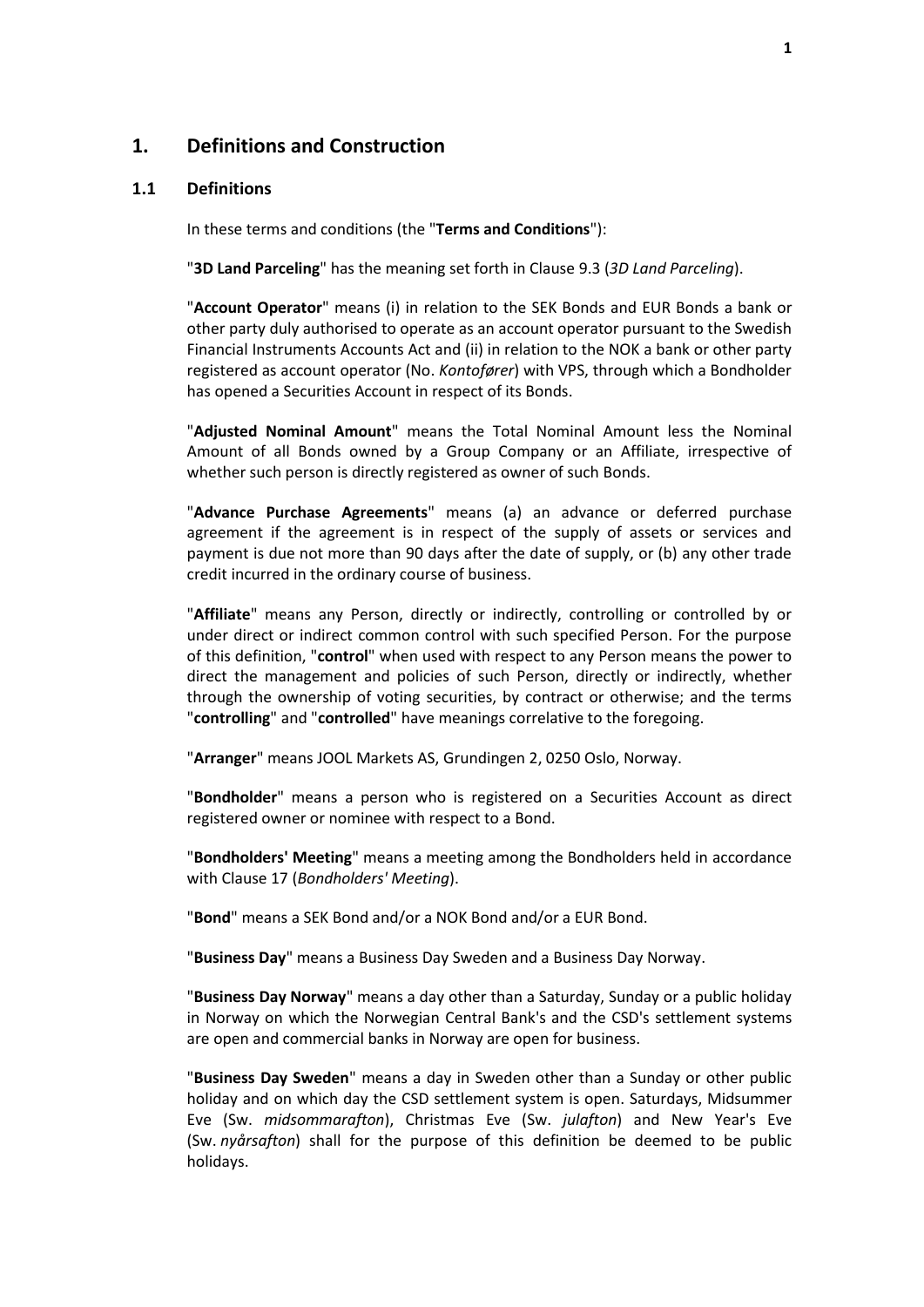"**Call Option**" means the Issuer's option to voluntarily redeem all the Bonds pursuant to Clause [11.3](#page-17-1) (*[Voluntary total redemption](#page-17-1) (call option)*)

"**Call Option Amount**" means a price equivalent to the sum of:

- (a) 104 per cent. of the outstanding Nominal Amount, together with accrued but unpaid interest, if the Call Option is exercised before, but not including the date falling twelve (12) months after the Issue Date;
- (b) 102 per cent. of the outstanding Nominal Amount, together with accrued but unpaid interest, if the Call Option is exercised on, and including, the date falling twelve (12) months after the Issue Date until, but not including the date falling twenty-four (24) months after the Issue Date; and
- (c) 100 per cent. of the outstanding Nominal Amount, together with accrued but unpaid interest, if the Call Option is exercised on, and including, the date falling twenty-four (24) months after the Issue Date until, but not including, the Final Maturity Date.

"**Change of Control Event**" means the occurrence of an event or series of events whereby the Parent, directly or indirectly, ceases to control (a) 100 per cent. of the shares or votes of the Issuer, or (b) the right to, directly or indirectly, appoint or remove the whole or a majority of the directors of the board of directors of the Issuer.

"**CSD**" means the Issuer's central securities depository and registrar in respect of the Bonds, initially (i) in respect of SEK Bonds and EUR Bonds, Euroclear Sweden AB, Swedish Reg. No. 556112-8074, P.O. Box 191, 101 23 Stockholm, Sweden and (ii) in respect of the NOK Bonds, Verdipapirsentralen ASA (org. nr. 985 140 421, Fred Olsens gate 1, 0152 Oslo) ("**VPS**"), or another party replacing it, as CSD, in accordance with these Terms and Conditions.

"**CSD Regulations**" means the relevant CSD's rules and regulations applicable to the Issuer, the Trustee and the Bonds from time to time.

"**Development Costs**" means costs for third party development and construction on the Property.

"**Downstream Loans**" means all Downstream loans from the Parent to the Issuer, which shall be used for payment of Development Costs.

"**Euro**" and "**EUR**" means the single currency of the participating member states in accordance with the legislation of the European Community relating to Economic and Monetary Union.

"**EUR Bonds**" means a debt instrument for the Nominal Amount, denominated in EUR and which are governed by and issued under these Terms and Conditions, with ISIN SE0010442269.

"**Escrow Accounts**" means SEK bank account, NOK bank account and EUR bank account opened by the Arranger with a reputable bank on which the proceeds from the Bond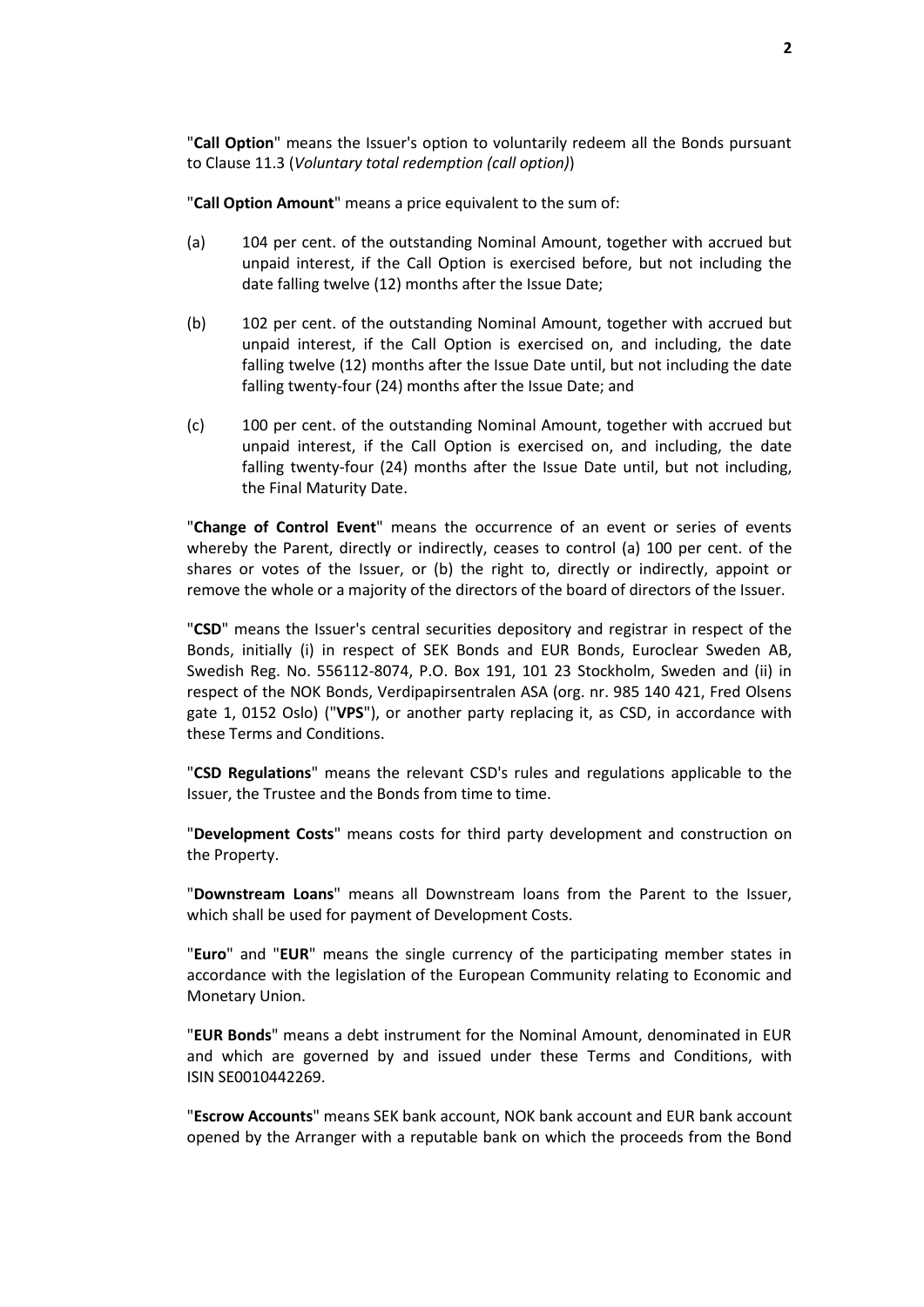issue will be held until the conditions precedent for disbursement pursuant to Claus[e 4](#page-11-1) (*[Conditions Precedent](#page-11-1) for Disbursement*) have been fulfilled.

"**Event of Default**" means an event or circumstance specified in any of the Clauses [14.1](#page-21-1) (*[Non-Payment](#page-21-1)*) to and including Clause [14.9](#page-22-0) (*[Continuation of the Business](#page-22-0)*).

"**Final Maturity Date**" means the date falling thirty-six (36) months after the Issue Date.

"**Finance Documents**" means these Terms and Conditions, the Security Documents, the Subordination Agreement (if any), the trustee agreement between the Trustee and the Issuer and any other document designated to be a Finance Document by the Issuer and the Trustee.

"**Financial Indebtedness**" means any indebtedness in respect of:

- (a) monies borrowed or raised, including Market Loans;
- (b) the amount of any liability in respect of any finance leases, to the extent the arrangement is treated as a finance lease in accordance with the accounting principles applicable on the Issue Date (a lease which in the accounts of the Group is treated as an asset and a corresponding liability);
- (c) receivables sold or discounted (other than any receivables to the extent they are sold on a non-recourse basis);
- (d) any amount raised under any other transaction (including any forward sale or purchase agreement) having the commercial effect of a borrowing;
- (e) any derivative transaction entered into in connection with protection against or benefit from fluctuation in any rate or price (and, when calculating the value of any derivative transaction, only the mark to market value shall be taken into account, provided that if any actual amount is due as a result of a termination or a close-out, such amount shall be used instead);
- (f) any counter indemnity obligation in respect of a guarantee, indemnity, bond, standby or documentary letter of credit or any other instrument issued by a bank or financial institution; and
- (g) (without double counting) any guarantee or other assurance against financial loss in respect of a type referred to in the above items (a)-(f).

"**Force Majeure Event**" has the meaning set forth in Clause [26\(a\).](#page-36-1)

"**Group**" means the Issuer and all its Subsidiaries (if any) from time to time (each a "**Group Company**").

"**Initial Exchange Ratio**" means the SEK/NOK or the SEK/EUR exchange rate quoted on the Swedish Central Bank's website (www.riksbank.se) at 12:00 Swedish time on the Issue Date.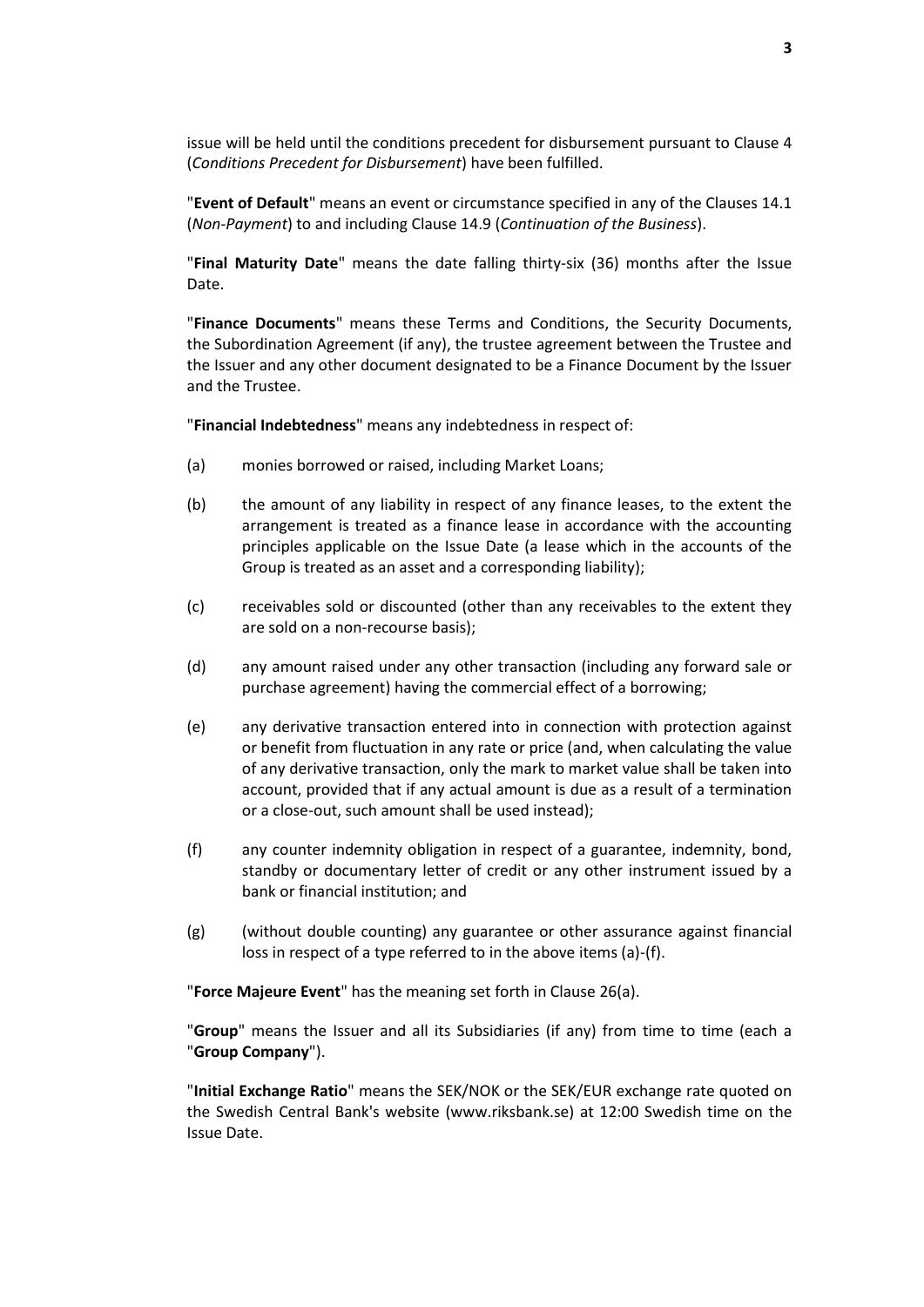"**Insolvent**" means, in respect of a relevant person, that it is deemed to be insolvent, or admits inability to pay its debts as they fall due, in each case within the meaning of Chapter 2, Sections 7-9 of the Swedish Bankruptcy Act (Sw. *konkurslagen (1987:672)*) (or its equivalent in any other jurisdiction), suspends making payments on any of its debts or by reason of actual financial difficulties commences negotiations with all or substantially all of its creditors (other than the Bondholders and creditors of secured debt) with a view to rescheduling any of its indebtedness (including company reorganisation under the Swedish Company Reorganisation Act (Sw. *lag (1996:764) om företagsrekonstruktion*) (or its equivalent in any other jurisdiction)) or is subject to involuntary winding-up, dissolution or liquidation.

"**Interest**" means the interest on the Bonds calculated in accordance with Clauses [10\(a\)](#page-16-2) t[o 10\(c\).](#page-16-3)

"**Interest Payment Date**" means 15 March, 15 June 15 September and 15 December of each year or, to the extent such day is not a Business Day, the following day that is a Business Day Sweden or a Business Day Norway (no adjustments of business day). The first Interest Payment Date for the Bonds shall be 15 March 2018 and the last Interest Payment Date shall be the relevant Redemption Date.

#### "**Interest Period**" means:

- (a) for the SEK Bonds and the EUR Bonds, (i) in respect of the first Interest Period, the period from (but excluding) the Issue Date to (and including) the first Interest Payment Date, and (ii) in respect of subsequent Interest Periods, the period from (but excluding) an Interest Payment Date to (and including) the next succeeding Interest Payment Date (or a shorter period if relevant); and
- (b) for the NOK Bonds, (i) in respect of the first Interest Period, the period from (and including) the Issue Date to (but excluding) the first Interest Payment Date, and (ii) in respect of subsequent Interest Periods, the period from (and including) an Interest Payment Date to (but excluding) the next succeeding Interest Payment Date (or a shorter period if relevant).

"**Interest Rate**" means 6.00 per cent. *per annum*.

"**Interest Retention Account**" means the bank account opened by the Issuer with a reputable Nordic bank, which shall be pledged on a first priority basis in favour of the Security Agent, representing the Secured Parties, on which four (4) months' interest on the Bonds, equal to approximately SEK 3,100,000 shall be deposited.

"**Issue Date**" means 15 December 2017.

"**Issuer**" means Malmö Katrinelund 27 AB (publ), org. nr. 556934-3931, a public limited liability company incorporated in Sweden.

"**Market Loan**" means any loan or other indebtedness where an entity issues commercial paper, certificates, subordinated debentures, bonds or any other debt securities (including, for the avoidance of doubt, medium term note programmes and other market funding programmes), provided in each case that such instruments and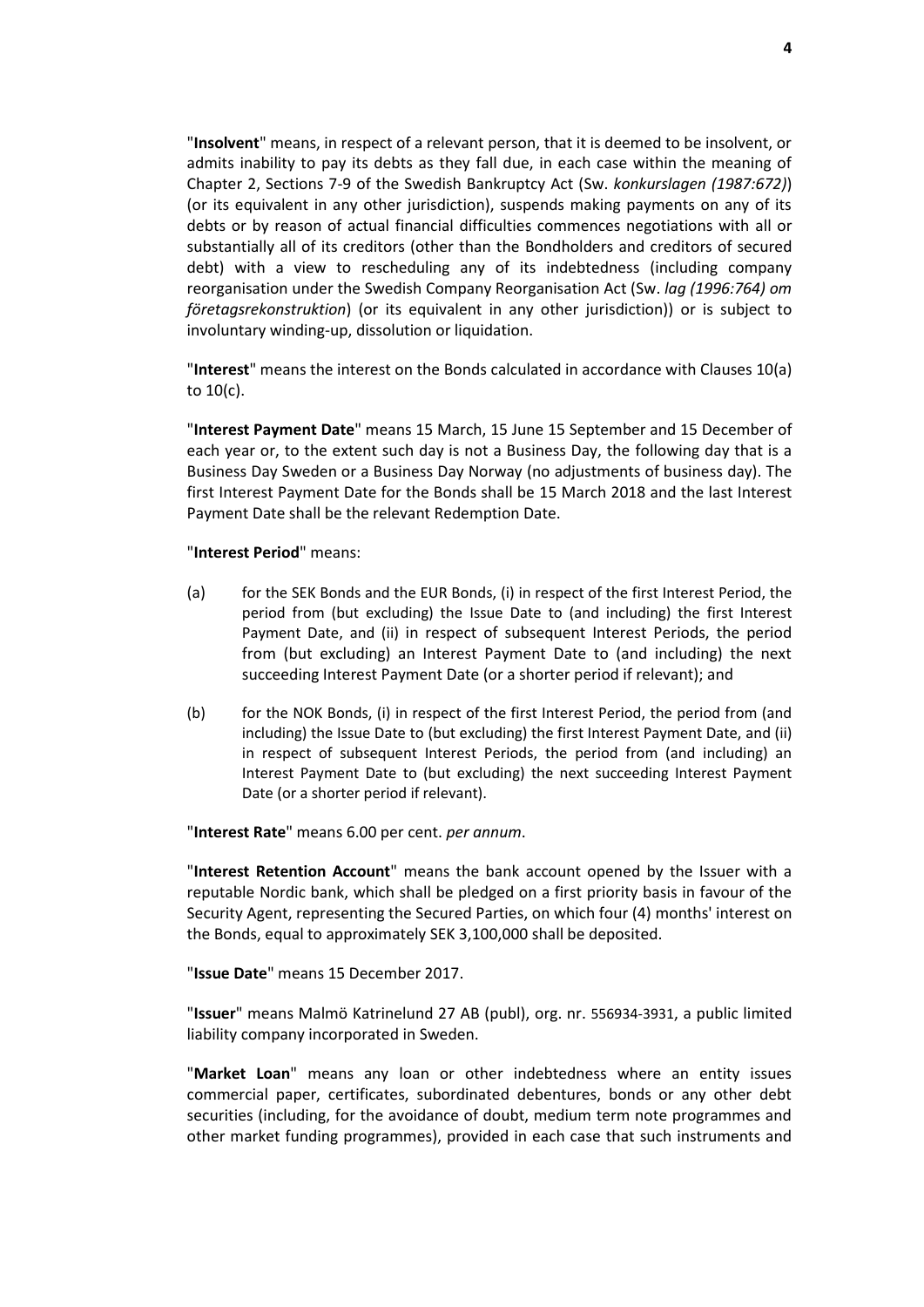securities are or can be subject to trade on any regulated or unregulated recognised market place.

"**Material Adverse Effect**" means a material adverse effect on (a) the business, financial condition or operations of the Issuer, (b) the Issuer's ability to perform and comply with the Finance Documents, or (c) the validity or enforceability of the Finance Documents.

"**Net Proceeds**" means the proceeds from the Bond issue after deduction has been made for the Transaction Costs payable by the Issuer for the services provided in relation to the placement and issuance of the Bonds.

"**NOK Bonds**" means a debt instrument for the Nominal Amount, denominated in NOK and which are governed by and issued under these Terms and Conditions, with ISIN NO0010808090.

"**Nominal Amount**" has the meaning set forth in Clause [2\(c\).](#page-10-1)

"**Norwegian Kroner**" and "**NOK**" means the lawful currency of Norway.

"**Norwegian Securities Register Act**" means the Norwegian Act relating to registration of financial instruments of 5 July 2002 No. 64.

"**Parent**" means Koggbron AB (publ), org. nr. 556977-0570, a public limited liability company incorporated in Sweden.

"**Paying Agent**" means the legal entity appointed by the Issuer to act as its paying agent with respect to the Bonds in the CSD.

"**Permitted Debt**" means any Financial Indebtedness:

- (a) of the Issuer incurred under the Bonds;
- (b) incurred by the Issuer under the Senior Facility Agreement (until such is refinanced);
- (c) incurred under the Downstream Loans;
- (d) constituting a Subordinated Loan;
- (e) incurred in the ordinary course of business under Advance Purchase Agreements;
- (f) incurred under any construction facility taken up for the purpose of developing and carrying out constructions on the Property, including the New Property; and
- (g) incurred for the purpose of refinancing the Bonds in full.

"**Permitted Security**" means any guarantee or Security: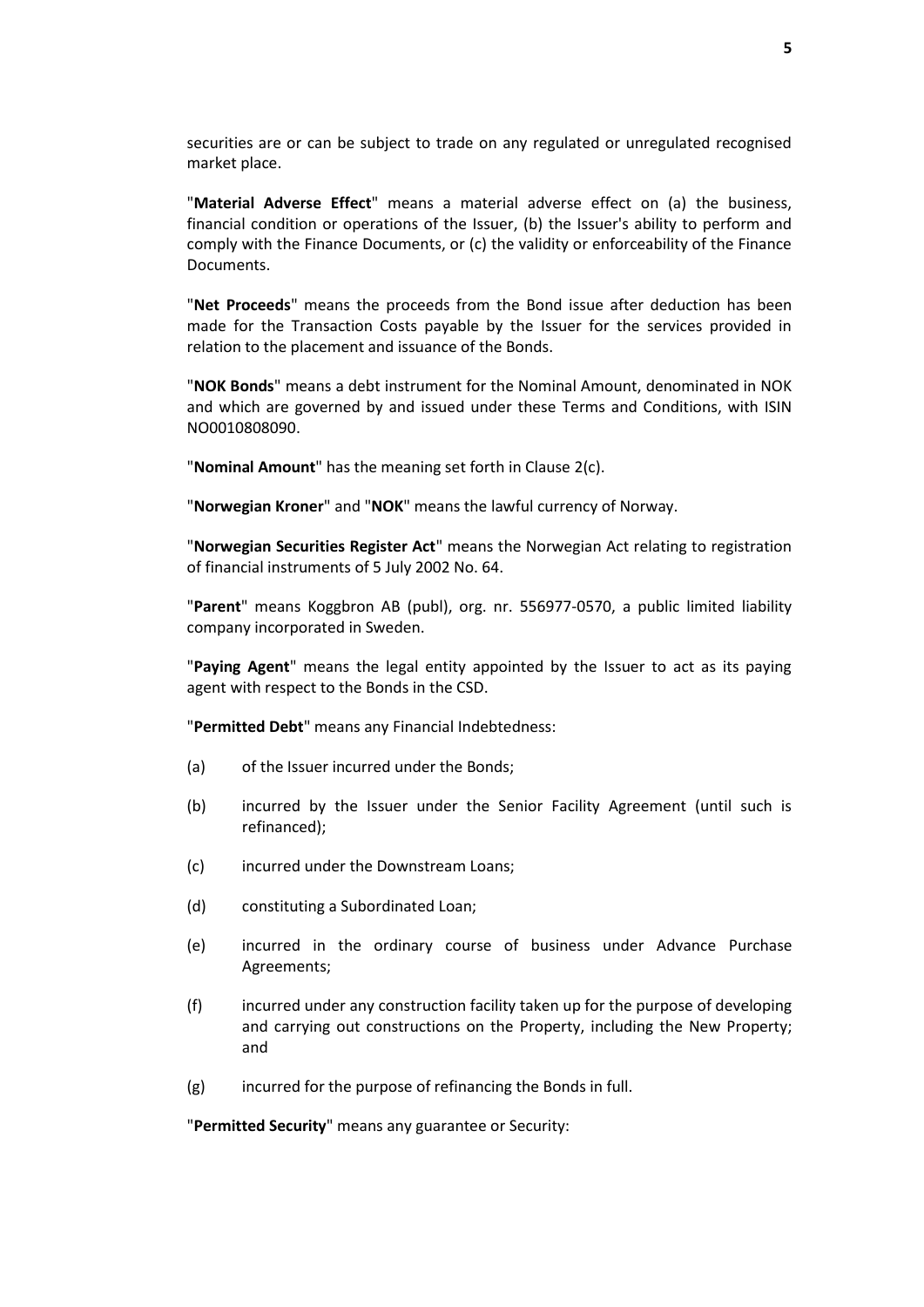- (a) created in accordance with these Terms and Conditions;
- (b) in form of mortgage certificates over the Property, provided for the Downstream Loans;
- (c) provided for any construction facility taken up for the purpose of developing and carrying out constructions on the New Property, or the Original Property, provided in the latter case that it is granted with priority after the mortgages over the Property provided to secure the Bonds;
- (d) provided for the Senior Facility Agreement (until such is refinanced);
- (e) arising by operation of law or in the ordinary course of business (including collateral or retention of title arrangements in connection with Advance Purchase Agreements but, for the avoidance of doubt, not including guarantees or security in respect of any monies borrowed or raised); and
- (f) provided for Financial Indebtedness incurred for the purpose of refinancing the Bonds in full.

"**Person**" means any individual, corporation, partnership, limited liability company, joint venture, association, joint-stock company, trust, unincorporated organisation, government, or any agency or political subdivision thereof or any other entity, whether or not having a separate legal personality.

"**Property**" means the real property Malmö Katrinelund 29.

"**Record Date**" means in relation to any payments pursuant to these Terms and Conditions, the date designated as the Record Date in accordance with the CSD Regulations from time to time.

"**Redemption Date**" means the date on which the Bonds are to be redeemed or repurchased in accordance with Clause [11](#page-17-0) (*[Redemption and Repurchase of the Bonds](#page-17-0)*).

"**Rent Account**" means a bank account opened by the Issuer with a reputable Nordic bank, on which all rental income from the Property shall be deposited, and which shall be pledged to the Security Agent on behalf of the Secured Parties.

"**Secured Obligations**" means all present and future obligations and liabilities of the Issuer to the Secured Parties under the Finance Documents.

"**Secured Parties**" means the Bondholders, the Security Agent and the Trustee.

"**Securities Account**" means the account for dematerialised securities maintained by the CSD pursuant to the Norwegian Securities Register Act or the Swedish Financial Instruments Accounts Act in which (i) an owner of such security is directly registered or (ii) an owner's holding of securities is registered in the name of a nominee.

"**Security**" means a mortgage, charge, pledge, lien or other security interest securing any obligation of any person or any other agreement or arrangement having a similar effect.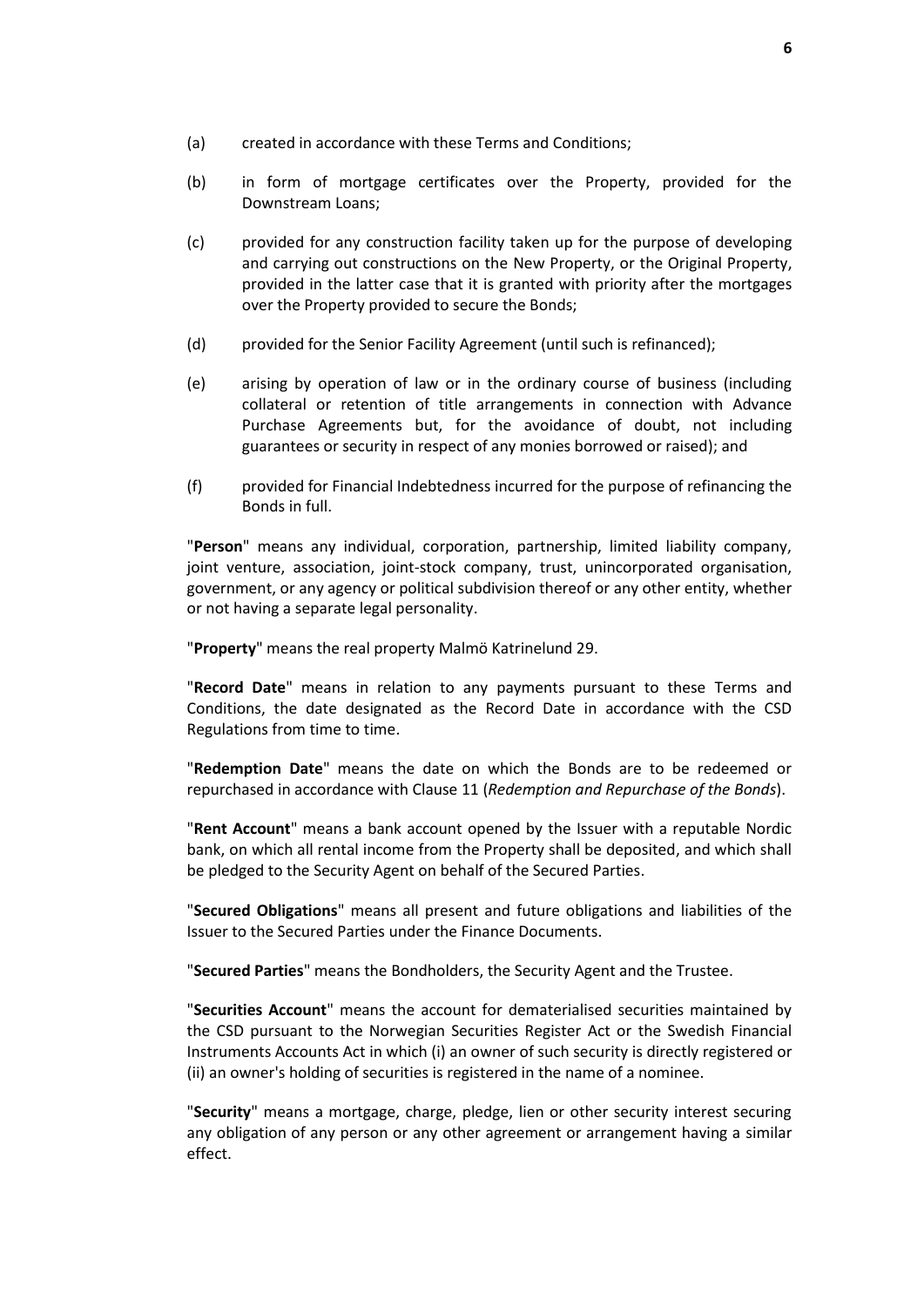"**Security Agent**" means, initially, Intertrust (Sweden) AB, appointed by the Secured Parties pursuant to these Terms and Conditions, holding the Transaction Security on behalf of the Secured Parties.

"**Security Documents**" means the security documents creating the following security:

- (a) security over the Property in form of mortgage certificates amounting to SEK 155,000,000 within priority SEK 155,000,000;
- (b) security over the Interest Retention Account; and
- (c) security over the Rent Account (with disposal rights until an Event of Default).

"**SEK Bonds**" means a debt instrument for the Nominal Amount, denominated in SEK and which are governed by and issued under these Terms and Conditions, with ISIN SE0010101782.

**"Senior Facility Agreement"** means the SEK 130,000,000 senior secured credit facility, between the Issuer as borrower and Svea Ekonomi AB as lender, originally dated 13 April 2015, secured by a first priority mortgage over the Property of up to SEK 130,000,000.

"**Subordinated Loans**" means new capital raised by the Issuer by way of subordinated loans, with (i) shall have a maturity after the Final Maturity Date (ii) be contractually subordinated to the Bonds and (iii) include terms that entail that the Subordinated Loans are structured as bullet loans and that interest is only payable after the Final Maturity Date.

"**Subordination Agreement**" means a subordination agreement entered into between the Issuer, any provider of loans to the Issuer and the Trustee prior to the entry of any Subordinated Loan.

"**Subsidiary**" means in relation to any person, any legal entity (whether incorporated or not), which at any time is a subsidiary (Sw. *dotterföretag*) to such person, directly or indirectly, as defined in the Companies Act (Sw. *Aktiebolagslagen*).

"**Swedish Cadastral Authority**" means the Swedish Mapping, Cadastral and Land Registration Authority (Sw. *Lantmäteriet*).

"**Swedish Financial Instruments Accounts Act**" means the Swedish Financial Instruments Accounts Act (*lag (1998:1479) om värdepapperscentraler och kontoföring av finansiella instrument*).

"**Swedish Kronor**" and "**SEK**" means the lawful currency of Sweden.

"**Total Nominal Amount**" means the total aggregate Nominal Amount of the Bonds outstanding at the relevant time.

"**Transaction Costs**" means all fees, costs and expenses, stamp, registration and other taxies incurred by the Issuer in connection with the issuance of the Bonds.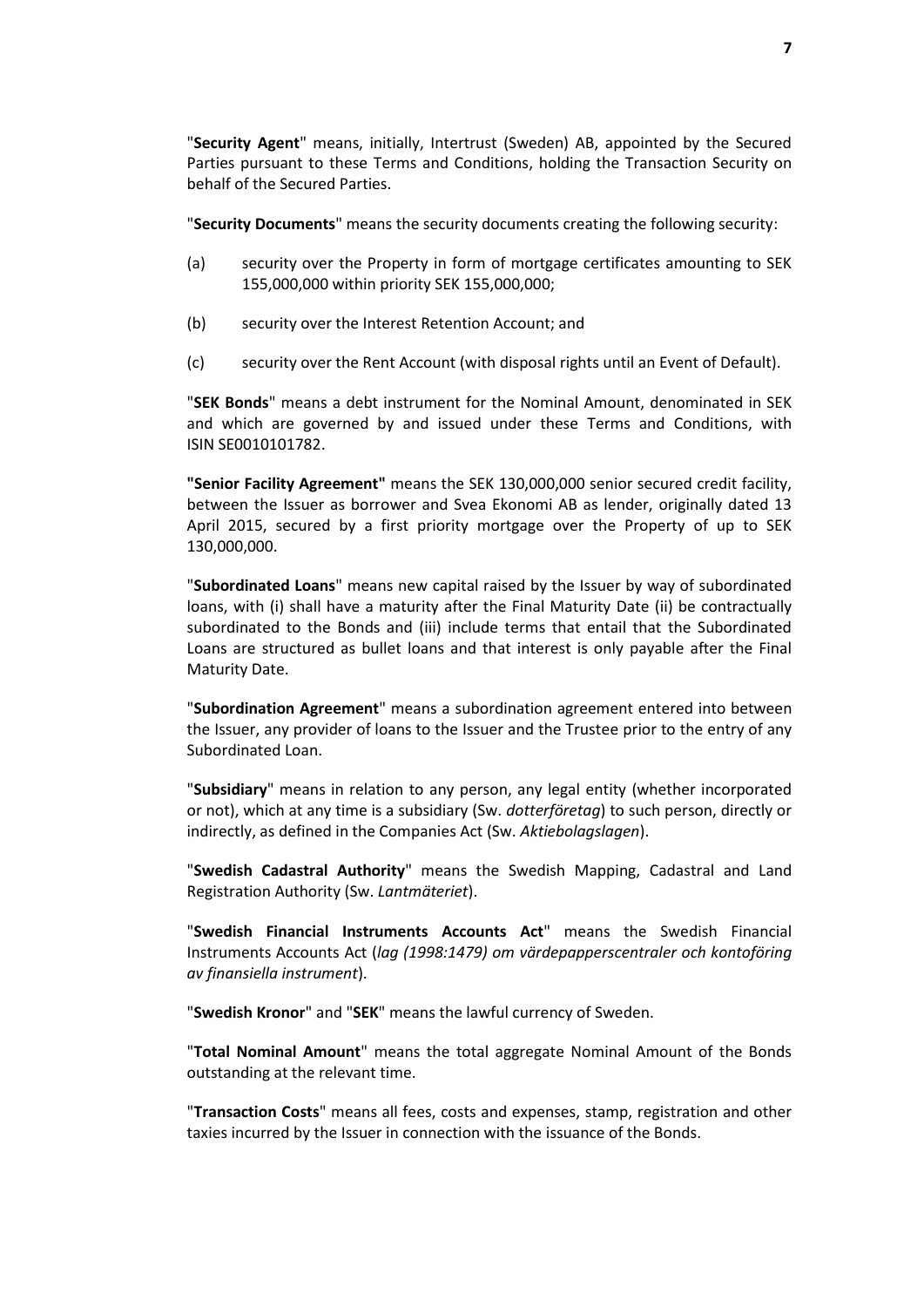"**Transaction Security**" means the Security provided for the Secured Obligations pursuant to the Security Documents.

"**Trustee Agreement**" means the trustee agreement entered into on or before the Issue Date, between the Issuer and the Trustee, or any replacement trustee agreement entered into after the Issue Date between the Issuer and a trustee, regarding, *inter alia*, the remuneration payable to the Trustee or a replacement trustee.

"**Trustee**" means the Bondholders' agent and security agent under these Terms and Conditions and, if relevant, the Finance Documents, from time to time; initially Intertrust (Sweden) AB (org. nr. 556625-5476), Box 16285, 103 25 Stockholm, Sweden, or another party replacing it, as trustee, in accordance with these Terms and Conditions.

"**Written Procedure**" means the written or electronic procedure for decision making among the Bondholders in accordance with Clause [18](#page-28-1) (*[Written Procedure](#page-28-1)*).

#### **1.2 Construction**

- (a) Unless a contrary indication appears, any reference in these Terms and Conditions to:
	- (i) "**assets**" includes present and future real properties, revenues and rights of every description;
	- (ii) any agreement or instrument is a reference to that agreement or instrument as supplemented, amended, novated, extended, restated or replaced from time to time;
	- (iii) a "**regulation**" includes any regulation, rule or official directive, request or guideline (whether or not having the force of law) of any governmental, intergovernmental or supranational body, agency, department or regulatory, self-regulatory or other authority or organisation;
	- (iv) a provision of law is a reference to that provision as amended or reenacted; and
	- (v) a time of day is a reference to Stockholm time.
- (b) An Event of Default is continuing if it has not been remedied or waived.
- (c) A notice shall be deemed to be sent by way of press release if it is made available to the public within Sweden promptly and in a non-discriminatory manner.
- (d) Subject to paragraph (e) below, when ascertaining whether a limit or threshold specified in Swedish Kronor has been attained or broken, an amount in another currency shall be counted on the basis of the rate of exchange for such currency against Swedish Kronor for the previous Business Day, as published by the Swedish Central Bank (Sw. *Riksbanken*) on its website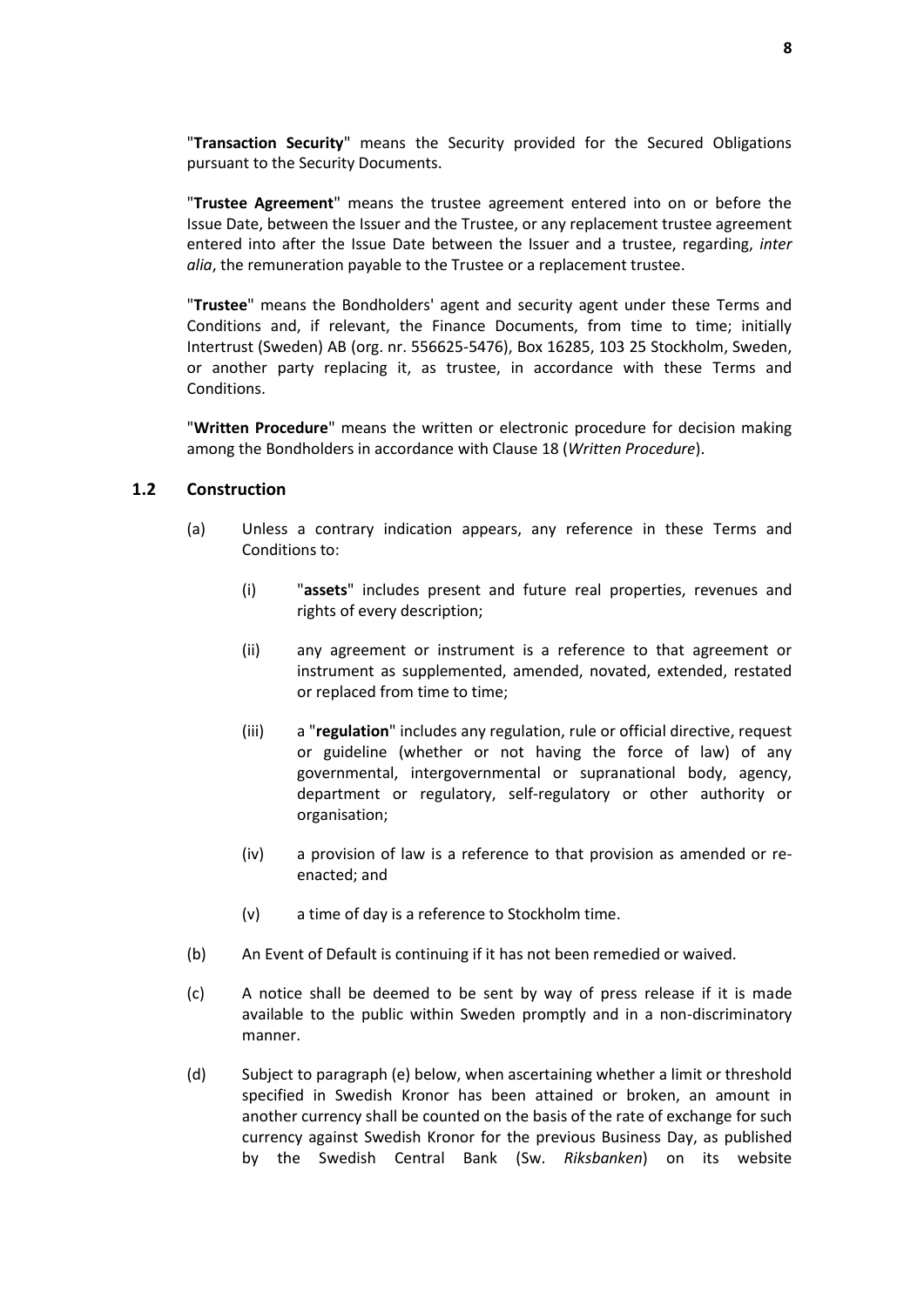(www.riksbank.se). If no such rate is available, the most recently published rate shall be used instead.

- (e) Notwithstanding paragraph (d) above, at a Bondholders' Meeting or by way of a Written Procedure, the calculations of whether an quorum exist and if the relevant consent has been obtained pursuant to Clause [16](#page-24-0) (*Decisions by Bondholders*), shall be made in SEK. Each Bond shall always entitle to one vote at a Bondholders' Meeting or by way of a Written Procedure. The value of the vote of each SEK Bond shall be the Nominal Amount and the value of the vote of each NOK Bond and EUR Bond, respectively, shall be the Nominal Amount of the NOK Bond or EUR Bond converted into SEK at the Initial Exchange Ratio, based on the number of Bonds owned at close of business on the applicable record date in accordance with the records registered in the relevant CSD. For the avoidance of doubt, the Adjusted Nominal Amount shall at all times be calculated based on the Initial Exchange Ratio.
- (f) No delay or omission of the Trustee or of any Bondholder to exercise any right or remedy under the Finance Documents shall impair or operate as a waiver of any such right or remedy.

# <span id="page-10-2"></span><span id="page-10-0"></span>**2. Status of the Bonds**

- (a) The SEK Bonds are denominated in Swedish Kronor, the NOK Bonds are denominated in Norwegian Kroner and the EUR Bonds are denominated in Euro and each Bond is constituted by these Terms and Conditions. The Issuer undertakes to make payments in relation to the Bonds and to comply with these Terms and Conditions.
- (b) By subscribing for Bonds, each initial Bondholder agrees that the Bonds shall benefit from and be subject to the Finance Documents and by acquiring Bonds, each subsequent Bondholder confirms such agreement.
- <span id="page-10-1"></span>(c) The nominal amount of each SEK Bond is SEK 10,000, for each NOK Bond, NOK 10,000 and for each EUR Bond, EUR 1,000 (the "**Nominal Amount**"). The maximum Total Nominal Amount of the Bonds at the Issue Date is approximately SEK 155,000,000 (or its equivalent in NOK and EUR). All Bonds are issued on a fully paid basis at an issue price of 100 per cent. of the Nominal Amount.
- (d) The minimum permissible investment amount upon issuance of the Bonds is SEK 1,000,000, NOK 1,000,000 and EUR 100,000 respectively.
- <span id="page-10-3"></span>(e) The Bonds constitute direct, general, unconditional, unsubordinated and secured obligations of the Issuer and shall at all times rank *pari passu* with all direct, unconditional, unsubordinated and unsecured obligations of the Issuer, except those obligations which are mandatorily preferred by law, and without any preference among them.
- (f) Except as set out in Clause [5](#page-12-0) (*Transfer [Restrictions](#page-12-0)*) below, and subject to any restrictions to which a Bondholder may be subject due to local law or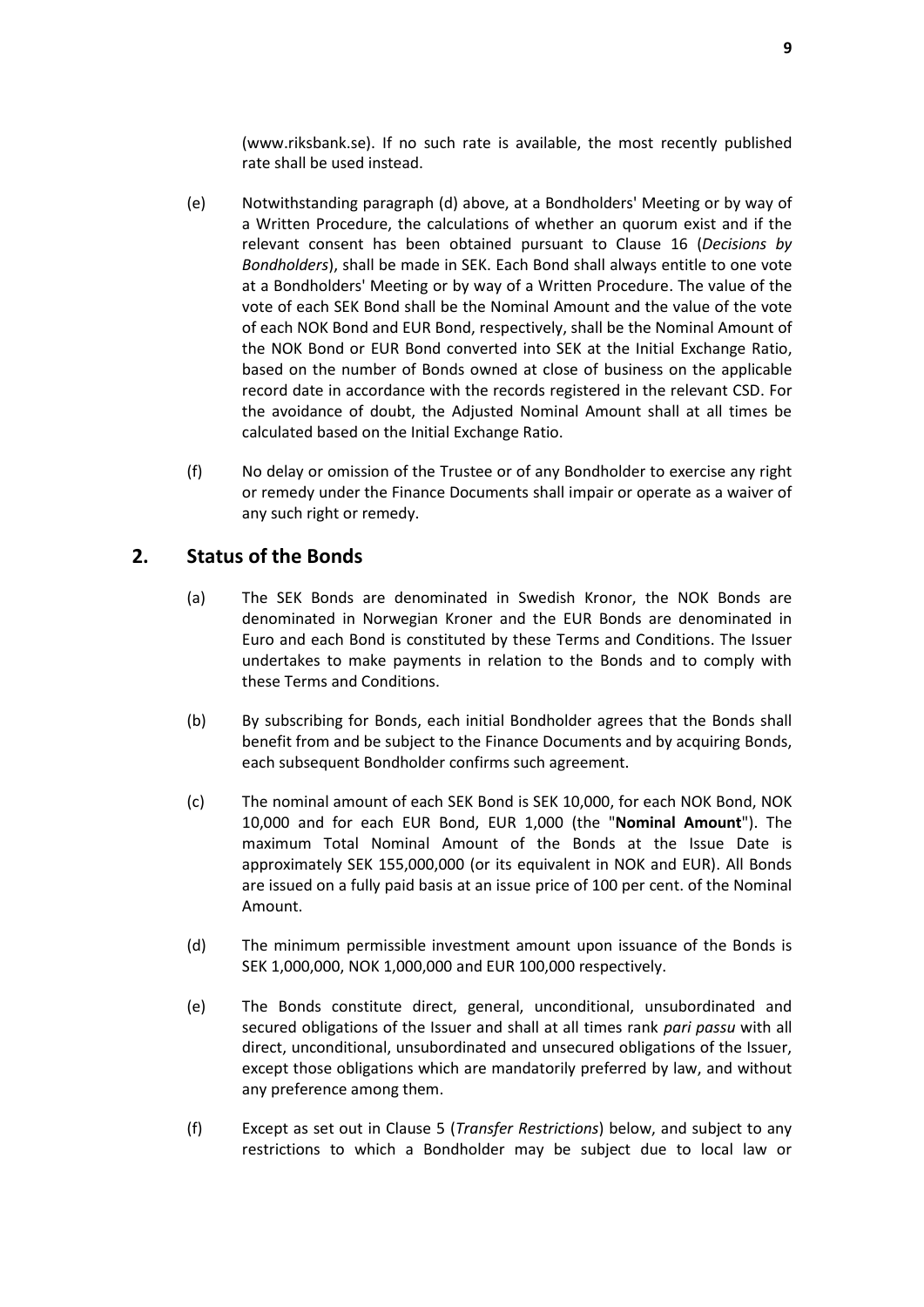otherwise, the Bonds are freely transferrable. Each Bondholder must ensure compliance with local laws and regulations applicable at their own cost and expense.

- (g) There shall be no obligation to list the Bonds on any exchange or market place.
- (h) The Swedish CSD, in respect of SEK Bonds and EUR Bonds initially being Euroclear Sweden AB, shall perform its obligations as CSD solely in respect of the SEK Bonds and EUR Bonds and in accordance with the rules and regulations for issuers and issuing agents as regularly applied to it in relation to Swedish bond offerings, and shall, for the avoidance of doubt, have no obligations in respect of the NOK Bonds.
- (i) The Norwegian CSD, in respect of NOK Bonds, initially being VPS, shall perform its obligations as CSD solely in respect of the NOK Bonds and in accordance with the rules and regulations as regularly applied to it in relation to Norwegian bond offerings, and shall, for the avoidance of doubt, have no obligations in respect of the SEK Bonds or EUR Bonds.

### <span id="page-11-0"></span>**3. Purpose of the Bonds**

The proceeds from the Bonds shall be applied as follows:

- (a) payment of Transaction Costs of approximately SEK 16,500,000;
- (b) refinancing of the Senior Facility Agreement of approximately SEK 133,500,000;
- (c) depositing an amount equivalent to four months' interest on the Bonds, equal to approximately SEK 3,100,000 (or its equivalent in NOK and EUR) on the Interest Retention Account to be solely used for interest payments on the Bonds; and
- (d) the remainder, for general corporate purposes of the Group.

#### <span id="page-11-1"></span>**4. Conditions Precedent for Disbursement**

#### **4.1 The Escrow Accounts**

The proceeds from the issuance of the Bonds shall be held by the Arranger on the Escrow Accounts and may only be released when the conditions precedent for disbursement of the Net Proceeds have been fulfilled pursuant to Clause 4.2.

#### <span id="page-11-2"></span>**4.2 Conditions Precedent for Disbursement of Net Proceeds from Bonds**

(a) The Trustee's approval of the disbursement from the Escrow Accounts of the Net Proceeds from the Bonds is subject to the following documents being received by the Trustee, in form and substance satisfactory to it (acting reasonably), and that the following actions have been taken or will occur on the disbursement date: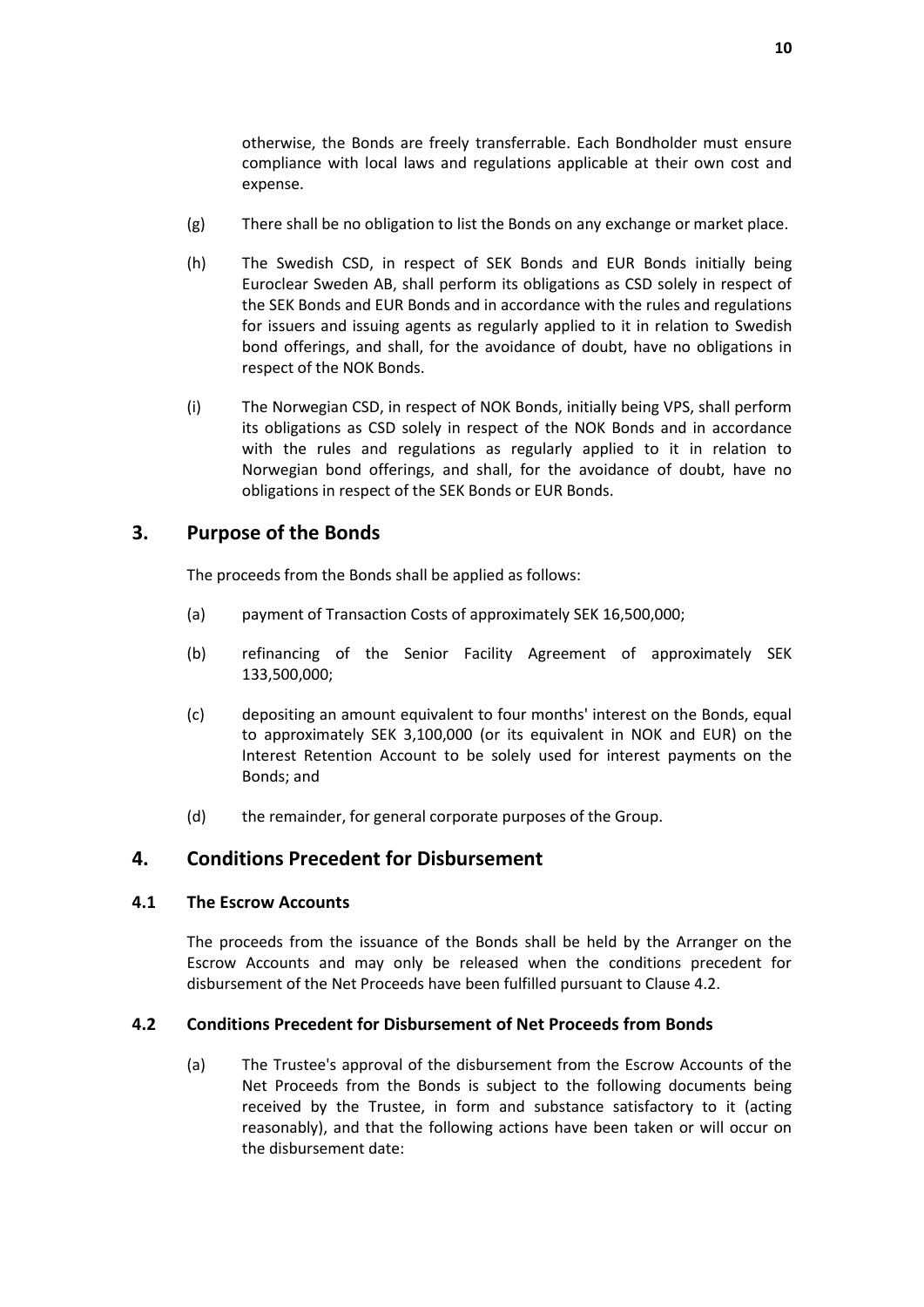- (i) confirmation from the Arranger that the Transactions Costs have or will be paid on a later date agreed by the Arranger;
- (ii) duly executed corporate authorization documents, issued by any party that shall execute a Finance Document;
- (iii) duly executed copies of the Finance Documents;
- (iv) a release undertaking from Svea Ekonomi AB that all security provided for the Senior Facility Agreement will be released upon discharge of the loans thereunder; and
- (v) a funds flow statement prepared by the Arranger showing the payments to be made on the disbursement date.
- (b) When the conditions precedent for disbursement set out in Clause [4.2\(a\)](#page-11-2) have been fulfilled to the satisfaction of the Trustee (acting reasonably) or waived by the Trustee, the Trustee shall notify the Arranger that the Net Proceeds may be released from the Escrow Accounts, to be applied as set out in Clause [3](#page-11-0) (*[Purpose of the Bonds](#page-11-0)*) and in accordance with the funds flow statement prepared by the Arranger.
- (c) If the conditions precedent for disbursement set out in Clause [4.2\(a\)](#page-11-2) have not been fulfilled to the satisfaction of the Trustee (acting reasonably) or waived by the Trustee within thirty (30) Business Days from the Issue Date, the Issuer shall redeem all Bonds at a price equal to 100 per cent. of the Nominal Amount together with any accrued Interest.
- (d) The Trustee may assume that the documentation delivered to it pursuant to Clause [4.2\(a\)](#page-11-2) is accurate, correct and complete unless it has actual knowledge that this is not the case, and the Trustee does not have to verify the contents of any such documentation.

# <span id="page-12-0"></span>**5. Transfer Restrictions**

- (a) Bondholders may be subject to purchase or transfer restrictions with regard to the Bonds, as applicable from time to time under local laws to which a Bondholder may be subject (due to e.g. its nationality, its qualification, its residency, its registered address or its place(s) for business). No party other than the Bondholder shall be responsible to ensure compliance with such laws and regulations and each Bondholder must ensure compliance with local laws and regulations applicable at their own cost and expense.
- <span id="page-12-1"></span>(b) No action is being taken in any jurisdiction that would or is intended to permit a public offering of the Bonds or the possession, circulation or distribution of any document or other material relating to the Issuer or the Bonds in any jurisdiction, where action for that purpose is required. Each Bondholder must inform itself about, and observe, any applicable restrictions to the transfer of material relating to the Issuer or the Bonds.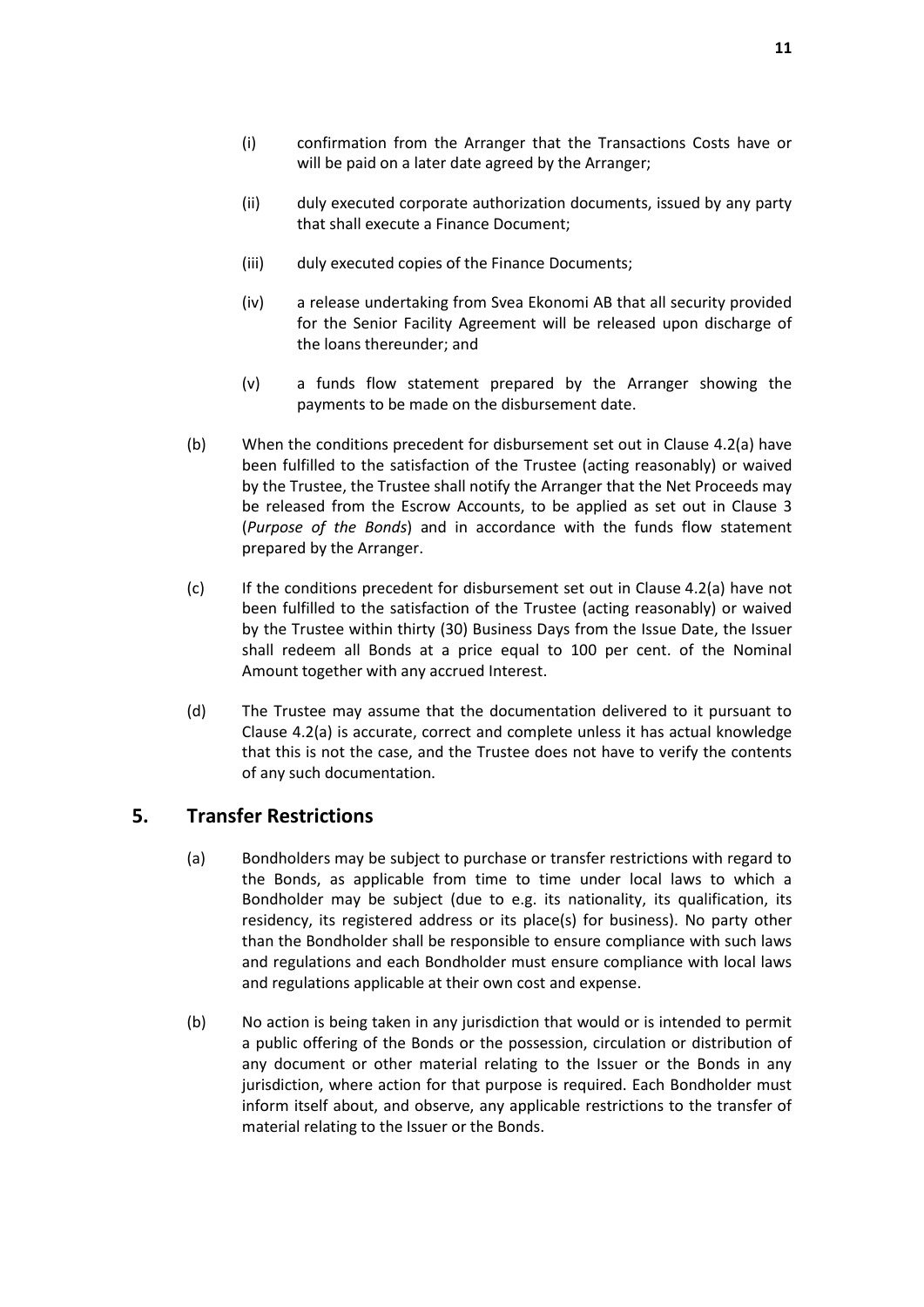# <span id="page-13-0"></span>**6. Bonds in Book-Entry Form**

- (a) The Bonds will be registered for the Bondholders on their respective Securities Accounts and no physical notes will be issued. The SEK Bonds and EUR Bonds will be registered in accordance with the Swedish Financial Instruments Accounts Act and the NOK Bonds will be registered In accordance with the Norwegian Securities Register Act and the terms and conditions of the VPS. Registration requests relating to the Bonds shall be directed to an Account Operator.
- (b) The Issuer shall at all times ensure that the registration of the Bonds in the CSD is correct.
- (c) Those who according to assignment, Security, the provisions of the Swedish Children and Parents Code (Sw. *föräldrabalken (1949:381)*), conditions of will or deed of gift or otherwise have acquired a right to receive payments in respect of a Bond shall register their entitlements to receive payment in accordance with the Swedish Financial Instruments Accounts Act or the Norwegian Securities Register Act (as applicable).
- <span id="page-13-2"></span>(d) The Issuer (and the Trustee when permitted under the CSD's applicable regulations) shall be entitled to obtain information from the debt register (Sw. *skuldbok*) kept by the CSD in respect of the Bonds. At the request of the Trustee, the Issuer shall promptly obtain such information and provide it to the Trustee.
- (e) The Trustee shall, in order to carry out its functions and obligations under these Terms and Conditions, have access to the securities depository registered with the CSD for the purposes of reviewing ownership of the Bonds registered in the securities depository.
- (f) The Trustee may use the information referred to in Clause [6\(d\)](#page-13-2) only for the purposes of carrying out its duties and exercising its rights in accordance with the Finance Documents and shall not disclose such information to any Bondholder or third party unless necessary for such purposes.

# <span id="page-13-1"></span>**7. Right to Act on Behalf of a Bondholder**

- (a) If any person, other than a Bondholder, wishes to exercise any rights under the Finance Documents, it must obtain a power of attorney or other proof of authorisation from the Bondholder or a successive, coherent chain of powers of attorney or proofs of authorisation starting with the Bondholder and authorising such person.
- <span id="page-13-3"></span>(b) A Bondholder may issue one or several powers of attorney to third parties to represent it in relation to some or all of the Bonds held by it. Any such representative may act independently under the Finance Documents in relation to the Bonds for which such representative is entitled to represent the Bondholder and may further delegate its right to represent the Bondholder by way of a further power of attorney.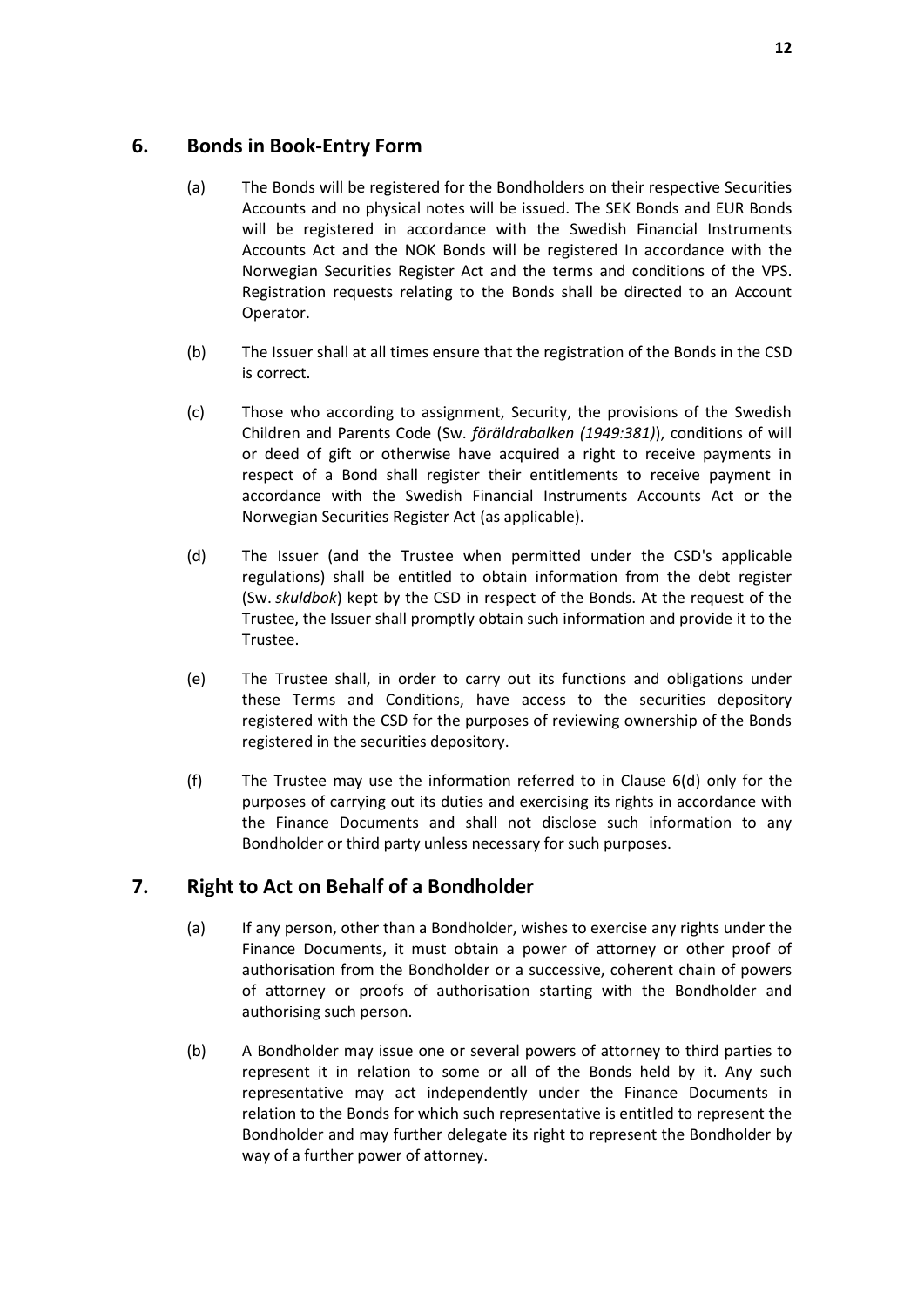(c) The Trustee shall only have to examine the face of a power of attorney or other proof of authorisation that has been provided to it pursuant to Clause [7\(b\)](#page-13-3) and may assume that it has been duly authorised, is valid, has not been revoked or superseded and that it is in full force and effect, unless otherwise is apparent from its face or the Trustee has actual knowledge to the contrary.

# <span id="page-14-0"></span>**8. Payments in Respect of the Bonds**

- (a) Any payment or repayment under the Finance Documents, or any amount due in respect of a repurchase of any Bonds requested by a Bondholder pursuant to these Terms and Conditions, shall be made to such person who is registered as a Bondholder on a Securities Account on the Record Date immediately preceding the relevant payment date, by way of (if no specific order is made by the Trustee) crediting the relevant amount to the bank account nominated by such Bondholder in connection with its Securities Account in the CSD.
- (b) Payment constituting good discharge of the Issuer's payment obligations to the Bondholders under these Terms and Conditions will be deemed to have been made to each Bondholder once the amount has been credited to the bank holding the bank account nominated by the Bondholder in connection with its Securities Account in the CSD. If the paying bank and the receiving bank are the same, payment shall be deemed to have been made once the amount has been credited to the bank account nominated by the Bondholder in question.
- (c) All amounts payable under the Finance Documents shall be payable in the relevant denomination of the Bonds set out in Clause [2\(a\)](#page-10-2) above. If, however, the denomination differs from the currency of the bank account connected to the Bondholder's Securities Account in the CSD, any cash settlement may be exchanged and credited to this bank account in accordance with the procedures of the CSD.
- (d) Any specific payment instructions, including foreign exchange bank account details, to be connected to the Bondholder's account in the CSD must be provided by the relevant Bondholder to the Paying Agent (either directly or through its Account Operator in the CSD) within five Business Days prior to a payment date. Depending on any currency exchange settlement agreements between each Bondholder's bank and the Paying Agent, and opening hours of the receiving bank, cash settlement may be delayed, and payment shall be deemed to have been made once the cash settlement has taken place, provided, however, that no default interest or other penalty shall accrue for the account of the Issuer for such delay.
- (e) If, due to any obstacle for the CSD, the Issuer cannot make a payment or repayment, such payment or repayment may be postponed until the obstacle has been removed. Interest shall accrue in accordance with Clause [10\(d\)](#page-16-4) during such postponement.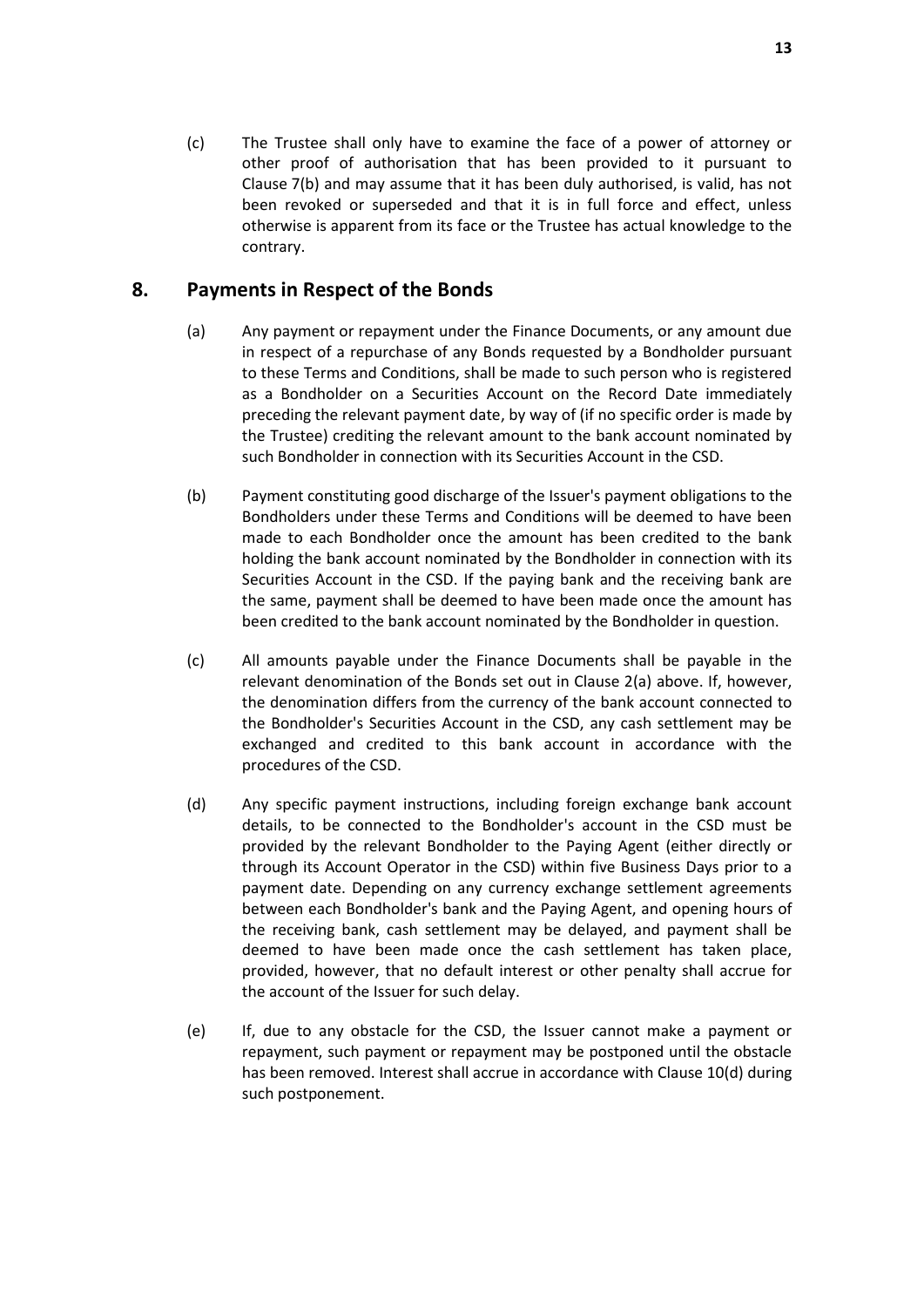- (g) Any payment which shall be made under these Terms and Conditions on a date which is not a Business Day, shall be instead be made on the first following day that is a Business Day (no adjustments of business day).
- (h) The Issuer is not liable to gross-up any payments under the Finance Documents by virtue of any withholding tax, public levy or the similar.
- (i) Notwithstanding anything to the contrary in these Terms and Conditions, the Bonds shall be subject to, and any payments made in relation thereto shall be made in accordance with, the rules and procedures of the CSD.

# <span id="page-15-0"></span>**9. Transaction Security**

#### **9.1 Granting of the Transaction Security**

- (a) As continuing Security for the due and punctual fulfilment of the Secured Obligations, the Issuer shall grant the Transaction Security to the Secured Parties as represented by the Security Agent on the terms set out in the Security Documents.
- (b) The Security Agent shall hold the Transaction Security on behalf of the Secured Parties in accordance with the Security Documents. The Issuer shall enter into the Security Documents and perfect the Transaction Security in accordance with the terms of the Security Documents.
- (a) Unless and until the Security Agent has received instructions from the Bondholders in accordance with Clause [16](#page-24-0) (*[Decisions by Bondholders](#page-24-0)*), the Security Agent shall (without first having to obtain the Bondholders' consent) be entitled to enter into agreements with the Issuer or a third party or take any other actions, if it is, in the Security Agent's opinion, necessary for the purpose of maintaining, altering, releasing or enforcing the Transaction Security, creating further Security for the benefit of the Secured Parties or for the purpose of settling the Bondholders' or the Issuer's rights to the Transaction Security, in each case in accordance with the terms of the Finance Documents, and provided that such agreements or actions are not detrimental to the interests of the Bondholders.

#### **9.2 Release of Security**

The Security Agent may at any time, acting on instructions of the Trustee (acting on behalf of the Bondholders), release any Transaction Security in accordance with the terms of the Security Documents. For the avoidance of doubt, any Transaction Security will always be released *pro rata* between the Secured Parties and the remaining Transaction Security will continue to rank *pari passu* between the Secured Parties as set forth in the Security Documents.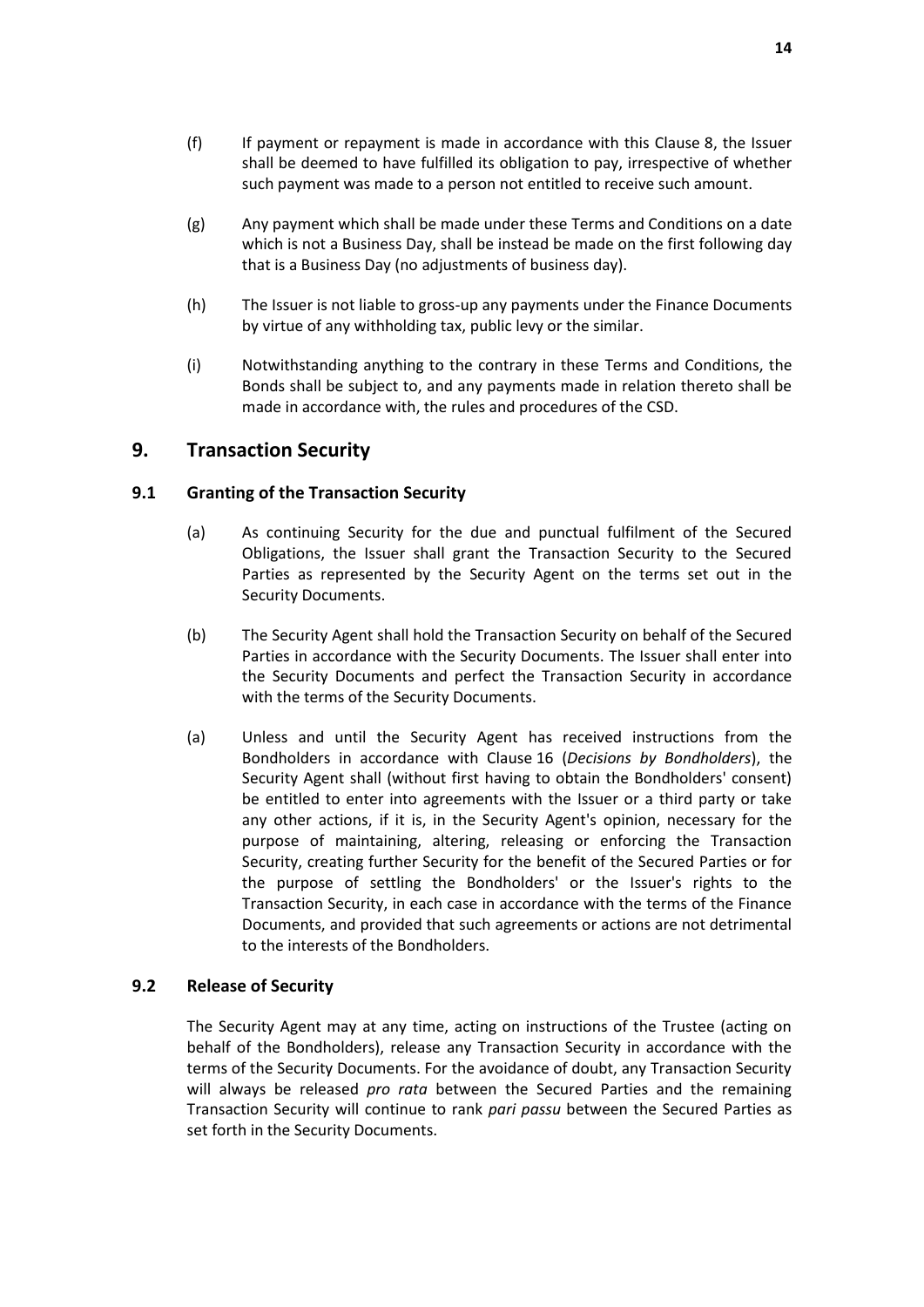#### <span id="page-16-1"></span>**9.3 3D Land Parceling**

- (a) The Issuer has submitted an application for a 3D land parceling (Sw. *tredimensionell fastighetsbildning*) to the Swedish Cadastral Authority, whereby it is contemplated that the Property is re-parceled into two 3D properties, where:
	- (i) the first property will comprise floors 1-2 on which the garage facilities and commercial part of the Property will be located (the "**Original Property**"); and
	- (ii) the second property will comprise the new floors 3-6 on which certain residential and student apartments are contemplated to be built (the "**New Property**").
- (b) In connection with the 3D Land Parceling, the Issuer may re-allocate the mortgage certificates securing the Bonds on the Issue Date to the Original Property which the Security Agent shall approve on behalf of the Bondholders and the Bonds will thereafter not be secured by any security over the New Property.

### <span id="page-16-2"></span><span id="page-16-0"></span>**10. Interest**

- (a) Each SEK Bond and EUR Bond carries Interest at the Interest Rate from (but excluding) the Issue Date up to (and including) the relevant Redemption Date and each NOK Bond carries Interest at the Interest Rate from (and including) the Issue Date up to (but excluding) the relevant Redemption Date.
- (b) Interest accrues during an Interest Period. Payment of Interest in respect of the Bonds shall be made to the Bondholders on each Interest Payment Date for the preceding Interest Period.
- <span id="page-16-3"></span>(c) Interest shall be calculated on the basis of a 360-day year comprised of twelve months of 30 days each and, in case of an incomplete month, the actual number of days elapsed (30/360-days basis).
- <span id="page-16-4"></span>(d) If the Issuer fails to pay any amount payable by it on its due date, default interest shall accrue on the overdue amount (i) in respect of the SEK Bonds and EUR Bonds from (but excluding) the due date up to (and including) the date of actual payment at a rate which is five (5) per cent. higher than the Interest Rate, and (ii) in respect of the NOK Bonds from (and including) the due date up to (but excluding) the date of actual payment at a rate which is five (5) per cent. higher than the Interest Rate. Accrued default interest shall not be capitalised. No default interest shall accrue where the failure to pay was solely attributable to the Paying Agent or the CSD, in which case the Interest Rate shall apply instead.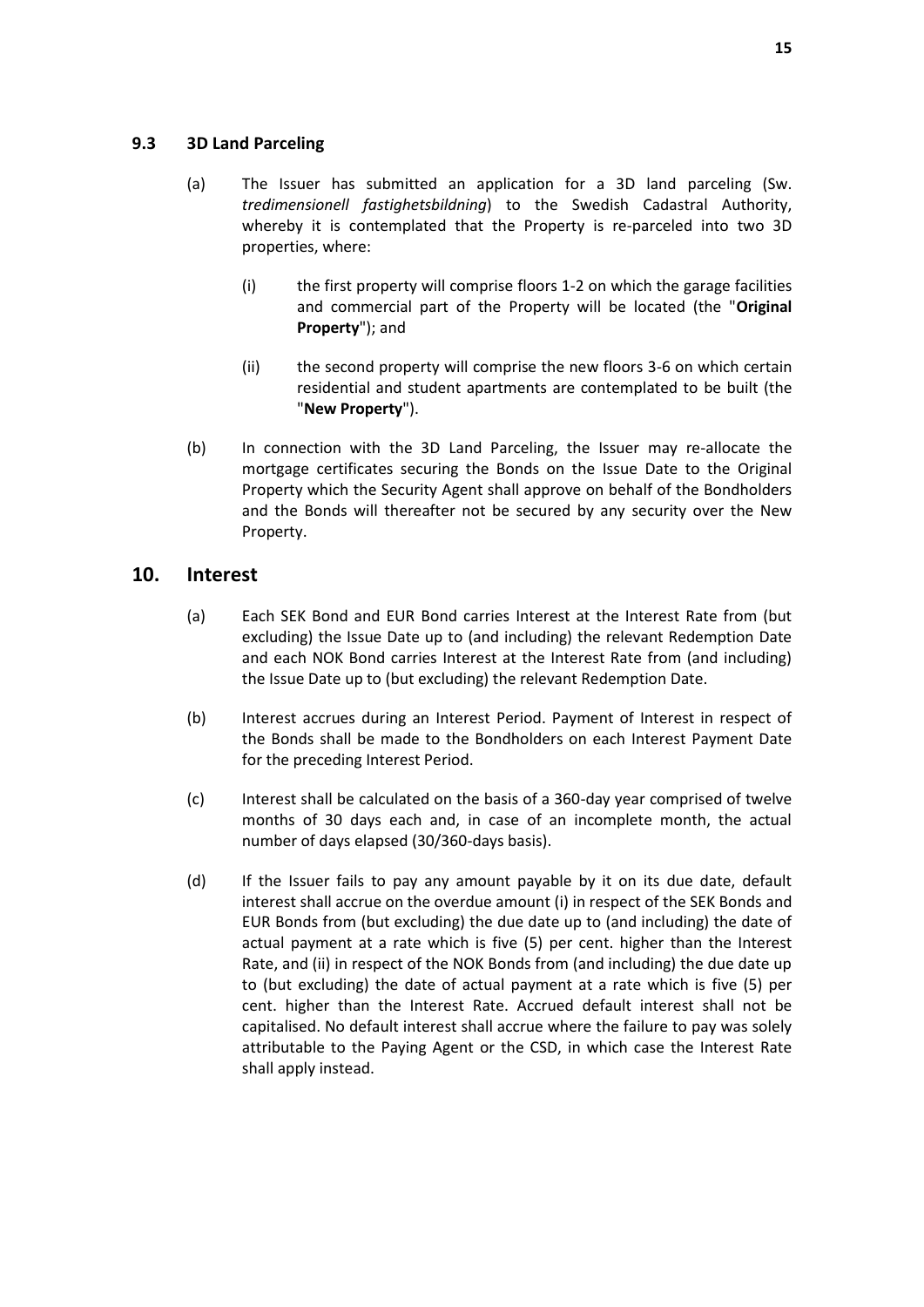# <span id="page-17-0"></span>**11. Redemption and Repurchase of the Bonds**

#### **11.1 Redemption at maturity**

The Issuer shall redeem all, but not some only, of the outstanding Bonds in full on the Final Maturity Date with an amount per Bond equal to the Nominal Amount together with accrued but unpaid Interest.

#### **11.2 Group companies' purchase of Bonds**

Each Group Company may at any time purchase Bonds. Bonds held by a Group Company may at such Group Company's discretion be retained, sold or, if held by the Issuer, be cancelled.

#### <span id="page-17-1"></span>**11.3 Voluntary total redemption (call option)**

The Issuer may redeem all, but not only some, of the Bonds early on any Business Day before the Final Maturity Date. The Bonds shall be redeemed at the Call Option Amount together with accrued but unpaid interest.

#### <span id="page-17-3"></span><span id="page-17-2"></span>**11.4 Mandatory repurchase due to a Change of Control Event (put option)**

- (a) Upon the occurrence of a Change of Control Event, each Bondholder shall during a period of sixty (60) days from the effective date of a notice from the Issuer of the Change of Control Event pursuant to Clause [12.2\(a\)](#page-18-1) (after which time period such right shall lapse), have the right to request that all of its Bonds be repurchased at a price per Bond equal to 101 per cent. of the Nominal Amount together with accrued but unpaid Interest. However, such period may not start earlier than upon the occurrence of the Change of Control Event.
- (b) The notice from the Issuer pursuant to Clause [12.2\(a\)](#page-18-1) shall specify the Record Date on which a person shall be registered as a Bondholder to receive interest and principal, the Redemption Date and include instructions about the actions that a Bondholder needs to take if it wants Bonds held by it to be repurchased. If a Bondholder has so requested, and acted in accordance with the instructions in the notice from the Issuer, the Issuer shall repurchase the relevant Bonds and the repurchase amount shall fall due on the Redemption Date specified in the notice given by the Issuer pursuant to Clause [12.2\(a\).](#page-18-1) The Redemption Date must fall no later than twenty (20) Business Days after the end of the period referred to in Clause [11.4\(a\).](#page-17-2)
- (c) The Issuer shall comply with the requirements of any applicable securities laws or regulations in connection with the repurchase of Bonds. To the extent that the provisions of such laws and regulations conflict with the provisions in this Clause [11.4,](#page-17-3) the Issuer shall comply with the applicable securities laws and regulations and will not be deemed to have breached its obligations under this Clause [11.4](#page-17-3) by virtue of the conflict.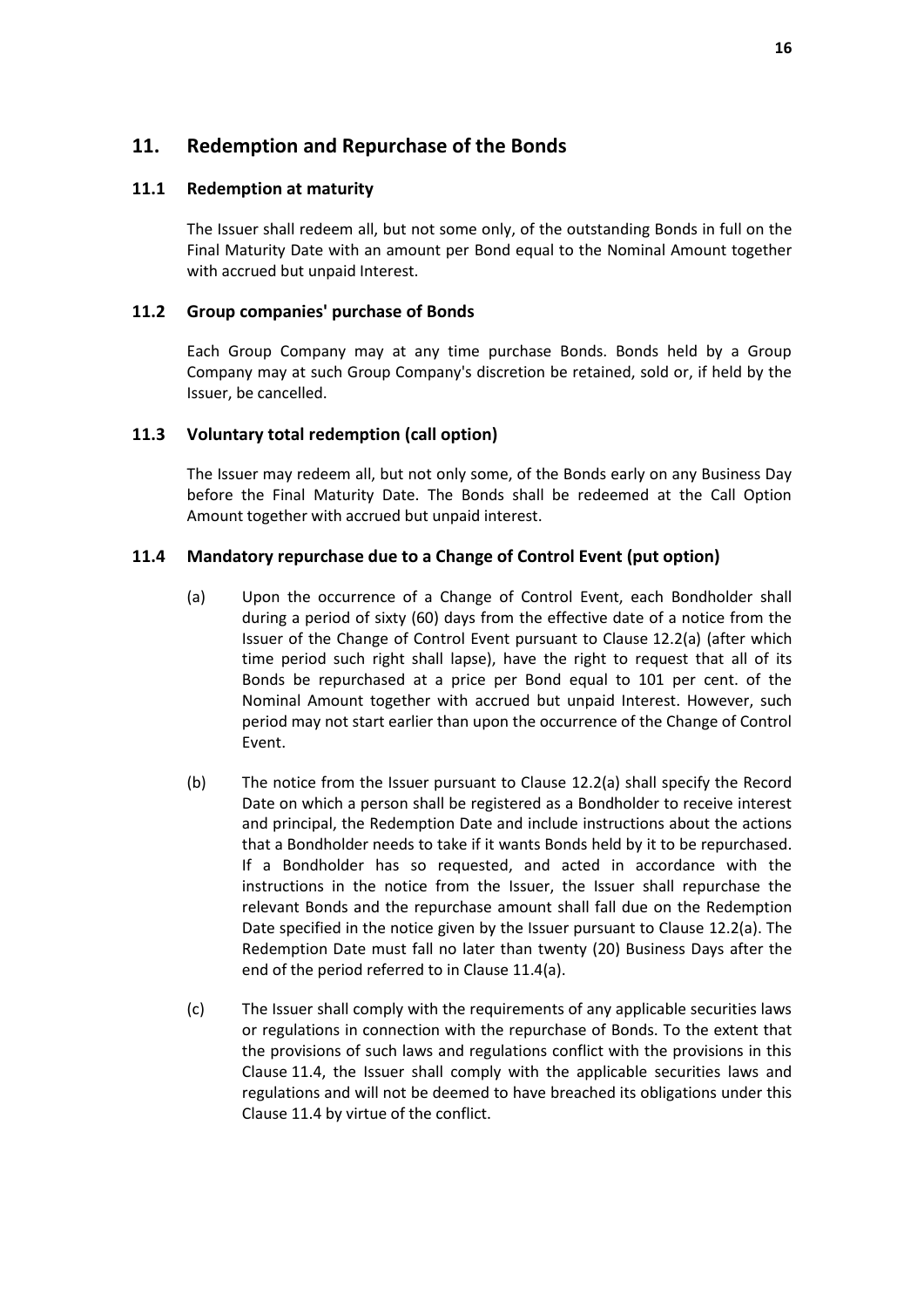(d) Any Bonds repurchased by the Issuer pursuant to this Clause [11.4](#page-17-3) may at the Issuer's discretion be retained, sold or cancelled.

# <span id="page-18-0"></span>**12. Information to Bondholders**

#### <span id="page-18-2"></span>**12.1 Financial Reporting**

The Issuer shall:

- (a) prepare its annual audited consolidated financial statements of the Group (if applicable) and the annual audited unconsolidated financial statements of the Issuer, including a profit and loss account, a balance sheet, a cash flow statement and management commentary or report from the Issuer's board of directors in the English language, and make them available to the Trustee no more than four (4) months after the expiry of each financial year; and
- (b) prepare its unaudited (consolidated if applicable) quarterly financial statements in the English language and make them available to the Trustee as soon as they become available, but no later than two (2) months after the end of the relevant quarter, save for the fourth quarter report which shall be submitted no later than with the annual financial statements.

#### <span id="page-18-1"></span>**12.2 Information from the Issuer**

- (a) The Issuer shall as soon as possible notify the Trustee and the Bondholders when the Issuer is or becomes aware of the occurrence of a Change of Control Event.
- <span id="page-18-3"></span>(b) The Issuer shall as soon as possible notify the Trustee (with full particulars) when the Issuer is or becomes aware of the occurrence of any event or circumstance which constitutes an Event of Default, or any event or circumstance which would (with the expiry of a grace period, the giving of notice, the making of any determination or any combination of any of the foregoing) constitute an Event of Default, and shall provide the Trustee with such further information as it may reasonably request in writing following receipt of such notice. Should the Trustee not receive such information, the Trustee is entitled to assume that no such event or circumstance exists or can be expected to occur, provided that the Trustee does not have actual knowledge of such event or circumstance.
- (c) The Issuer is only obliged to inform the Trustee according to this Clause [12.1](#page-18-2) if informing the Trustee would not conflict with any applicable laws, authority or court orders.

#### **12.3 Information from the Trustee**

The Trustee is entitled to disclose to the Bondholders any event or circumstance directly or indirectly relating to the Issuer or the Bonds. Notwithstanding the foregoing, the Trustee may if it considers it to be beneficial to the interests of the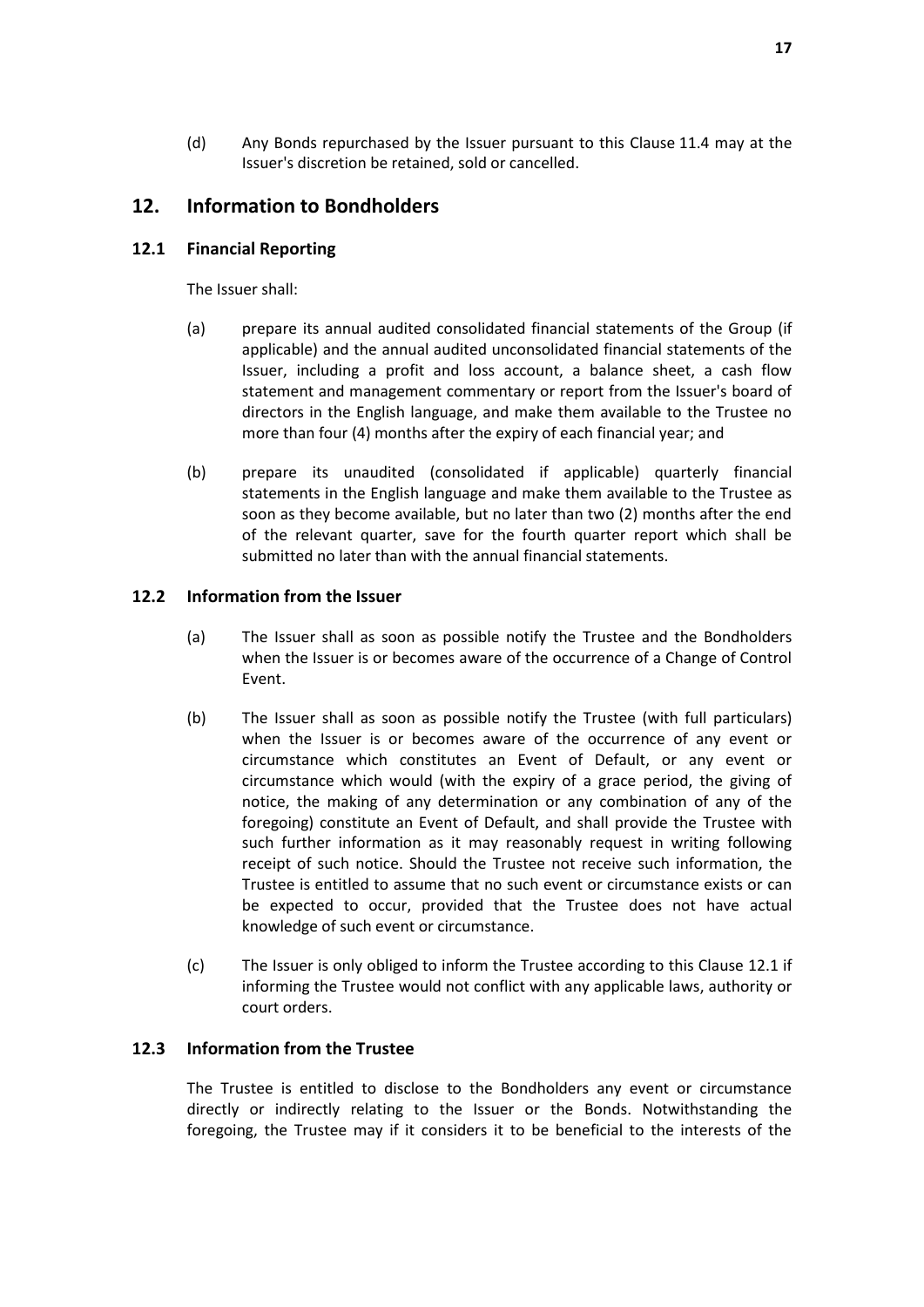Bondholders delay disclosure or refrain from disclosing certain information other than in respect of an Event of Default that has occurred and is continuing.

#### <span id="page-19-1"></span>**12.4 Information among the Bondholders**

Upon request by a Bondholder, the Trustee shall promptly distribute to the Bondholders any information from such Bondholder which relates to the Bonds. The Trustee may require that the requesting Bondholder reimburses any costs or expenses incurred, or to be incurred, by the Trustee in doing so (including a reasonable fee for the work of the Trustee) before any such information is distributed.

#### **12.5 Publication of Finance Documents**

- (a) The latest version of these Terms and Conditions (including any document amending these Terms and Conditions) shall be available on the website of the Issuer and the Trustee.
- (b) The latest versions of the other Finance Documents shall be available to the Bondholders at the office of the Trustee during normal business hours.

### <span id="page-19-0"></span>**13. Special Undertakings**

#### **13.1 General**

The Issuer undertakes to (and shall, where applicable, procure that any Subsidiary will) comply with the undertakings set out in this Clause [13](#page-19-0) for as long as any Bonds remain outstanding.

#### **13.2 Distributions from the Issuer**

The Issuer shall not (i) pay any dividend on its shares, (ii) repurchase any of its own shares, (iii) redeem its share capital or other restricted equity with repayment to shareholders, (iv) make any other similar distribution or transfers of value to the direct or indirect shareholder of the Issuer, or any Affiliates of the Issue or (v) make any repayments on loans to the direct or indirect shareholder of the Issuer, or any Affiliates of the Issuer, other than interest payments under any Downstream Loans or payments of principal under Downstream Loans for the purposes of releasing any mortgages on the Property which have been provided to secure such loans.

#### **13.3 Nature of Business**

The Issuer shall procure that no substantial change is made to the general nature of the business carried on by the Group as of the Issue Date if such change is reasonably likely to have a Material Adverse Effect.

#### **13.4 Financial Indebtedness**

The Issuer shall not (and shall ensure that neither of its Subsidiaries (if applicable)) incur any additional Financial Indebtedness, other than Permitted Debt.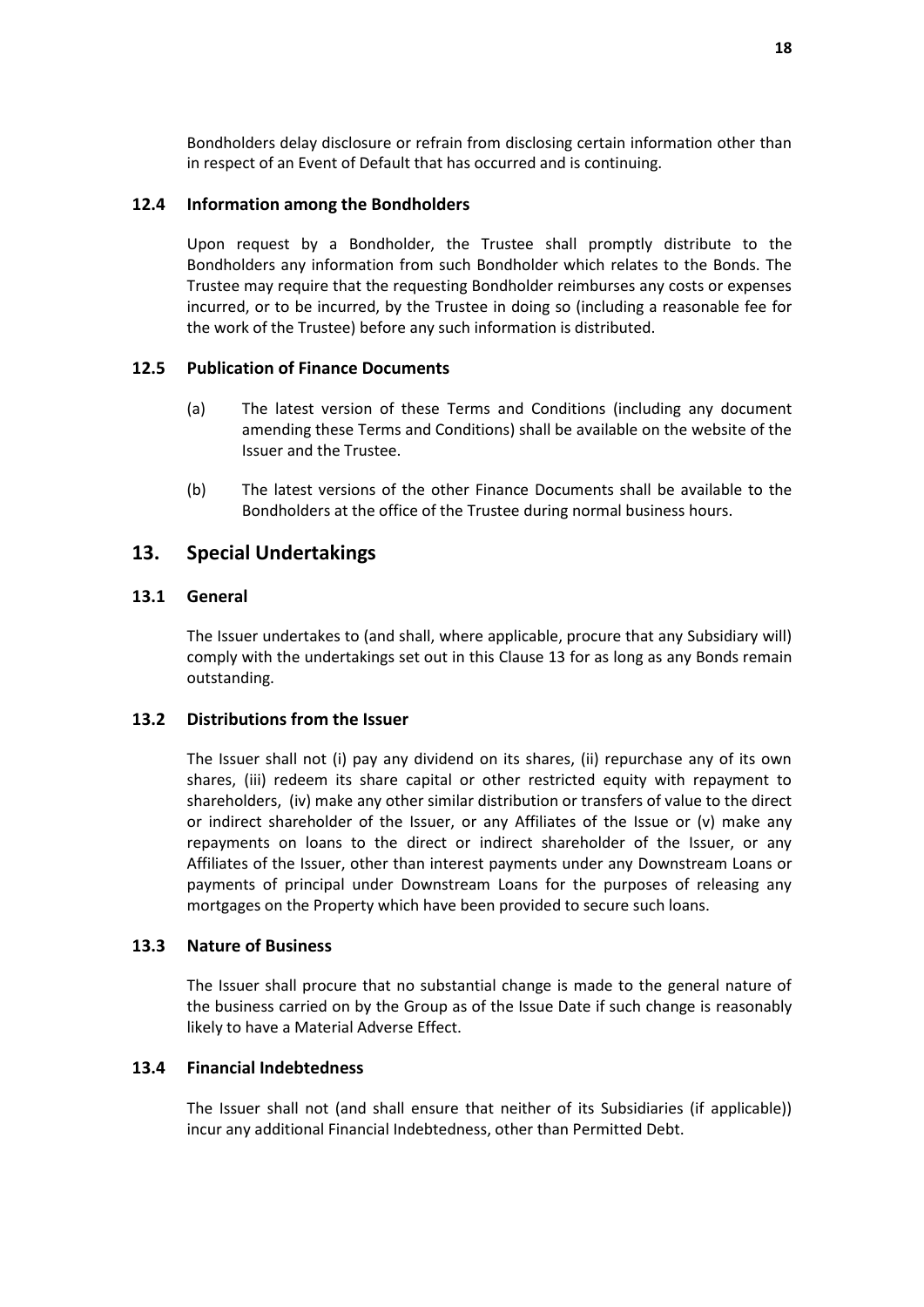#### **13.5 Disposal of Assets**

The Issuer shall not (and shall ensure that neither of its Subsidiaries (if applicable)) sell or otherwise dispose of any substantial parts of its assets or operations, other than the 3D Land Parceling.

#### **13.6 Negative Pledge**

The Issuer shall not (and shall ensure that neither of its Subsidiaries (if applicable)) provide, prolong or renew any guarantee or security over any of its assets (present or future) to secure any Financial Indebtedness, other than Permitted Security.

#### **13.7 Financial Support**

The Issuer shall not (and shall ensure that neither of its Subsidiaries (if applicable)) provide any loan, security or guarantee to or for the benefit of any party except for Permitted Debt.

#### **13.8 Dealings with Related Parties**

The Issuer shall (and shall ensure that its Subsidiaries (if applicable)) conduct all dealings with the direct and indirect shareholders of the Issuer and/or any Affiliates of such direct and indirect shareholders at arm's length terms.

#### **13.9 Account Undertakings**

#### **13.9.1 The Interest Retention Account**

- (a) The Interest Retention Account shall be maintained by the Issuer and pledged in favour of the Security Agent, on behalf of the Secured Parties.
- (b) An amount equivalent to the Interest accrued on the Bonds for a current Interest Period may be released prior to the Interest Payment Date relating to such Interest Period for the purpose of paying Interest on the Bonds for that Interest Period on that Interest Payment Date.
- <span id="page-20-0"></span>(c) The Issuer shall monthly, no later than the last Business Day of each month, starting from one month after the Issue Date, transfer from the Rent Account an amount equal to 1/3 of the next scheduled Interest payment to the Interest Retention Account. The Issuer shall procure that an amount corresponding to minimum three (3) months' Interest on the Bonds shall at all times be deposited in the Interest Retention Account.
- (d) The Issuer shall provide the Trustee with a copy of the statement of the Interest Retention Account no later than ten (10) Business Days after each transfer is made in accordance with paragraph [\(c\).](#page-20-0)

#### **13.9.2 The Rent Account**

(a) The Rent Account shall be maintained by the Issuer and pledged in favour of the Security Agent, on behalf of the Secured Parties. All rental income from the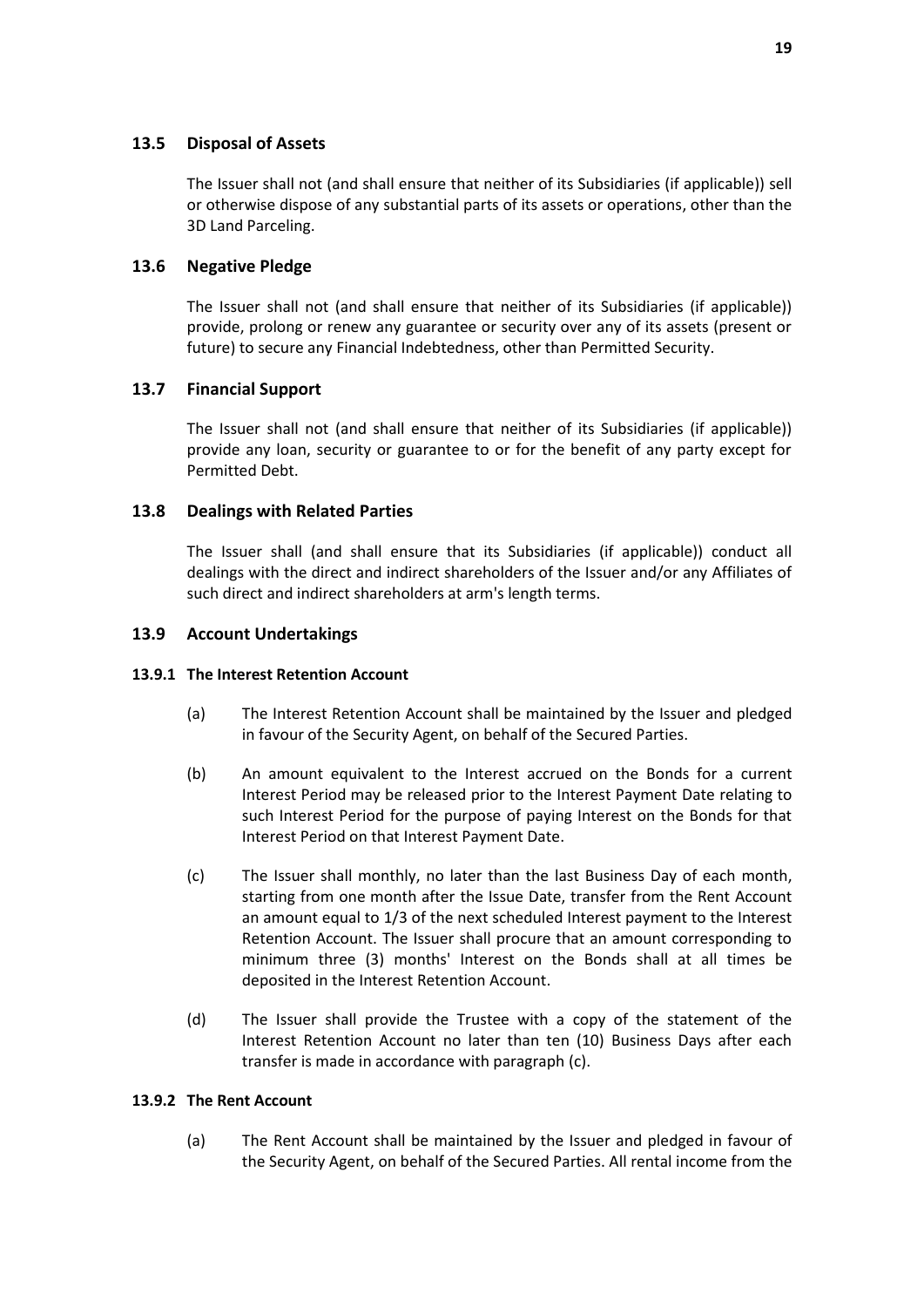Property shall be deposited on the Rent Account. The Issuer shall have the right to dispose of the funds standing to the credit of the Rent Account, until an Event of Default has occurred and is continuing.

(b) The Issuer shall at the end of each month ensure that funds to be deposited on the Interest Retention Account are transferred pursuant to Clause [13.9.1\(c\)](#page-20-0) before any other payment is made.

### <span id="page-21-0"></span>**14. Events of Default and Acceleration of the Bonds**

Each of the events or circumstances set out in this Clause [14](#page-21-0) (other than Clause [14.10](#page-23-1) (*[Acceleration of the Bonds](#page-23-1)*)) is an Event of Default.

#### <span id="page-21-1"></span>**14.1 Non-Payment**

The Issuer fails to pay an amount on the date it is due in accordance with the Finance Documents, unless its failure to pay is caused by administrative or technical error and payment is made within five (5) Business Days of the due date.

#### **14.2 Other Obligations**

The Issuer does not comply with its obligations under the Finance Documents, in any other way than as set out under Clause [14.1](#page-21-1) above, unless the non-compliance (i) is capable of remedy and (ii) is remedied within fifteen (15) Business Days of the earlier of the Trustee giving notice and the Issuer becoming aware of the non-compliance.

#### <span id="page-21-2"></span>**14.3 Cross-default**

- (a) Any financial indebtedness of the Issuer is not paid when due nor within any originally applicable grace period.
- (b) Any financial indebtedness of the Issuer is declared to be or otherwise becomes due and payable prior to its specified maturity as a result of an event of default (however described).
- (c) Any commitment for any financial indebtedness of the Issuer is cancelled or suspended by a creditor of the Issuer as a result of an event of default (however described).
- (d) Any creditor of the Issuer becomes entitled to declare any financial indebtedness of the Issuer due and payable prior to its specified maturity as a result of an event of default (however described).
- (e) No Event of Default will occur under this Clause [14.3](#page-21-2) if the aggregate amount of financial indebtedness or commitment for financial indebtedness falling within paragraphs (a) to (d) above is less than SEK 5,000,000 (or its equivalent in any other currency or currencies).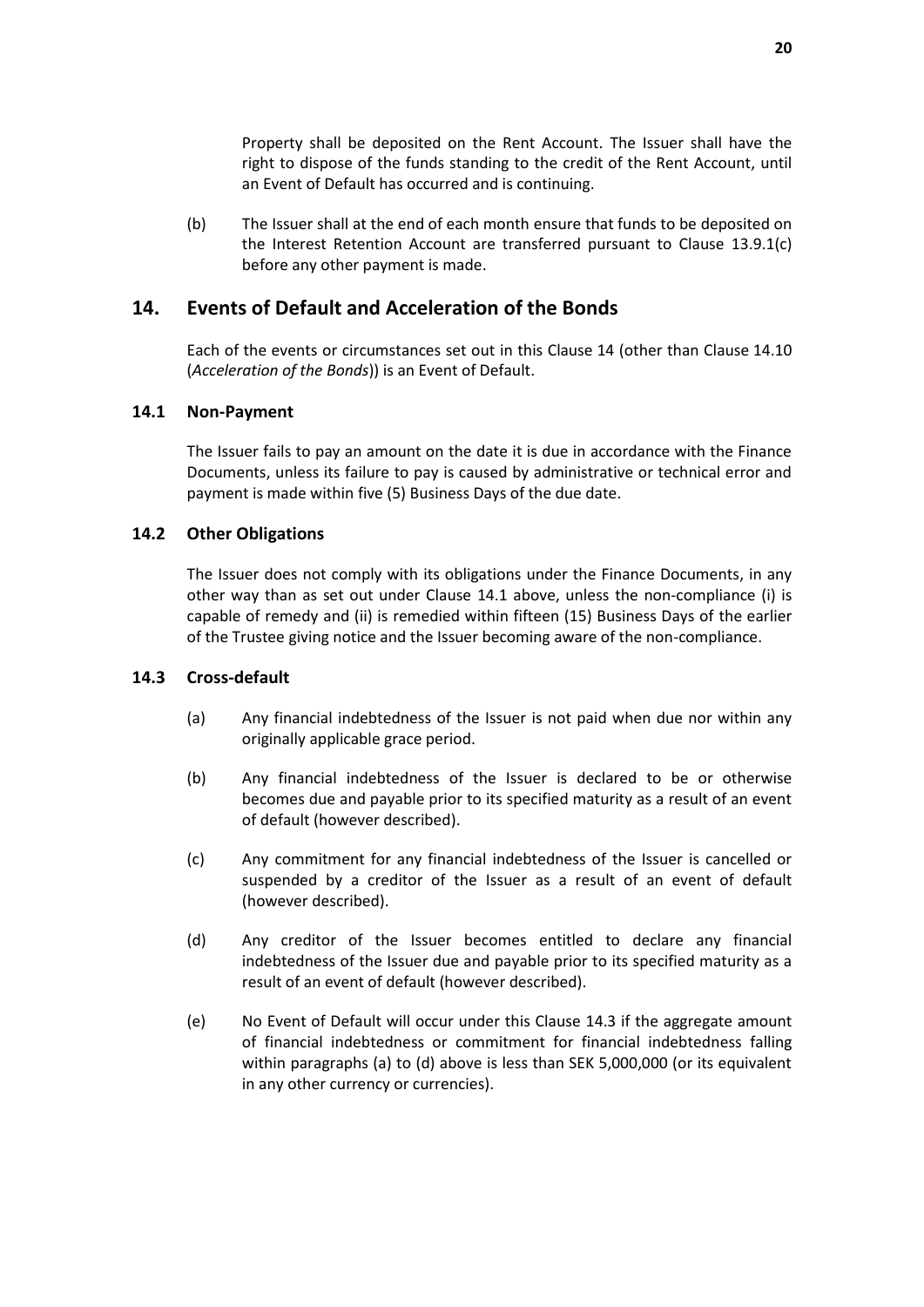#### **14.4 Insolvency**

- (a) The Issuer is unable or admits inability to pay its debts as they fall due or is declared to be unable to pay its debts under applicable law, suspends making payments on its debts generally or, by reason of actual or anticipated financial difficulties, commences negotiations with its creditors with a view to rescheduling its Financial Indebtedness; or
- (b) a moratorium is declared in respect of the Financial Indebtedness of the Issuer.

#### **14.5 Insolvency Proceedings**

Any corporate action, legal proceedings or other procedures are taken (other than proceedings or petitions which are being disputed in good faith and are discharged, stayed or dismissed within 30 Business Days of commencement or, if earlier, the date on which it is advertised) in relation to:

- (a) the suspension of payments, winding-up, dissolution, administration or reorganisation (by way of voluntary agreement, scheme of arrangement or otherwise) of the Issuer; and
- (b) the appointment of a liquidator, receiver, administrator, administrative receiver, compulsory manager or other similar officer in respect of the Issuer or any of its assets or any analogous procedure or step is taken in any jurisdiction.

#### <span id="page-22-1"></span>**14.6 Mergers and Demergers**

A decision is made that the Issuer shall be demerged or merged if such merger or demerger is likely to have a Material Adverse Effect, provided that a merger involving the Issuer, where the Issuer is not the surviving entity, shall always be considered an Event of Default and provided that the Issuer may not be demerged.

#### **14.7 Creditors' Process**

Any expropriation, attachment, sequestration, distress or execution or any analogous process in any jurisdiction that affects any asset or assets of the Issuer having an aggregate value of an amount equal to or exceeding SEK 5,000,000 and is not discharged within 30 days.

#### **14.8 Impossibility or Illegality**

It is or becomes impossible or unlawful for the Issuer to fulfil or perform any of the provisions of the Finance Documents or if the obligations under the Finance Documents are not, or cease to be, legal, valid, binding and enforceable.

#### <span id="page-22-0"></span>**14.9 Continuation of the Business**

The Issuer ceases to carry on its business or in the case of a merger or a demerger as stipulated in Clause [14.6](#page-22-1) above.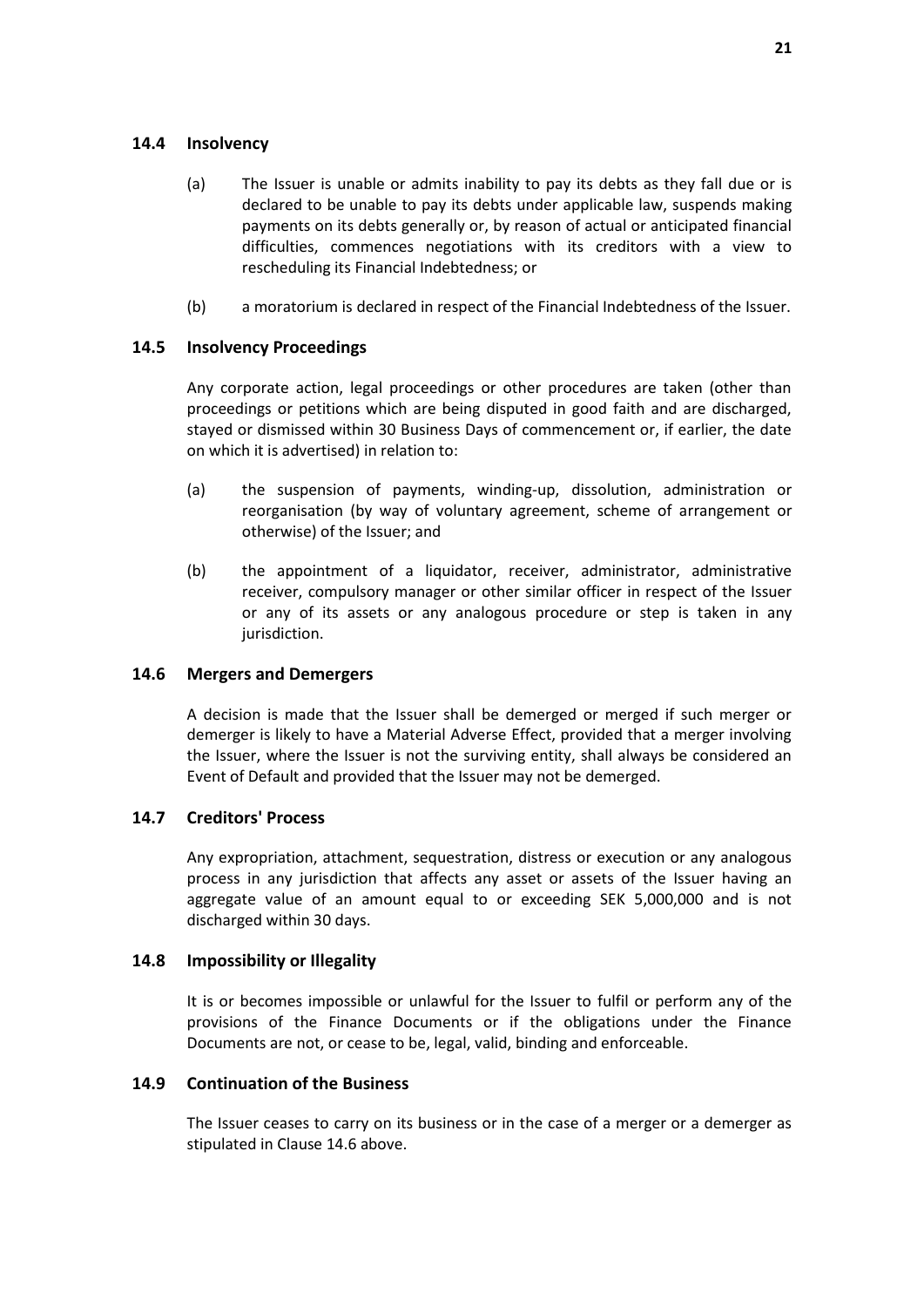#### <span id="page-23-2"></span><span id="page-23-1"></span>**14.10 Acceleration of the Bonds**

- (a) If an Event of Default has occurred and is continuing, the Trustee is entitled to, on behalf of the Bondholders (i) by notice to the Issuer, declare all, but not some only, of the Bonds due for payment together with any other amounts payable under the Finance Documents, immediately or at such later date as the Trustee determines (but such date may not fall after the Final Maturity Date), and (ii) exercise any or all of its rights, remedies, powers and discretions under the Finance Documents.
- (b) The Trustee may not accelerate the Bonds in accordance with Clause [14.10\(a\)](#page-23-2) by reference to a specific Event of Default if it is no longer continuing or if it has been decided, on a Bondholders' Meeting or by way of a Written Procedure, to waive such Event of Default (temporarily or permanently).
- <span id="page-23-3"></span>(c) The Trustee shall notify the Bondholders of an Event of Default within five (5) Business Days of the date on which the Trustee received actual knowledge of that an Event of Default has occurred and is continuing. The Trustee shall, within twenty (20) Business Days of the date on which the Trustee received actual knowledge of that an Event of Default has occurred and is continuing, decide if the Bonds shall be accelerated. If the Trustee decides not to accelerate the Bonds, the Trustee shall promptly inform the Bondholders of the reason for not accelerating at that time or seek instructions from the Bondholders in accordance with Clause [16](#page-24-0) (*[Decisions by Bondholders](#page-24-0)*). The Trustee shall always be entitled to take the time necessary to consider whether an occurred event constitutes an Event of Default.
- (d) If the Bondholders (in accordance with these Terms and Conditions) instruct the Trustee to accelerate the Bonds, the Trustee shall promptly declare the Bonds due and payable and take such actions as, in the opinion of the Trustee, may be necessary or desirable to enforce the rights of the Bondholders under the Finance Documents, unless the relevant Event of Default is no longer continuing.
- (e) If the right to accelerate the Bonds is based upon a decision of a court of law, an arbitrational tribunal or a government authority, it is not necessary that the decision has become enforceable under law or that the period of appeal has expired in order for cause of acceleration to be deemed to exist.
- (f) In the event of an acceleration of the Bonds in accordance with this Clause [14.](#page-21-0)10, the Issuer shall redeem all Bonds with an amount equal to the redemption amount specified in Clause [11.3](#page-17-1) (*Voluntary Total Redemption (call option)*), as applicable considering when the acceleration occurs .

# <span id="page-23-0"></span>**15. Distribution of Proceeds**

(a) All payments by the Issuer relating to the Bonds and the Finance Documents following an acceleration of the Bonds in accordance with Clause [14](#page-21-0) (*[Events of](#page-21-0)  [Default and Acceleration of the Bonds](#page-21-0)*) and any proceeds received from an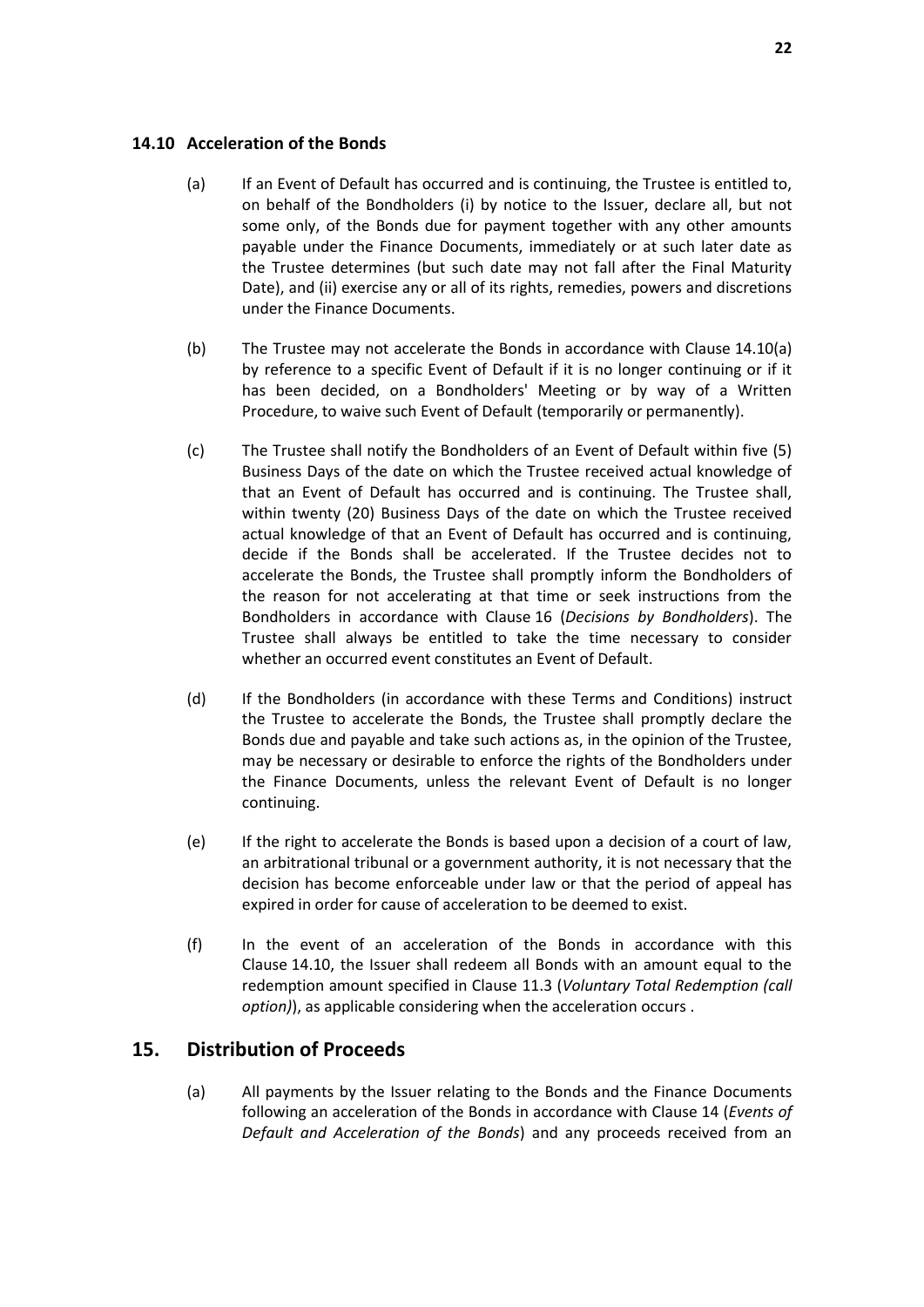enforcement of the Transaction Security shall be applied in the following order of priority, in accordance with the instructions of the Trustee:

- (i) *first*, in or towards payment *pro rata* of (i) all unpaid fees, costs, expenses and indemnities payable by the Issuer to the Trustee in accordance with the Trustee Agreement (other than any indemnity given for liability against the Bondholders), (ii) other costs, expenses and indemnities relating to the acceleration of the Bonds or the protection of the Bondholders' rights as may have been incurred by the Trustee, (iii) any costs incurred by the Trustee for external experts that have not been reimbursed by the Issuer in accordance with Clause [20.2\(e\),](#page-31-0) and (iv) any costs and expenses incurred by the Trustee in relation to a Bondholders' Meeting or a Written Procedure that have not been reimbursed by the Issuer in accordance with Clause [16\(c\),](#page-25-0) together with default interest in accordance with Clause [10\(d\)](#page-16-4) on any such amount calculated from the date it was due to be paid or reimbursed by the Issuer;
- (ii) *secondly*, in or towards payment *pro rata* of accrued but unpaid Interest under the Bonds;
- (iii) *thirdly*, in or towards payment *pro rata* of any unpaid principal under the Bonds; and
- (iv) *fourthly*, in or towards payment *pro rata* of any other costs or outstanding amounts unpaid under the Finance Documents, including default interest in accordance with Clause [10\(d\)](#page-16-4) on delayed payments of Interest and repayments of principal under the Bonds.

Any excess funds after the application of proceeds in accordance with paragraphs (i) to (iv) above shall be paid to the Issuer.

(b) Funds that a Bondholder receives (directly or indirectly) in connection with the acceleration of the Bonds or the enforcement of the Transaction Security shall constitute escrow funds (Sw. *redovisningsmedel*) and must be promptly turned over to the Trustee to be applied in accordance with this Clause [14.10\(a\)](#page-23-2) as soon as reasonably practicable**.**

# <span id="page-24-0"></span>**16. Decisions by Bondholders**

- (a) Any decision by the Bondholders on a matter relating to the Finance Documents shall (at the option of the Trustee) be dealt with at a Bondholders' Meeting or by way of a Written Procedure.
- (b) Any request from the Issuer or a Bondholder (or Bondholders) representing at least ten (10) per cent. of the Adjusted Nominal Amount (such request may only be validly made by a person who is a Bondholder on the Business Day immediately following the day on which the request is received by the Trustee and shall, if made by several Bondholders, be made by them jointly) for a decision by the Bondholders on a matter relating to the Finance Documents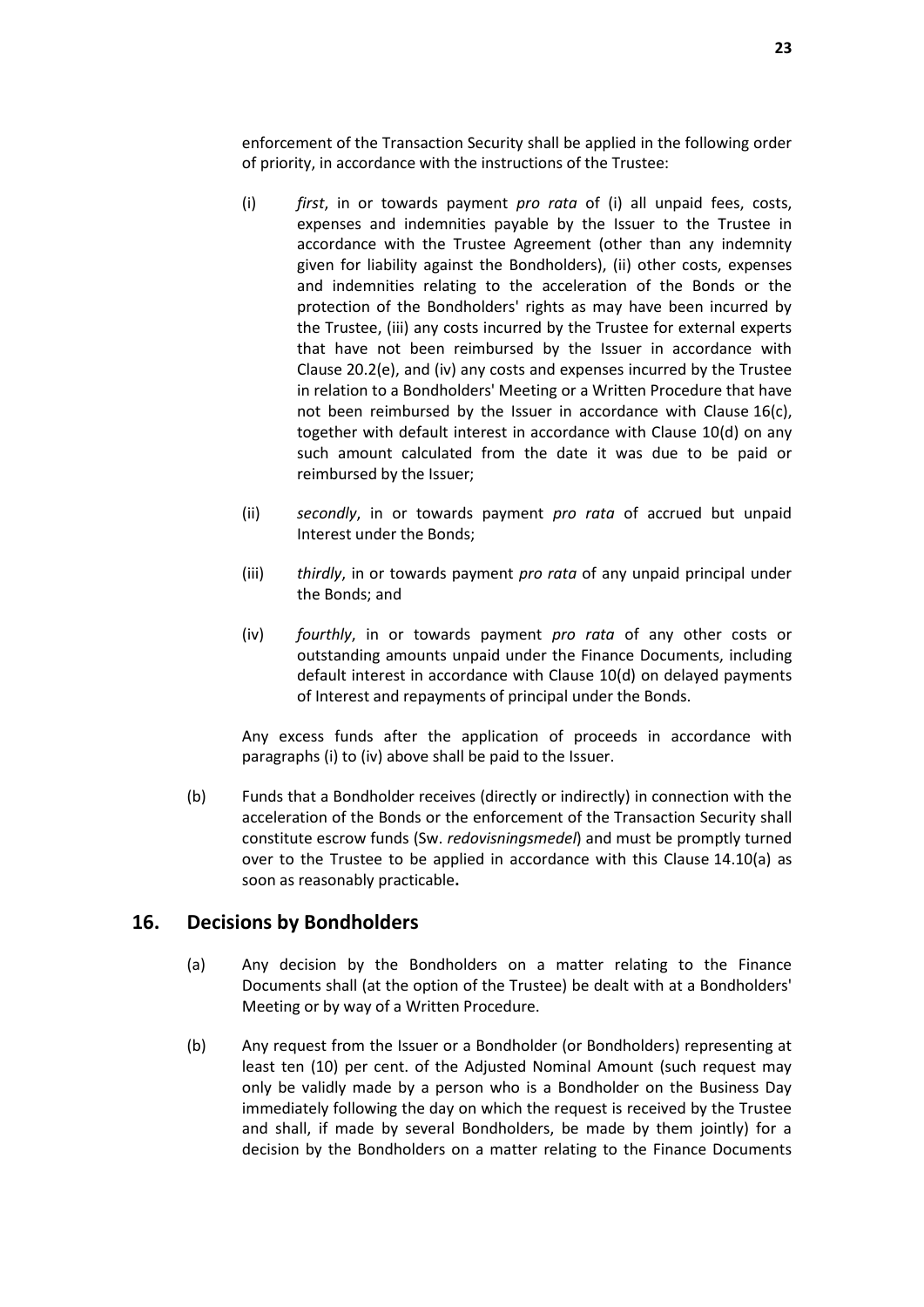requesting the decision may suggest the form for decision making, but if it is in the Trustee's opinion more appropriate that a matter is dealt with at a Bondholders' Meeting than by way of a Written Procedure, it shall be dealt with at a Bondholders' Meeting.

- <span id="page-25-0"></span>(c) The Trustee may refrain from convening a Bondholders' Meeting or instigating a Written Procedure if (i) the suggested decision must be approved by any person in addition to the Bondholders and such person has informed the Trustee that an approval will not be given, or (ii) the suggested decision is not in accordance with applicable laws.
- (d) Should the Trustee not convene a Bondholders' Meeting or instigate a Written Procedure in accordance with these Terms and Conditions, without Clause [16\(c\)](#page-24-0) being applicable, the Issuer or the Bondholder(s) requesting a decision by the Bondholders may convene such Bondholders' Meeting or instigate such Written Procedure, as the case may be, instead.
- (e) Should the Issuer want to replace the Trustee, it may (i) convene a Bondholders' Meeting in accordance with Clause [17\(a\)](#page-28-2) or (ii) instigate a Written Procedure by sending communication in accordance with Clause [18\(a\),](#page-28-3) in both cases with a copy to the Trustee. After a request from the Bondholders pursuant to Clause [20.4\(c\),](#page-32-0) the Issuer shall no later than ten (10) Business Days after receipt of such request (or such later date as may be necessary for technical or administrative reasons) convene a Bondholders Meeting in accordance with Clause [17\(a\).](#page-28-2) The Issuer shall inform the Trustee before a notice for a Bondholders' Meeting or communication relating to a Written Procedure where the Trustee is proposed to be replaced is sent and shall, on the request of the Trustee, append information from the Trustee together with the a notice or the communication.
- (f) Only a person who is, or who has been provided with a power of attorney pursuant to Clause [7](#page-13-1) (*[Right to Act on Behalf of a Bondholder](#page-13-1)*) from a person who is, registered as a Bondholder:
	- (i) on the Business Day specified in the notice pursuant to Clause [17\(b\)](#page-28-4) of the Bondholders' Meeting, or
	- (ii) on the Business Day specified in the communication pursuant to Clause [18\(b\),](#page-29-1) in respect of a Written Procedure,

may exercise voting rights as a Bondholder at such Bondholders' Meeting or in such Written Procedure, provided that the relevant Bonds are included in the definition of Adjusted Nominal Amount. Such Business Day specified pursuant to paragraph (i) or (ii) above must fall no earlier than one (1) Business Day after the effective date of the notice or communication, as the case may be.

<span id="page-25-1"></span>(g) The following matters shall require the consent of Bondholders representing at least sixty-six and two thirds (66 2/3) per cent. of the Adjusted Nominal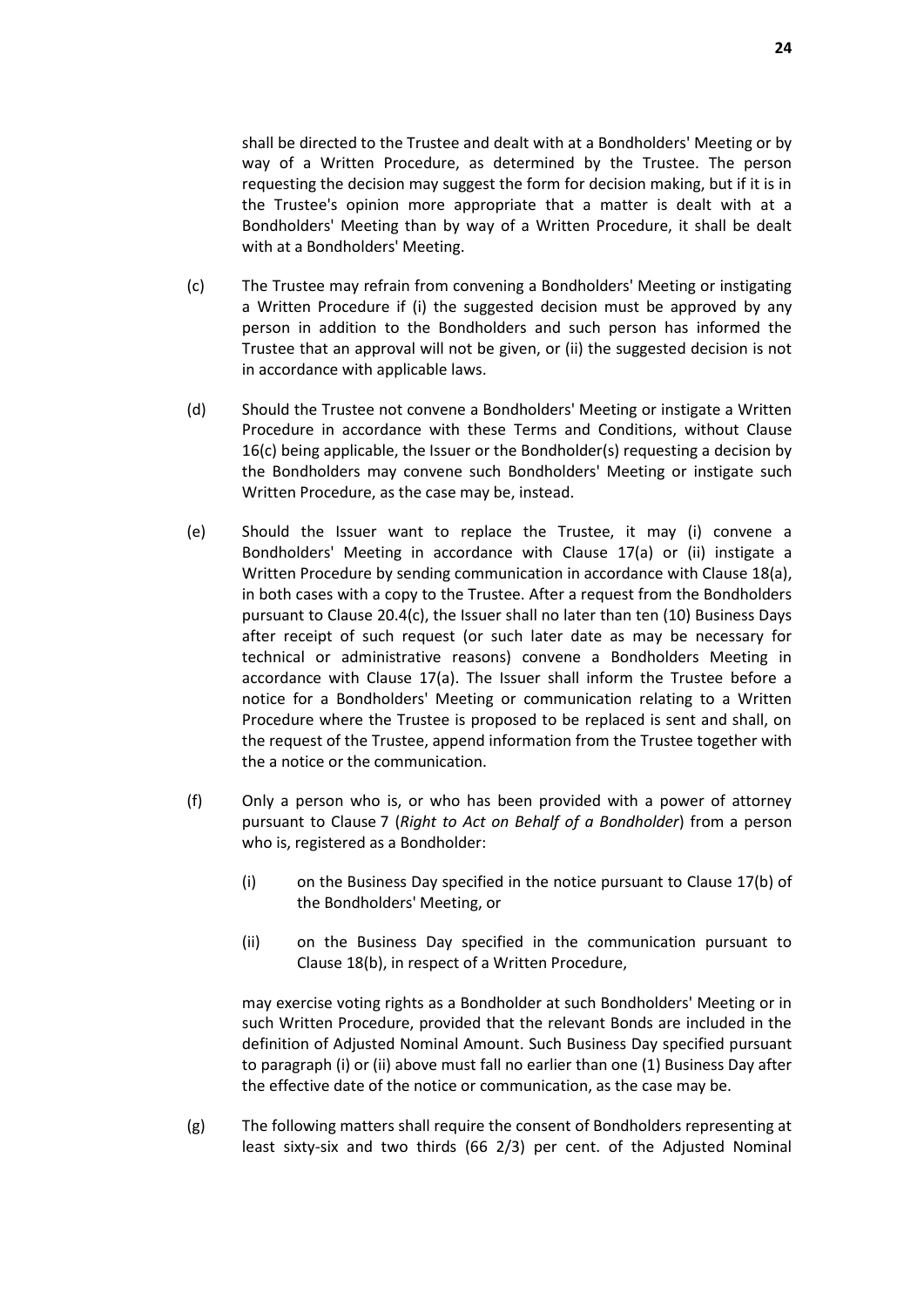Amount for which Bondholders are voting at a Bondholders' Meeting or for which Bondholders reply in a Written Procedure in accordance with the instructions given pursuant to Clause [18\(b\):](#page-29-1)

- (i) a change to the terms of any of Clauses  $2(a)$ ,  $2(e)$ ,  $2(g)$  and  $5(b)$ ;
- (ii) a change to the terms for the distribution of proceeds set out in Clause [15](#page-23-0) (*[Distribution of Proceeds](#page-23-0)*);
- (iii) a change to the terms dealing with the requirements for Bondholders' consent set out in this Clause [16;](#page-24-0)
- (iv) a change to the definition "Interest Rate" set out in Clause [1.1](#page-2-1) (*Definitions*);
- (v) a release of the Transaction Security, except in accordance with the terms of the Security Documents;
- (vi) a change of Issuer, an extension of the tenor of the Bonds or any delay of the due date for payment of any principal or interest on the Bonds;
- (vii) a mandatory exchange of the Bonds for other securities; and
- (viii) early redemption of the Bonds, other than upon an acceleration of the Bonds pursuant to Clause [14](#page-21-0) (*[Events of Default and Acceleration of the](#page-21-0)  [Bonds](#page-21-0)*) or as otherwise permitted or required by these Terms and Conditions.
- <span id="page-26-1"></span>(h) Any matter not covered by Clause [16\(g\)](#page-25-1) shall require the consent of Bondholders representing more than fifty (50) per cent. of the Adjusted Nominal Amount for which Bondholders are voting at a Bondholders' Meeting or for which Bondholders reply in a Written Procedure in accordance with the instructions given pursuant to Clause [18\(b\).](#page-29-1) This includes, but is not limited to, any amendment to, or waiver of, the terms of any Finance Document that does not require a higher majority (other than an amendment permitted pursuant to Clause [19\(a\)\(i\)](#page-29-2) or [19\(a\)\(ii\)\)](#page-29-3) or an acceleration of the Bonds or the enforcement of any Transaction Security.
- <span id="page-26-0"></span>(i) Quorum at a Bondholders' Meeting or in respect of a Written Procedure only exists if a Bondholder (or Bondholders) representing at least fifty (50) per cent. of the Adjusted Nominal Amount in case of a matter pursuant to Clause [16\(g\),](#page-25-1) and otherwise twenty (20) per cent. of the Adjusted Nominal Amount:
	- (i) if at a Bondholders' Meeting, attend the meeting in person or by telephone conference (or appear through duly authorised representatives); or
	- (ii) if in respect of a Written Procedure, reply to the request.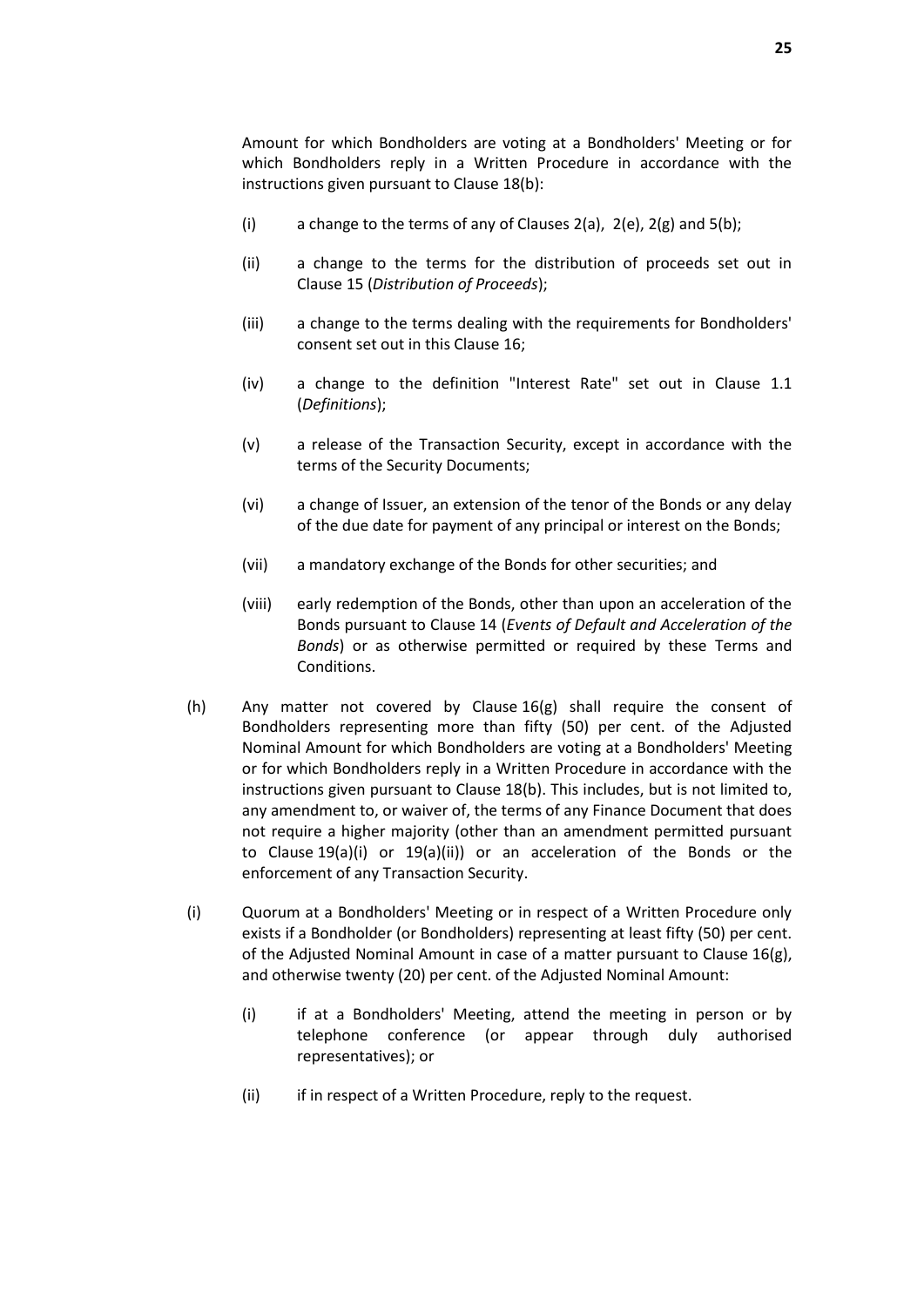If a quorum exists for some but not all of the matters to be dealt with at a Bondholders' Meeting or by a Written Procedure, decisions may be taken in the matters for which a quorum exists.

- (j) If a quorum does not exist at a Bondholders' Meeting or in respect of a Written Procedure, the Trustee or the Issuer shall convene a second Bondholders' Meeting (in accordance with Clause [17\(a\)\)](#page-28-2) or initiate a second Written Procedure (in accordance with Clause [18\(a\)\)](#page-28-3), as the case may be, provided that the person(s) who initiated the procedure for Bondholders' consent has confirmed that the relevant proposal is not withdrawn. For the purposes of a second Bondholders' Meeting or second Written Procedure pursuant to this Clause [16\(j\),](#page-24-0) the date of request of the second Bondholders' Meeting pursuant to Clause [17\(a\)](#page-28-2) or second Written Procedure pursuant to Clause [18\(a\),](#page-28-3) as the case may be, shall be deemed to be the relevant date when the quorum did not exist. The quorum requirement in Clause [16\(i\)](#page-26-0) shall not apply to such second Bondholders' Meeting or Written Procedure.
- (k) Any decision which extends or increases the obligations of the Issuer or the Trustee, or limits, reduces or extinguishes the rights or benefits of the Issuer or the Trustee, under the Finance Documents shall be subject to the Issuer's or the Trustee's consent, as applicable.
- (l) A Bondholder holding more than one Bond need not use all its votes or cast all the votes to which it is entitled in the same way and may in its discretion use or cast some of its votes only.
- (m) The Issuer may not, directly or indirectly, pay or cause to be paid any consideration to or for the benefit of any Bondholder for or as inducement to any consent under these Terms and Conditions, unless such consideration is offered to all Bondholders that consent at the relevant Bondholders' Meeting or in a Written Procedure within the time period stipulated for the consideration to be payable or the time period for replies in the Written Procedure, as the case may be.
- (n) A matter decided at a duly convened and held Bondholders' Meeting or by way of Written Procedure is binding on all Bondholders, irrespective of them being present or represented at the Bondholders' Meeting or responding in the Written Procedure. The Bondholders that have not adopted or voted for a decision shall not be liable for any damages that this may cause other Bondholders.
- (o) All reasonable costs and expenses incurred by the Issuer or the Trustee for the purpose of convening a Bondholders' Meeting or for the purpose of carrying out a Written Procedure, including reasonable fees to the Trustee, shall be paid by the Issuer.
- (p) If a decision is to be taken by the Bondholders on a matter relating to the Finance Documents, the Issuer shall promptly at the request of the Trustee provide the Trustee with a certificate specifying the number of Bonds (and the relevant denomination of such Bonds) owned by the Issuer, irrespective of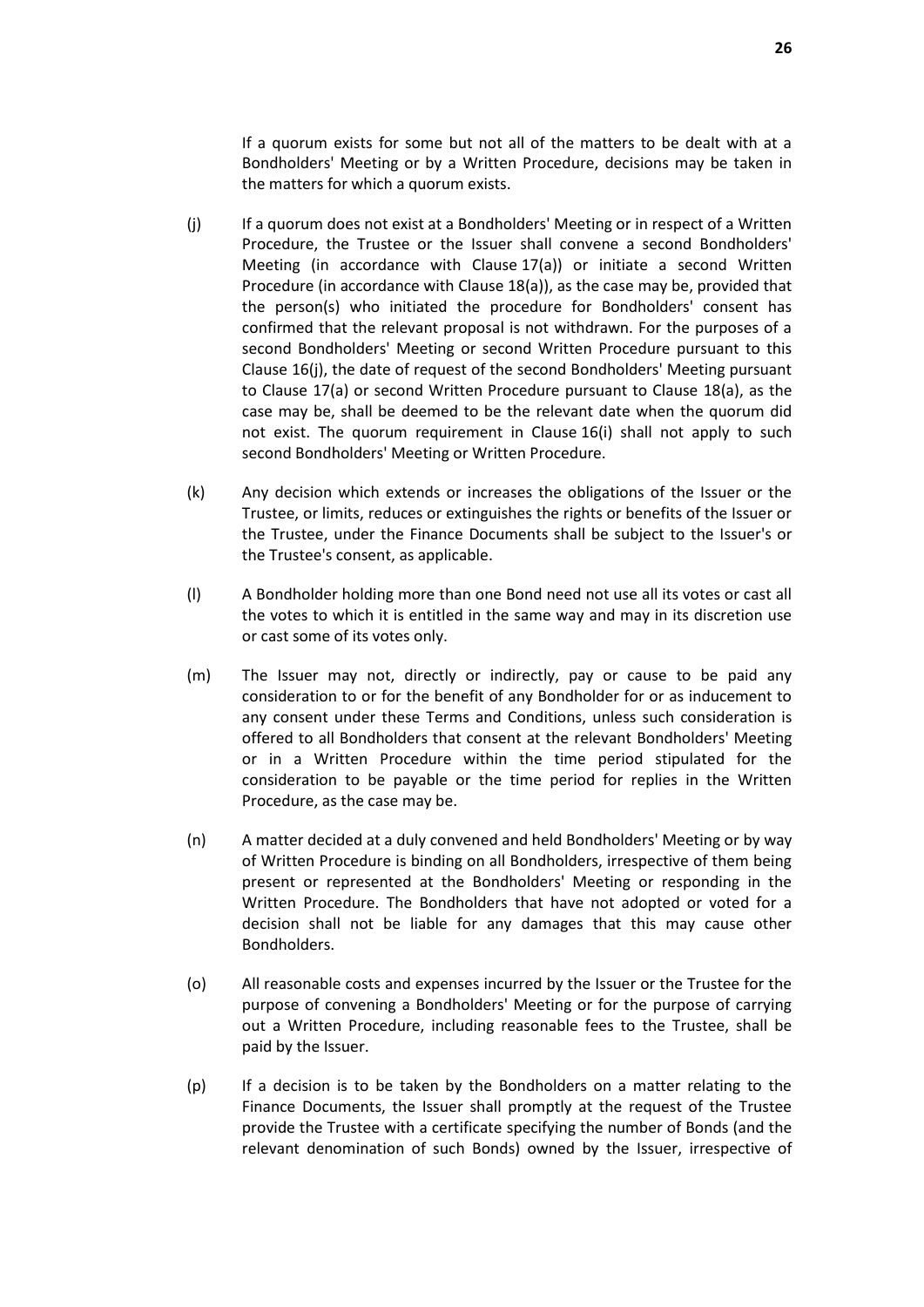whether such person is directly registered as owner of such Bonds. The Trustee shall not be responsible for the accuracy of such certificate or otherwise be responsible for determining whether a Bond is owned by the Issuer.

<span id="page-28-5"></span>(q) Information about decisions taken at a Bondholders' Meeting or by way of a Written Procedure shall promptly be sent by notice to the Bondholders and be published on the websites of the Issuer and the Trustee, provided that a failure to do so shall not invalidate any decision made or voting result achieved. The minutes from the relevant Bondholders' Meeting or Written Procedure shall at the request of a Bondholder be sent to it by the Issuer or the Trustee, as applicable.

# <span id="page-28-2"></span><span id="page-28-0"></span>**17. Bondholders' Meeting**

- (a) The Trustee shall convene a Bondholders' Meeting as soon as practicable and in any event no later than ten (10) Business Days after receipt of a valid request from the Issuer or the Bondholder(s) (or such later date as may be necessary for technical or administrative reasons) by sending a notice thereof to each person who is registered as a Bondholder on a date selected by the Trustee which falls no more than five (5) Business Days prior to the date on which the notice is sent.
- <span id="page-28-4"></span>(b) The notice pursuant to Clause [17\(a\)](#page-28-2) shall include (i) time for the meeting, (ii) place for the meeting, (iii) agenda for the meeting (including each request for a decision by the Bondholders), (iv) the day on which a person must be a Bondholder in order to exercise Bondholders' rights at the Bondholders' Meeting, and (v) a form of power of attorney. Only matters that have been included in the notice may be resolved upon at the Bondholders' Meeting. Should prior notification by the Bondholders be required in order to attend the Bondholders' Meeting, such requirement shall be included in the notice.
- (c) The Bondholders' Meeting shall be held no earlier than ten (10) Business Days and no later than thirty (30) Business Days after the effective date of the notice.
- (d) Without amending or varying these Terms and Conditions, the Trustee may prescribe such further regulations regarding the convening and holding of a Bondholders' Meeting as the Trustee may deem appropriate. Such regulations may include a possibility for Bondholders to vote without attending the meeting in person.

#### <span id="page-28-3"></span><span id="page-28-1"></span>**18. Written Procedure**

(a) The Trustee shall instigate a Written Procedure as soon as practicable and in any event no later than ten (10) Business Days after receipt of a valid request from the Issuer or the Bondholder(s) (or such later date as may be necessary for technical or administrative reasons) by sending a communication to each person who is registered as a Bondholder on a date selected by the Trustee which falls no more than five (5) Business Days prior to the date on which the communication is sent.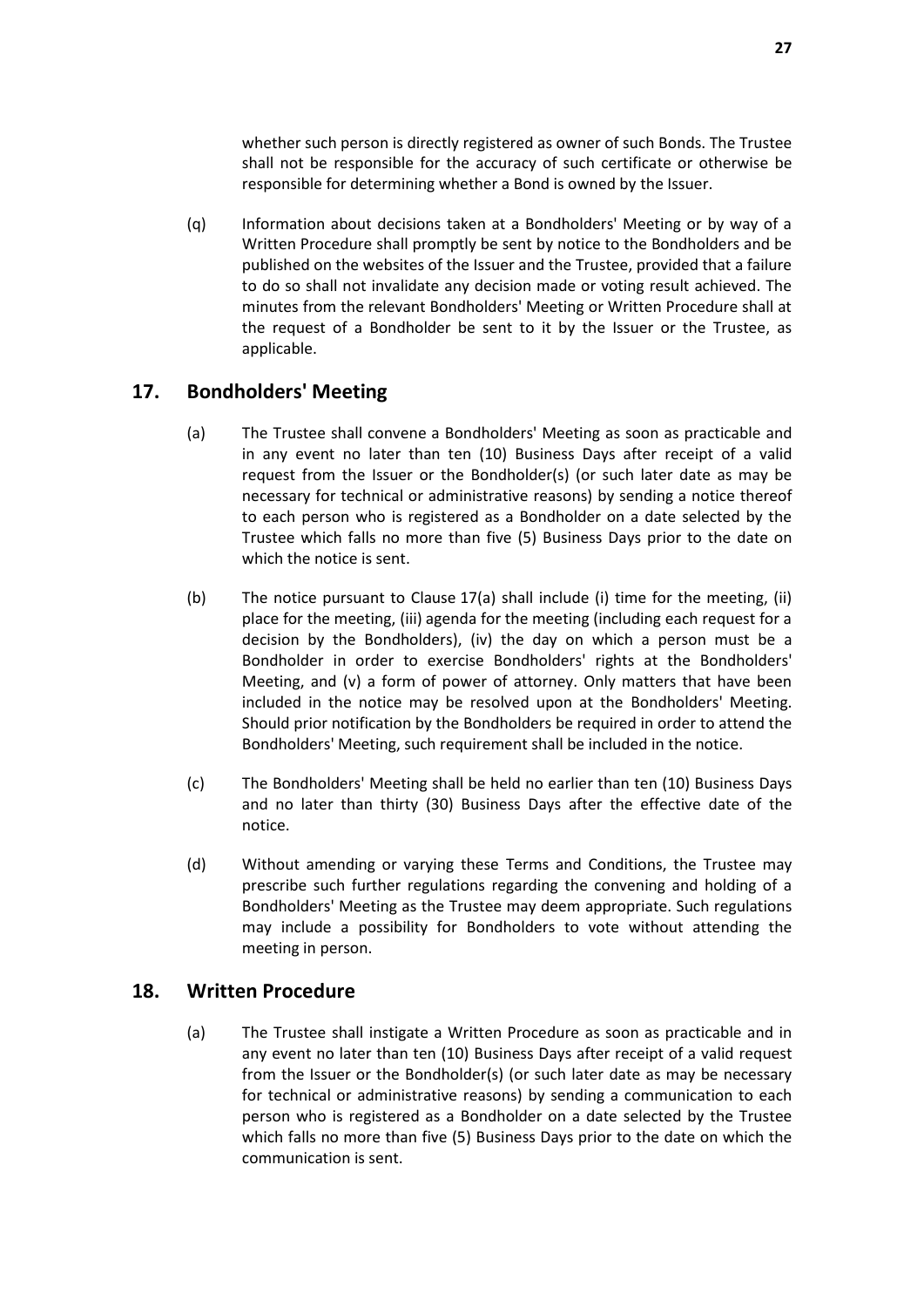- <span id="page-29-1"></span>(b) A communication pursuant to Clause [18\(a\)](#page-28-3) shall include (i) each request for a decision by the Bondholders, (ii) a description of the reasons for each request, (iii) a specification of the Business Day on which a person must be registered as a Bondholder in order to be entitled to exercise voting rights, (iv) instructions and directions on where to receive a form for replying to the request (such form to include an option to vote yes or no for each request) as well as a form of power of attorney, and (v) the stipulated time period within which the Bondholder must reply to the request (such time period to last at least ten (10) Business Days and not longer than thirty (30) Business Days from the effective date of the communication pursuant to Clause [18\(a\)\)](#page-28-3). If the voting is to be made electronically, instructions for such voting shall be included in the communication.
- (c) When consents from Bondholders representing the requisite majority of the total Adjusted Nominal Amount pursuant to Clauses [16\(g\)](#page-25-1) and [16\(h\)](#page-26-1) have been received in a Written Procedure, the relevant decision shall be deemed to be adopted pursuant to Clause  $16(g)$  or  $16(h)$ , as the case may be, even if the time period for replies in the Written Procedure has not yet expired.

# <span id="page-29-4"></span><span id="page-29-0"></span>**19. Amendments and Waivers**

- <span id="page-29-2"></span>(a) The Issuer and the Trustee (acting on behalf of the Bondholders) may agree to amend the Finance Documents or waive any provision in a Finance Document, provided that:
	- (i) such amendment or waiver is not detrimental to the interest of the Bondholders, or is made solely for the purpose of rectifying obvious errors and mistakes;
	- (ii) such amendment or waiver is required by applicable law, a court ruling or a decision by a relevant authority; or
	- (iii) such amendment or waiver has been duly approved by the Bondholders in accordance with Clause [16](#page-24-0) (*[Decisions by Bondholders](#page-24-0)*).
- <span id="page-29-5"></span><span id="page-29-3"></span>(b) The Trustee shall promptly notify the Bondholders of any amendments or waivers made in accordance with Clause [19\(a\),](#page-29-4) setting out the date from which the amendment or waiver will be effective, and ensure that any amendments to the Finance Documents are published in the manner stipulated in Clause [12.4](#page-19-1) (*Information among the Bondholders*). The Issuer shall ensure that any amendments to the Finance Documents are duly registered with the CSD and each other relevant organisation or authority (to the extent such registration is possible in accordance with the rules of the CSD).
- (c) An amendment to the Finance Documents shall take effect on the date determined by the Bondholders Meeting, in the Written Procedure or by the Trustee, as the case may be.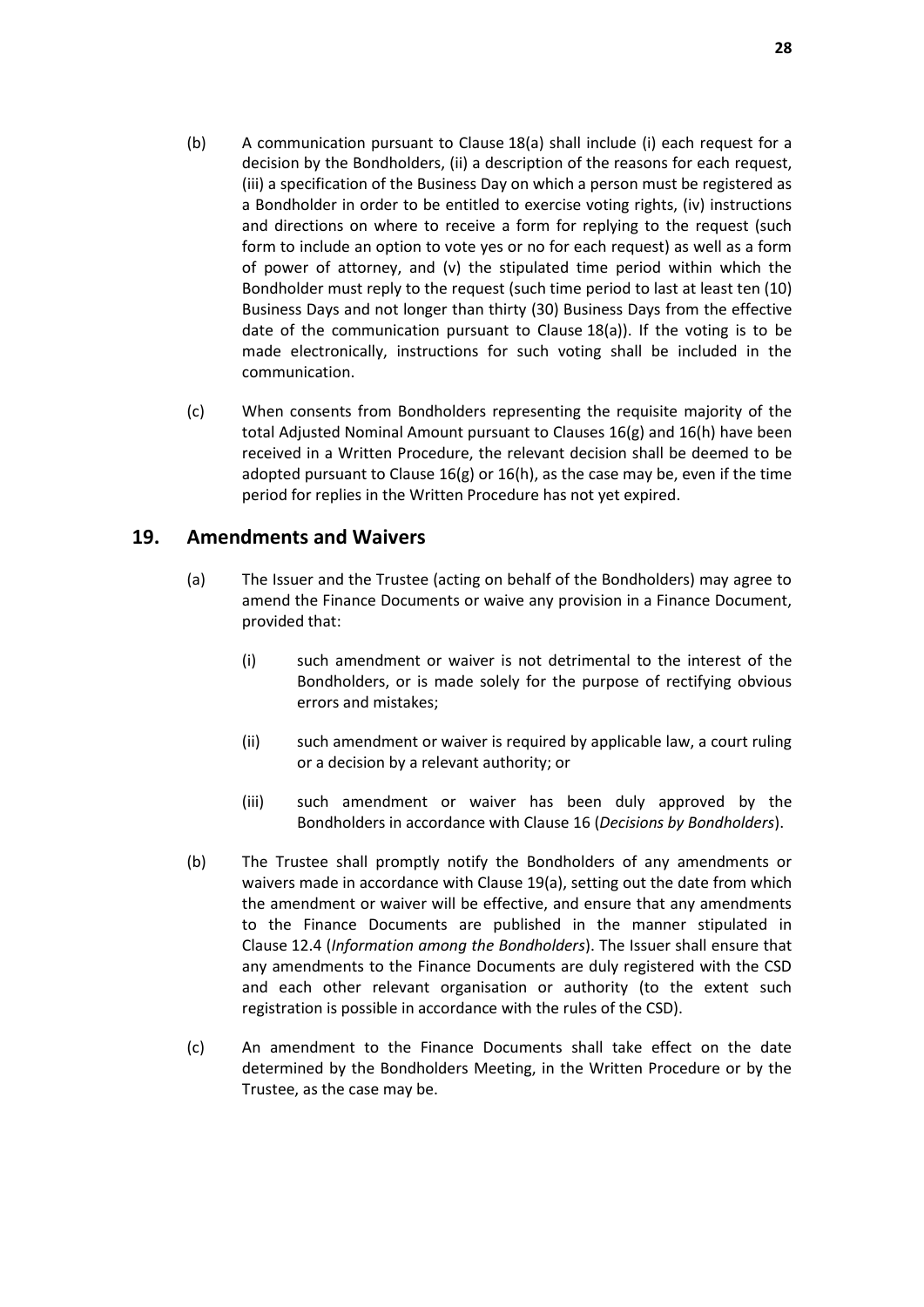# <span id="page-30-0"></span>**20. Appointment and Replacement of the Trustee**

### <span id="page-30-1"></span>**20.1 Appointment of the Trustee**

- (a) By subscribing for Bonds, each initial Bondholder appoints the Trustee to act as its Trustee in all matters relating to the Bonds and the Finance Documents, and authorises the Trustee to act on its behalf (without first having to obtain its consent, unless such consent is specifically required by these Terms and Conditions) in any legal or arbitration proceedings relating to the Bonds held by such Bondholder, including the winding-up, dissolution, liquidation, company reorganisation (Sw. *företagsrekonstruktion*) or bankruptcy (Sw. *konkurs*) (or its equivalent in any other jurisdiction) of the Issuer including any legal or arbitration proceeding relating to the perfection, preservation, protection or enforcement of the Transaction Security.
- (b) By acquiring Bonds, each subsequent Bondholder confirms the appointment and authorisation for the Trustee to act on its behalf, as set out in Clause [20.1\(a\).](#page-30-1)
- <span id="page-30-2"></span>(c) Each Bondholder shall immediately upon request provide the Trustee with any such documents, including a written power of attorney (in form and substance satisfactory to the Trustee), that the Trustee deems necessary for the purpose of exercising its rights and/or carrying out its duties under the Finance Documents. The Trustee is under no obligation to represent a Bondholder which does not comply with such request.
- (d) The Issuer shall promptly upon request provide the Trustee with any documents and other assistance (in form and substance satisfactory to the Trustee), that the Trustee deems necessary for the purpose of exercising its rights and/or carrying out its duties under the Finance Documents.
- (e) The Trustee is entitled to fees for its work and to be indemnified for costs, losses and liabilities on the terms set out in the Finance Documents and the Trustee Agreement and the Trustee's obligations as Trustee under the Finance Documents are conditioned upon the due payment of such fees and indemnifications.
- (f) The Trustee may act as Trustee or trustee for several issues of securities issued by or relating to the Issuer and other Group Companies notwithstanding potential conflicts of interest.

#### **20.2 Duties of the Trustee**

(a) The Trustee shall represent the Bondholders in accordance with the Finance Documents, and, where relevant, in relation to instructions to the Trustee to enforce the Transaction Security on behalf of the Bondholders. Except as specified in Clauses [4](#page-11-1) (*[Conditions Precedent](#page-11-1) for Disbursement*), the Trustee is not responsible for the execution or enforceability of the Finance Documents.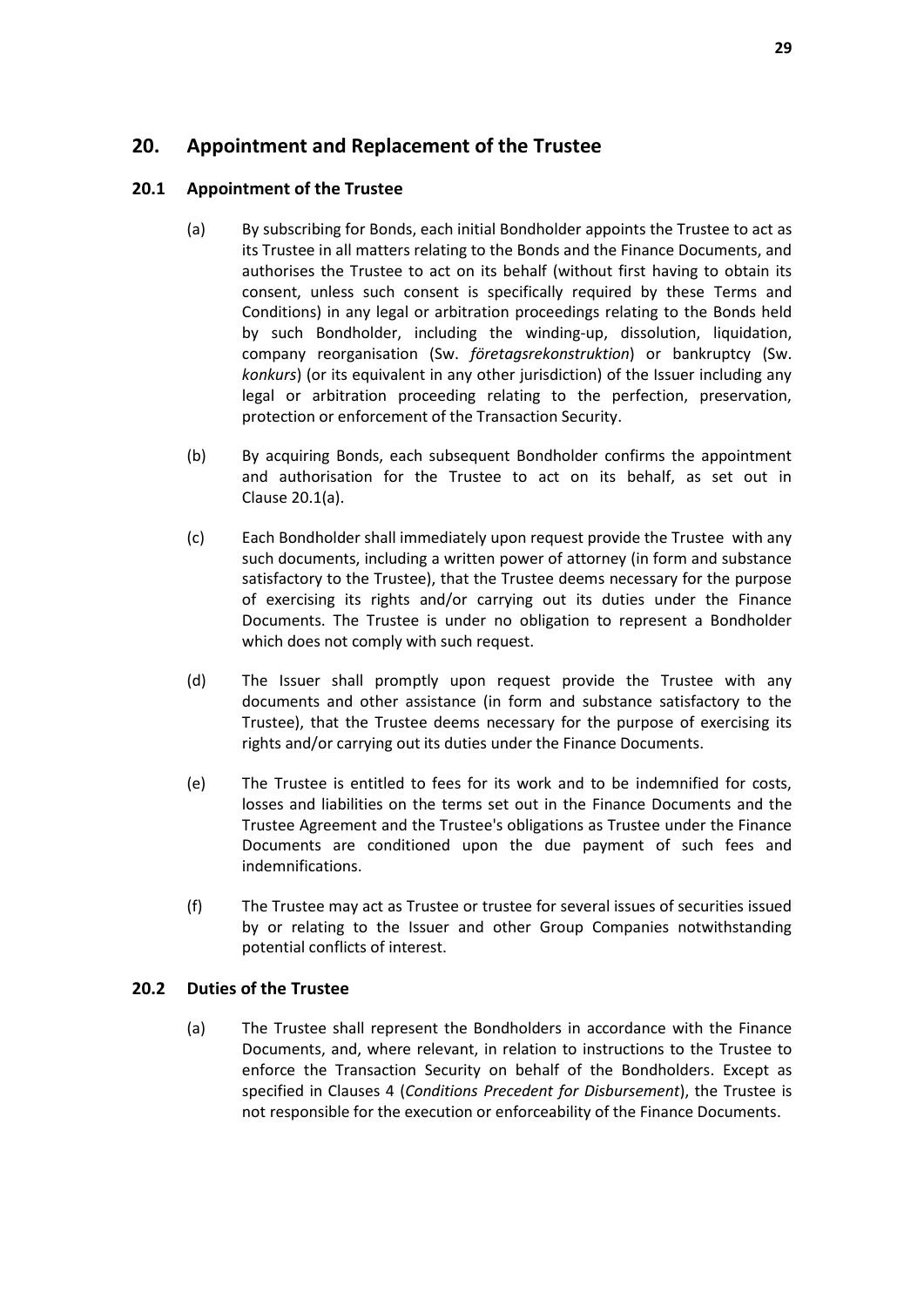- (b) When acting in accordance with the Finance Documents, the Trustee is always acting with binding effect on behalf of the Bondholders. The Trustee shall carry out its duties under the Finance Documents in a reasonable, proficient and professional manner, with reasonable care and skill.
- (c) The Trustee is entitled to delegate its duties to other professional parties, but the Trustee shall remain liable for the actions of such parties under the Finance Documents.
- (d) The Trustee shall treat all Bondholders equally and, when acting pursuant to the Finance Documents, act with regard only to the interests of the Bondholders and shall not be required to have regard to the interests or to act upon or comply with any direction or request of any other person, other than as explicitly stated in the Finance Documents.
- <span id="page-31-0"></span>(e) The Trustee is entitled to engage external experts when carrying out its duties under the Finance Documents. The Issuer shall on demand by the Trustee pay all reasonable costs for external experts engaged after the occurrence of an Event of Default, or for the purpose of investigating or considering (i) an event which the Trustee reasonably believes is or may lead to an Event of Default or (ii) a matter relating to the Issuer which the Trustee reasonably believes may be detrimental to the interests of the Bondholders under the Finance Documents. Any compensation for damages or other recoveries received by the Trustee from external experts engaged by it for the purpose of carrying out its duties under the Finance Documents shall be distributed in accordance with Clause [15](#page-23-0) (*[Distribution of Proceeds](#page-23-0)*).
- (f) The Trustee shall, as applicable, enter into agreements with the CSD, and comply with such agreement and the CSD Regulations applicable to the Trustee, as may be necessary in order for the Trustee to carry out its duties under the Finance Documents.
- (g) Notwithstanding any other provision of the Finance Documents to the contrary, the Trustee is not obliged to do or omit to do anything if it would or might in its reasonable opinion constitute a breach of any law or regulation.
- <span id="page-31-1"></span>(h) If in the Trustee's reasonable opinion the cost, loss or liability which it may incur (including reasonable fees to the Trustee) in complying with instructions of the Bondholders, or taking any action at its own initiative, will not be covered by the Issuer, the Trustee may refrain from acting in accordance with such instructions, or taking such action, until it has received such indemnities (or adequate Security has been provided therefore) as it may reasonably require.
- <span id="page-31-2"></span>(i) The Trustee shall give a notice to the Bondholders (i) before it ceases to perform its obligations under the Finance Documents by reason of the nonpayment by the Issuer of any fee or indemnity due to the Trustee under the Finance Documents or (ii) if it refrains from acting for any reason described in Clause [20.2\(h\).](#page-31-1)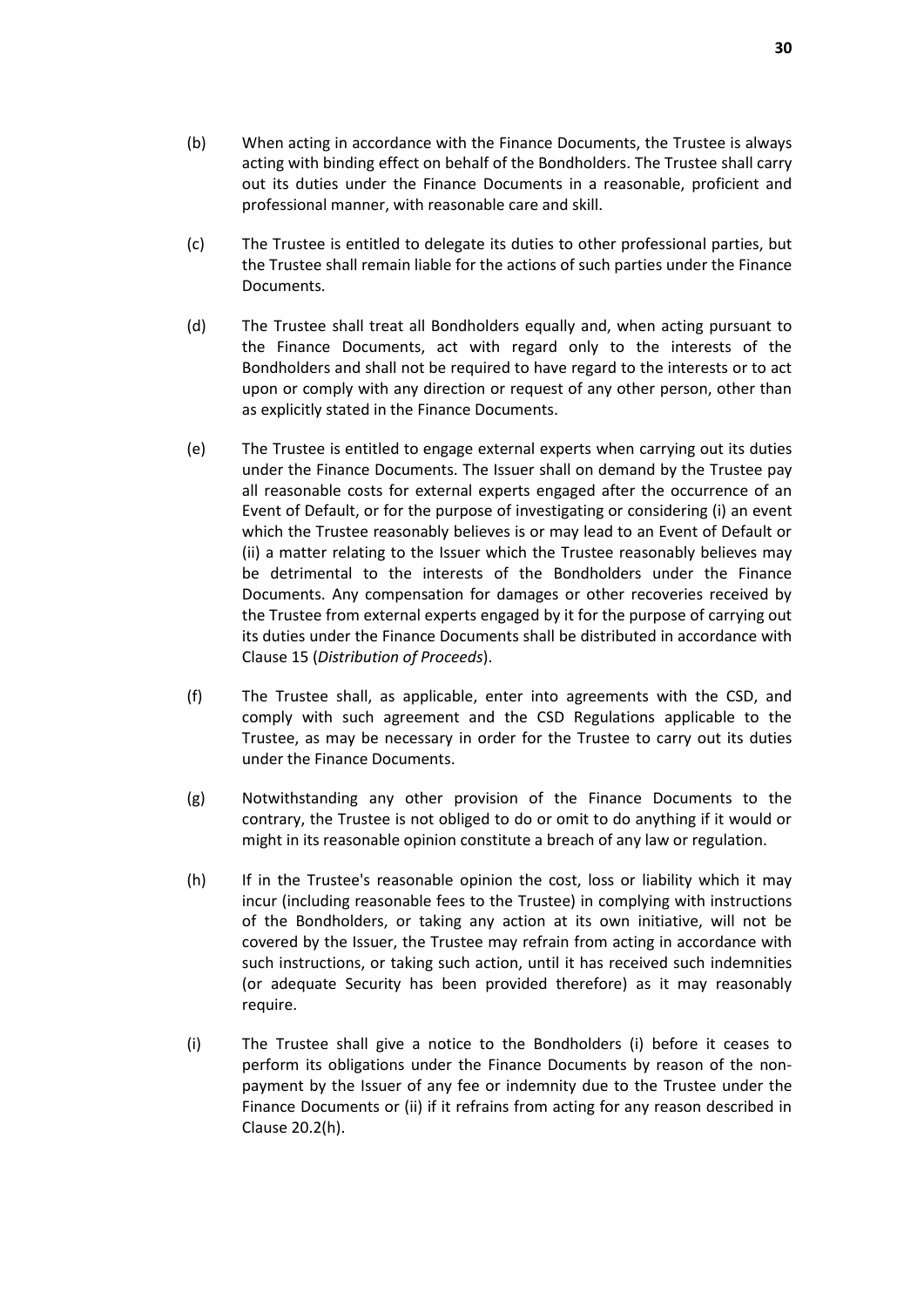#### **20.3 Limited liability for the Trustee**

- (a) The Trustee will not be liable to the Bondholders for damage or loss caused by any action taken or omitted by it under or in connection with any Finance Document, unless directly caused by its negligence or wilful misconduct. The Trustee shall never be responsible for indirect loss.
- (b) The Trustee shall not be considered to have acted negligently if it has acted in accordance with advice from or opinions of reputable external experts engaged by the Trustee or if the Trustee has acted with reasonable care in a situation when the Trustee considers that it is detrimental to the interests of the Bondholders to delay the action in order to first obtain instructions from the Bondholders.
- (c) The Trustee shall not be liable for any delay (or any related consequences) in crediting an account with an amount required pursuant to the Finance Documents to be paid by the Trustee to the Bondholders, provided that the Trustee has taken all necessary steps as soon as reasonably practicable to comply with the regulations or operating procedures of any recognised clearing or settlement system used by the Trustee for that purpose.
- (d) The Trustee shall have no liability to the Bondholders for damage caused by the Trustee acting in accordance with instructions of the Bondholders given in accordance with Clause [16](#page-24-0) (*[Decisions by Bondholders](#page-24-0)*) or a demand by Bondholders given pursuant to Clause [14.10.](#page-23-1)
- (e) Any liability towards the Issuer which is incurred by the Trustee in acting under, or in relation to, the Finance Documents shall not be subject to set-off against the obligations of the Issuer to the Bondholders under the Finance Documents.

#### <span id="page-32-1"></span>**20.4 Replacement of the Trustee**

- (a) Subject to Clause [20.4\(f\),](#page-33-1) the Trustee may resign by giving notice to the Issuer and the Bondholders, in which case the Bondholders shall appoint a successor Trustee at a Bondholders' Meeting convened by the retiring Trustee or by way of Written Procedure initiated by the retiring Trustee.
- (b) Subject to Clause [20.4\(f\),](#page-33-1) if the Trustee is Insolvent, the Trustee shall be deemed to resign as Trustee with immediate effect and the Issuer shall within ten (10) Business Days appoint a successor Trustee which shall be an independent financial institution or other reputable company which regularly acts as Trustee under debt issuances.
- <span id="page-32-0"></span>(c) A Bondholder (or Bondholders) representing at least ten (10) per cent. of the Adjusted Nominal Amount may, by notice to the Issuer (such notice may only be validly given by a person who is a Bondholder on the Business Day immediately following the day on which the notice is received by the Issuer and shall, if given by several Bondholders, be given by them jointly), require that a Bondholders' Meeting is held for the purpose of dismissing the Trustee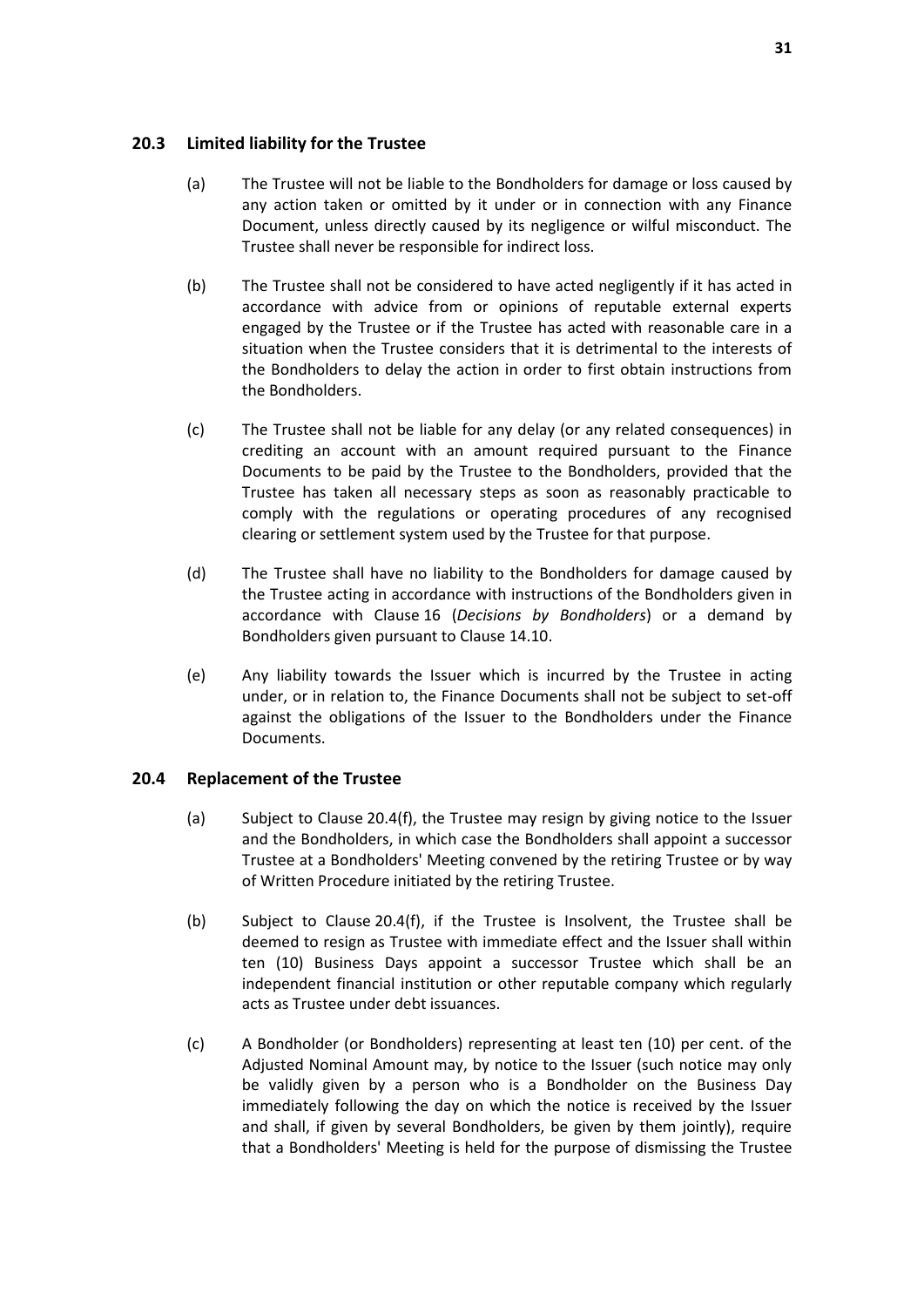and appointing a new Trustee. The Issuer may, at a Bondholders' Meeting convened by it or by way of Written Procedure initiated by it, propose to the Bondholders that the Trustee be dismissed and a new Trustee appointed.

- (d) If the Bondholders have not appointed a successor Trustee within ninety (90) days after (i) the earlier of the notice of resignation was given or the resignation otherwise took place or (ii) the Trustee was dismissed through a decision by the Bondholders, the Issuer shall appoint a successor Trustee which shall be an independent financial institution or other reputable company which regularly acts as Trustee under debt issuances.
- (e) The retiring Trustee shall, at its own cost, make available to the successor Trustee such documents and records and provide such assistance as the successor Trustee may reasonably request for the purposes of performing its functions as Trustee under the Finance Documents.
- <span id="page-33-1"></span>(f) The Trustee's resignation or dismissal shall only take effect upon the appointment of a successor Trustee and acceptance by such successor Trustee of such appointment and the execution of all necessary documentation to effectively substitute the retiring Trustee.
- (g) Upon the appointment of a successor, the retiring Trustee shall be discharged from any further obligation in respect of the Finance Documents but shall remain entitled to the benefit of the Finance Documents and remain liable under the Finance Documents in respect of any action which it took or failed to take whilst acting as Trustee. Its successor, the Issuer and each of the Bondholders shall have the same rights and obligations amongst themselves under the Finance Documents as they would have had if such successor had been the original Trustee.
- (h) In the event that there is a change of the Trustee in accordance with this Clause [20.4,](#page-32-1) the Issuer shall execute such documents and take such actions as the new Trustee may reasonably require for the purpose of vesting in such new Trustee the rights, powers and obligation of the Trustee and releasing the retiring Trustee from its further obligations under the Finance Documents. Unless the Issuer and the new Trustee agree otherwise, the new Trustee shall be entitled to the same fees and the same indemnities as the retiring Trustee.

# <span id="page-33-0"></span>**21. Appointment and Replacement of the Paying Agent**

- (a) The Issuer appoints the Paying Agent to manage certain specified tasks under these Terms and Conditions and in accordance with the legislation, rules and regulations applicable to and/or issued by the CSD and relating to the Bonds.
- (b) The Paying Agent may retire from its assignment or be dismissed by the Issuer, provided that the Issuer has approved that a commercial bank or securities institution approved by the CSD accedes as new Paying Agent at the same time as the old Paying Agent retires or is dismissed. If the Paying Agent is Insolvent, the Issuer shall immediately appoint a new Paying Agent, which shall replace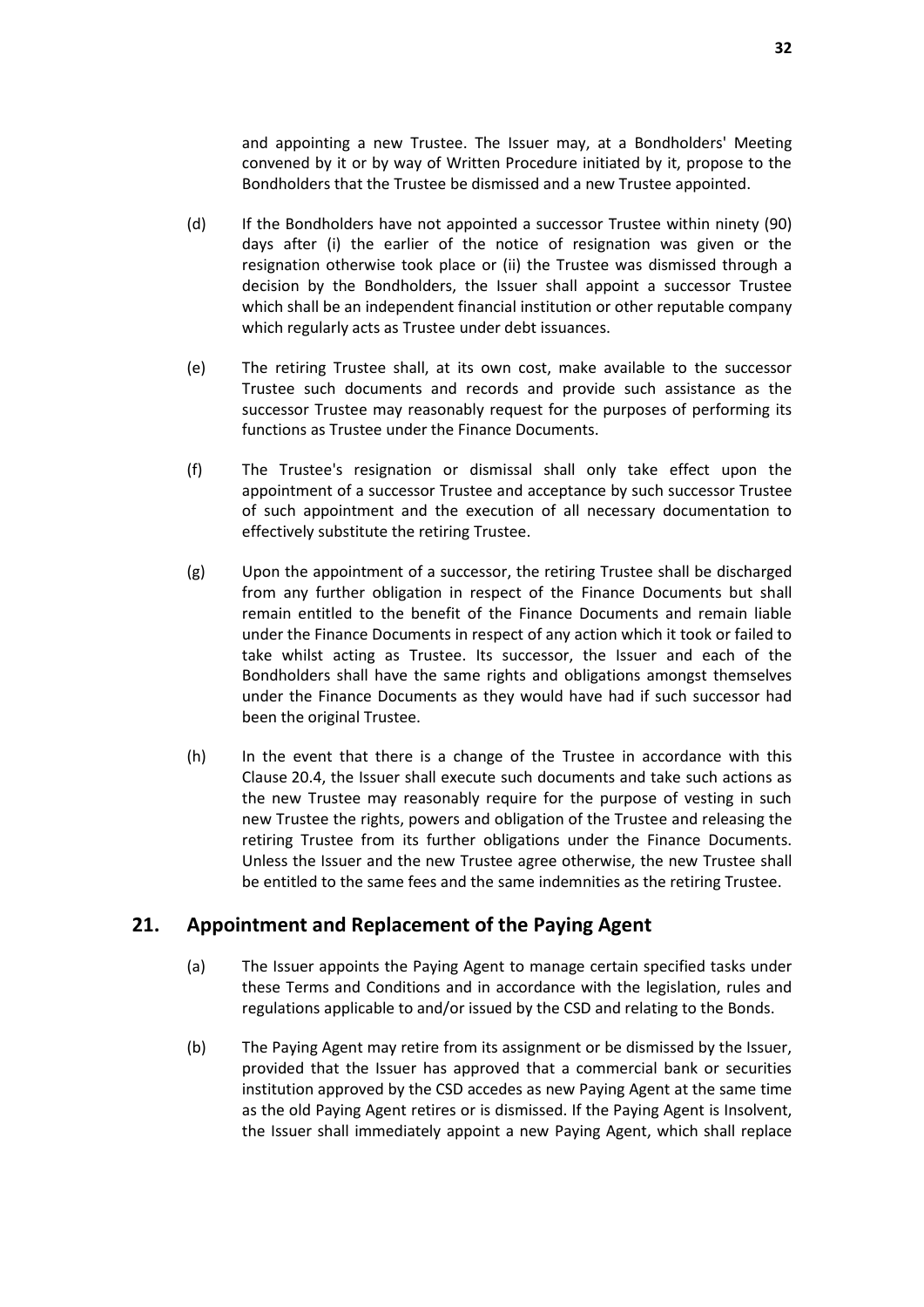the old Paying Agent as paying agent in accordance with these Terms and Conditions.

# <span id="page-34-0"></span>**22. Appointment and Replacement of the CSD**

- (a) The Issuer has appointed the CSD to manage certain tasks under these Terms and Conditions and in accordance with the CSD Regulations and the other regulations applicable to the Bonds.
- (b) The CSD may retire from its assignment or be dismissed by the Issuer, provided that the Issuer has effectively appointed a replacement CSD that accedes as CSD at the same time as the old CSD retires or is dismissed and provided also that the replacement does not have a negative effect on any Bondholder. The replacing CSD must be authorised to professionally conduct clearing operations and be authorised as a central securities depository in accordance with applicable law.

# <span id="page-34-1"></span>**23. No Direct Actions by Bondholders**

- (a) A Bondholder may not take any steps whatsoever against the Issuer or with respect to the Transaction Security to enforce or recover any amount due or owing to it pursuant to the Finance Documents, or to initiate, support or procure the winding-up, dissolution, liquidation, company reorganisation (Sw. *företagsrekonstruktion*) or bankruptcy (Sw. *konkurs*) (or its equivalent in any other jurisdiction) of the Issuer in relation to any of the obligations and liabilities of the Issuer under the Finance Documents. Such steps may only be taken by the Trustee.
- (b) Paragraph (a) above shall not apply if the Trustee has been instructed by the Bondholders in accordance with the Finance Documents to take certain actions but fails for any reason to take, or is unable to take (for any reason other than a failure by a Bondholder to provide documents in accordance with Clause [20.1\(c\)\)](#page-30-2), such actions within a reasonable period of time and such failure or inability is continuing. However, if the failure to take certain actions is caused by the non-payment by the Issuer of any fee or indemnity due to the Trustee under the Finance Documents or by any reason described in Clause [20.2\(h\),](#page-31-1) such failure must continue for at least forty (40) Business Days after notice pursuant to Clause [20.2\(i\)](#page-31-2) before a Bondholder may take any action referred to in paragraph (a) above.
- (c) The provisions of paragraph (a) above shall not in any way limit an individual Bondholder's right to claim and enforce payments which are due by the Issuer to some but not all Bondholders.

# <span id="page-34-2"></span>**24. Prescription**

(a) The right to receive repayment of the principal of the Bonds shall be prescribed and become void ten (10) years from the Redemption Date. The right to receive payment of interest (excluding any capitalised interest) shall be prescribed and become void three (3) years from the relevant due date for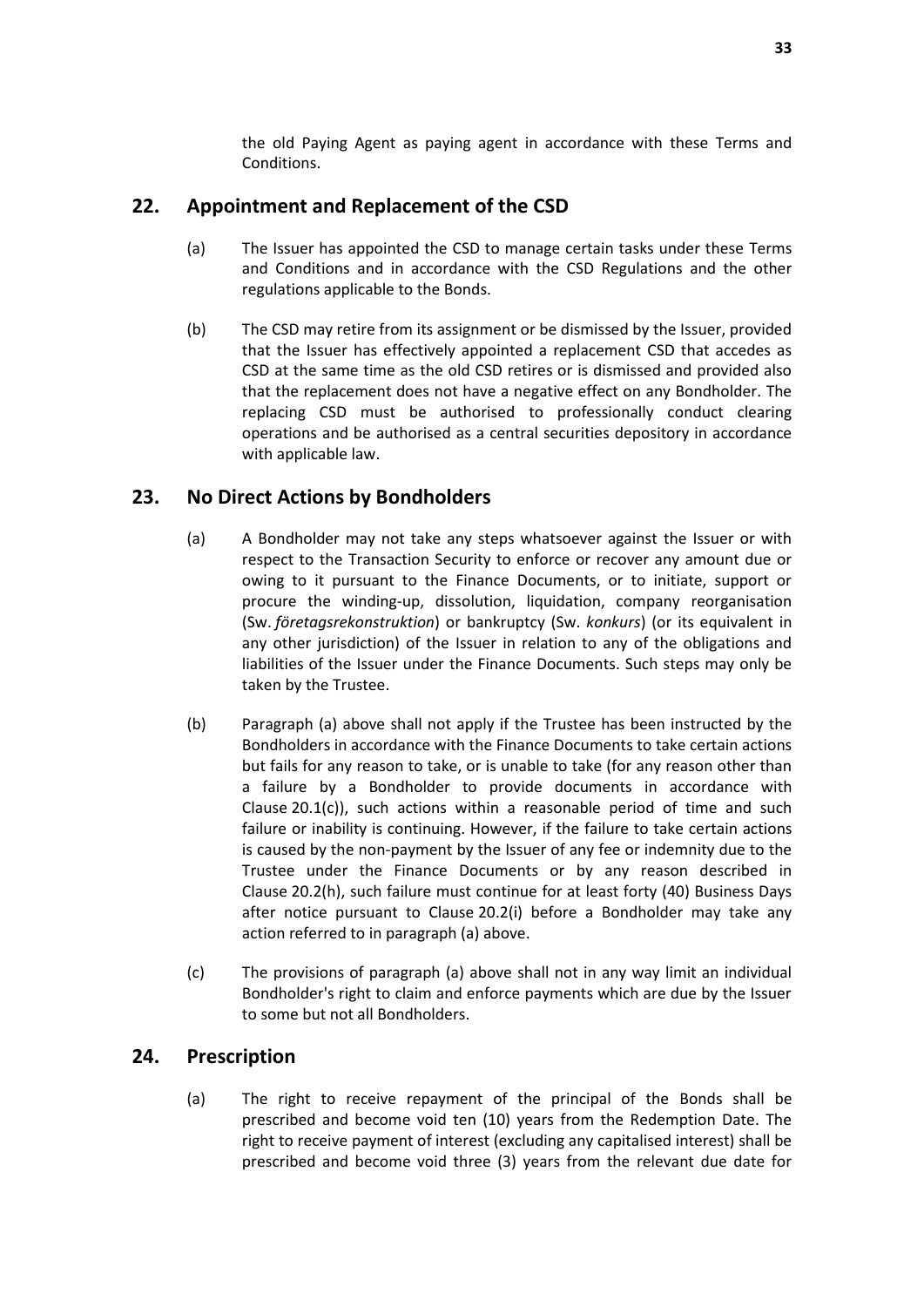payment. The Issuer is entitled to any funds set aside for payments in respect of which the Bondholders' right to receive payment has been prescribed and has become void.

(b) If a limitation period is duly interrupted in accordance with the Swedish Act on Limitations (Sw. *preskriptionslag (1981:130)*), a new limitation period of ten (10) years with respect to the right to receive repayment of the principal of the Bonds, and of three (3) years with respect to receive payment of interest (excluding capitalised interest) will commence, in both cases calculated from the date of interruption of the limitation period, as such date is determined pursuant to the provisions of the Swedish Act on Limitations.

### <span id="page-35-0"></span>**25. Notices**

#### <span id="page-35-2"></span><span id="page-35-1"></span>**25.1 Notices**

- (a) Subject to Clause [25.1\(c\),](#page-35-1) any notice or other communication to be made under or in connection with the Finance Documents:
	- (i) if to the Trustee, shall be given at the address registered with the Swedish Companies Registration Office (Sw. *Bolagsverket*) on the Business Day prior to dispatch or, if sent by email by the Issuer, to the email address notified by the Trustee to the Issuer from time to time;
	- (ii) if to the Issuer, to the following address:

Malmö Katrinelund 27 AB (publ) Att: Thomas Melin Drottninggatan 150 254 33 Helsingborg e-mail: thomas.melin@koggbron.se

or, if sent by email by the Trustee, to the email address notified by the Issuer to the Trustee from time to time; and

- (iii) if to the Bondholders, shall (a) if made by the Trustee, be sent via the CSD with a copy to the Issuer, and (b) if made by the Issuer, be sent via the Trustee, alternatively through the CSD and/or to their addresses as registered with the CSD with a copy to the Trustee. A notice to the Bondholders shall also be published on the websites of the Issuer and the Trustee.
- (b) Any notice or other communication made by one person to another under or in connection with the Finance Documents shall be sent by way of courier, personal delivery (or, in terms of notice or other communication to the Bondholders, delivered through the CSD as set out in (a)(iii) above) or letter and will only be effective, in case of courier or personal delivery, when it has been left at the address specified in Clause [25.1\(a\)](#page-35-2) or, in case of letter, three (3) Business Days after being deposited postage prepaid in an envelope addressed to the address specified in Clause [25.1\(a\)](#page-35-2) or in case of notice or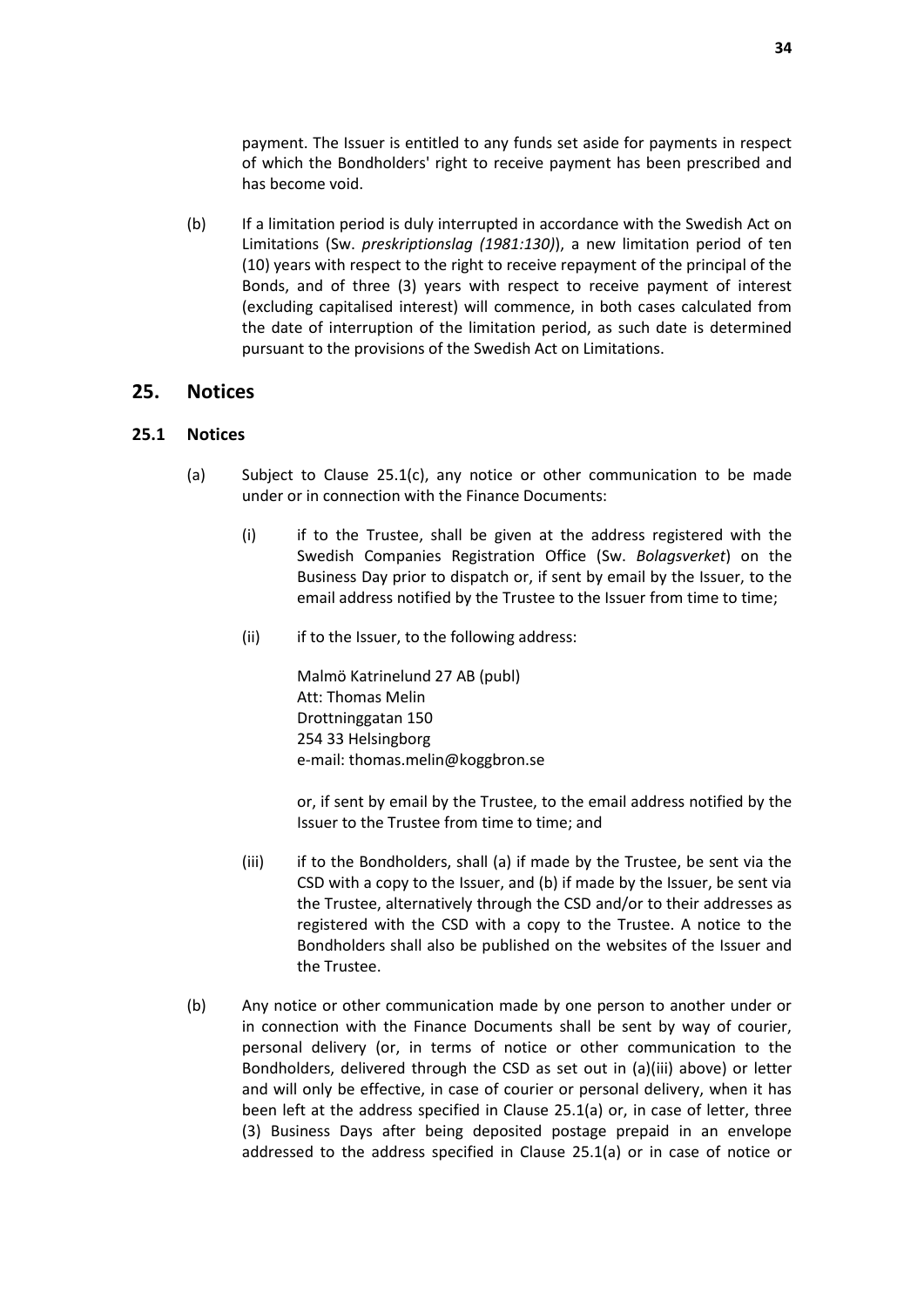other communication posted through the CSD, on the date of the message being issued by the CSD.

- (c) Any notice pursuant to the Finance Documents shall be in English.
- (d) If an Event of Default is continuing, any notice or other communication made by the Trustee to the Issuer under or in connection with the Finance Documents may, provided that the Trustee deems it necessary in order to preserve the Bondholders' rights under the Finance Documents, be sent by email and will be effective on the day of dispatch (unless a delivery failure message was received by the Trustee), save that any notice or other communication sent by email that is sent after 5.00 pm in the place of receipt shall be deemed only to become effective on the following day. Any notice or other communication to be sent by email by the Trustee to the Issuer in accordance with this paragraph (c) shall be sent to the CFO or the CEO of the Issuer, to the email addresses most recently notified by the Issuer to the Trustee.

#### **25.2 Press releases**

- (a) Any notice that the Issuer or the Trustee shall send to the Bondholders pursuant to Clauses [11.3](#page-17-1) (*Voluntary total redemption (call option)*), [11.4](#page-17-3) (*Mandatory repurchase due to a Change of Control Event (put option)*), [12.2\(a\),](#page-18-1) [12.2\(b\),](#page-18-3) [14.10\(c\),](#page-23-3) [16\(q\),](#page-28-5) [17\(a\),](#page-28-2) [18\(a\)](#page-28-3) an[d 19\(b\)](#page-29-5) shall also be published by way of press release by the Issuer or the Trustee, as applicable.
- (b) In addition to Paragraph (a) above, if any information relating to the Bonds or the Group contained in a notice the Trustee may send to the Bondholders under these Terms and Conditions has not already been made public by way of a press release, the Trustee shall before it sends such information to the Bondholders give the Issuer the opportunity to issue a press release containing such information. If the Issuer does not promptly issue a press release and the Trustee considers it necessary to issue a press release containing such information before it can lawfully send a notice containing such information to the Bondholders, the Trustee shall be entitled to issue such press release.

# <span id="page-36-1"></span><span id="page-36-0"></span>**26. Force Majeure and Limitation of Liability**

- (a) Neither the Trustee nor the Paying Agent shall be held responsible for any damage arising out of any legal enactment, or any measure taken by a public authority, or war, strike, lockout, boycott, blockade, natural disaster, insurrection, civil commotion, terrorism or any other similar circumstance (a "**Force Majeure Event**"). The reservation in respect of strikes, lockouts, boycotts and blockades applies even if the Trustee or the Paying Agent itself takes such measures, or is subject to such measures.
- (b) The Paying Agent shall have no liability to the Bondholders if it has observed reasonable care. The Paying Agent shall never be responsible for indirect damage with exception of gross negligence and wilful misconduct.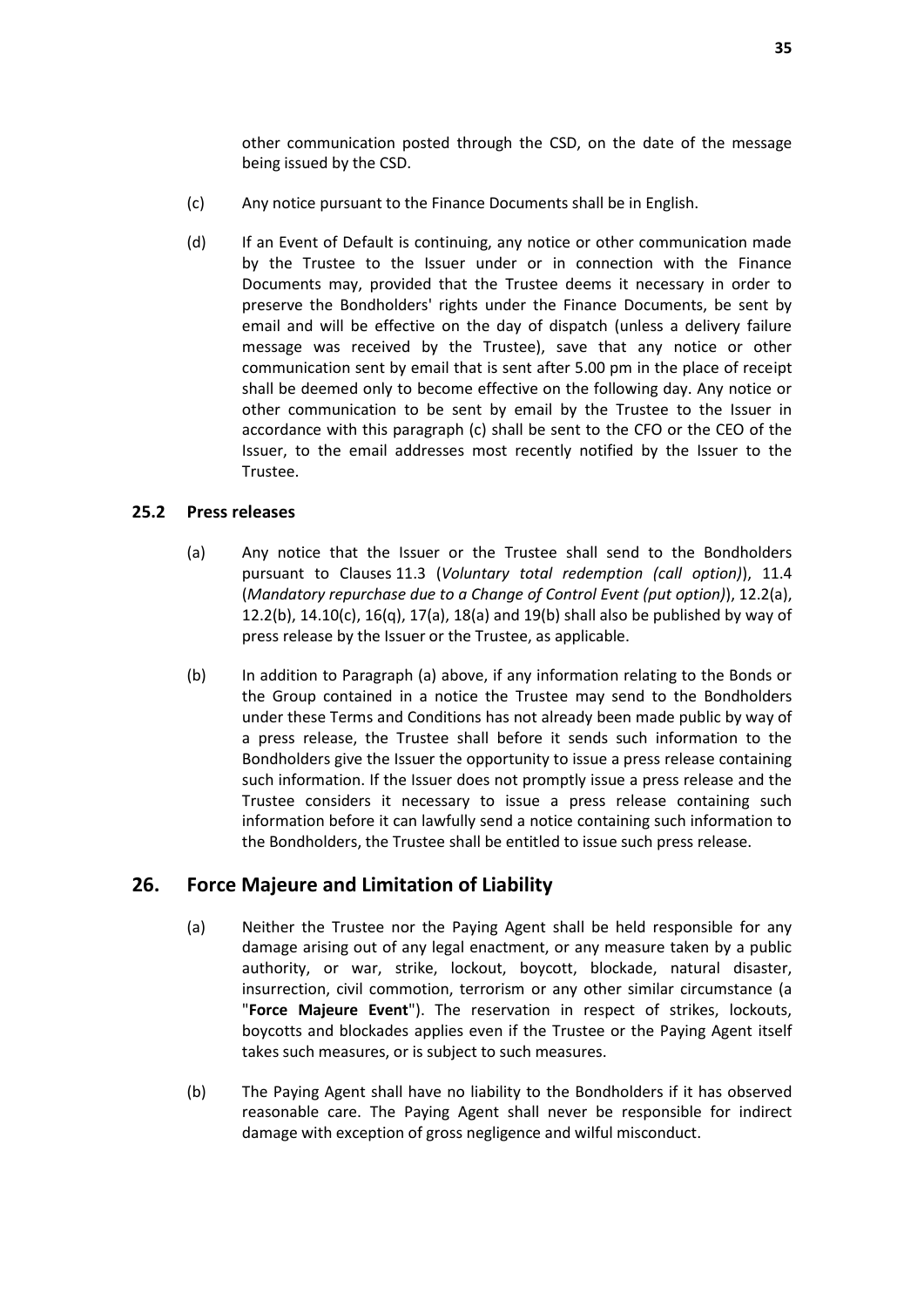- (c) Should a Force Majeure Event arise which prevents the Trustee or the Paying Agent from taking any action required to comply with these Terms and Conditions, such action may be postponed until the obstacle has been removed.
- (d) The provisions in this Clause [26](#page-36-0) apply unless they are inconsistent with the provisions of the Financial Instruments Accounts Act which provisions shall take precedence.

# <span id="page-37-0"></span>**27. Governing Law and Jurisdiction**

- (a) These Terms and Conditions, and any non-contractual obligations arising out of or in connection therewith, shall be governed by and construed in accordance with the laws of Sweden.
- (b) The Issuer submits to the non-exclusive jurisdiction of the City Court of Stockholm (Sw. *Stockholms tingsrätt*).
- (c) Paragraphs (a) and (b) above shall not limit the right of the Trustee, the Security Agent (or the Bondholders, as applicable) to take proceedings against the Issuer in any court which may otherwise exercise jurisdiction over the Issuer or any of its assets.
- (d) Notwithstanding the above, the NOK Bonds shall be registered pursuant to the Norwegian Securities Register Act.